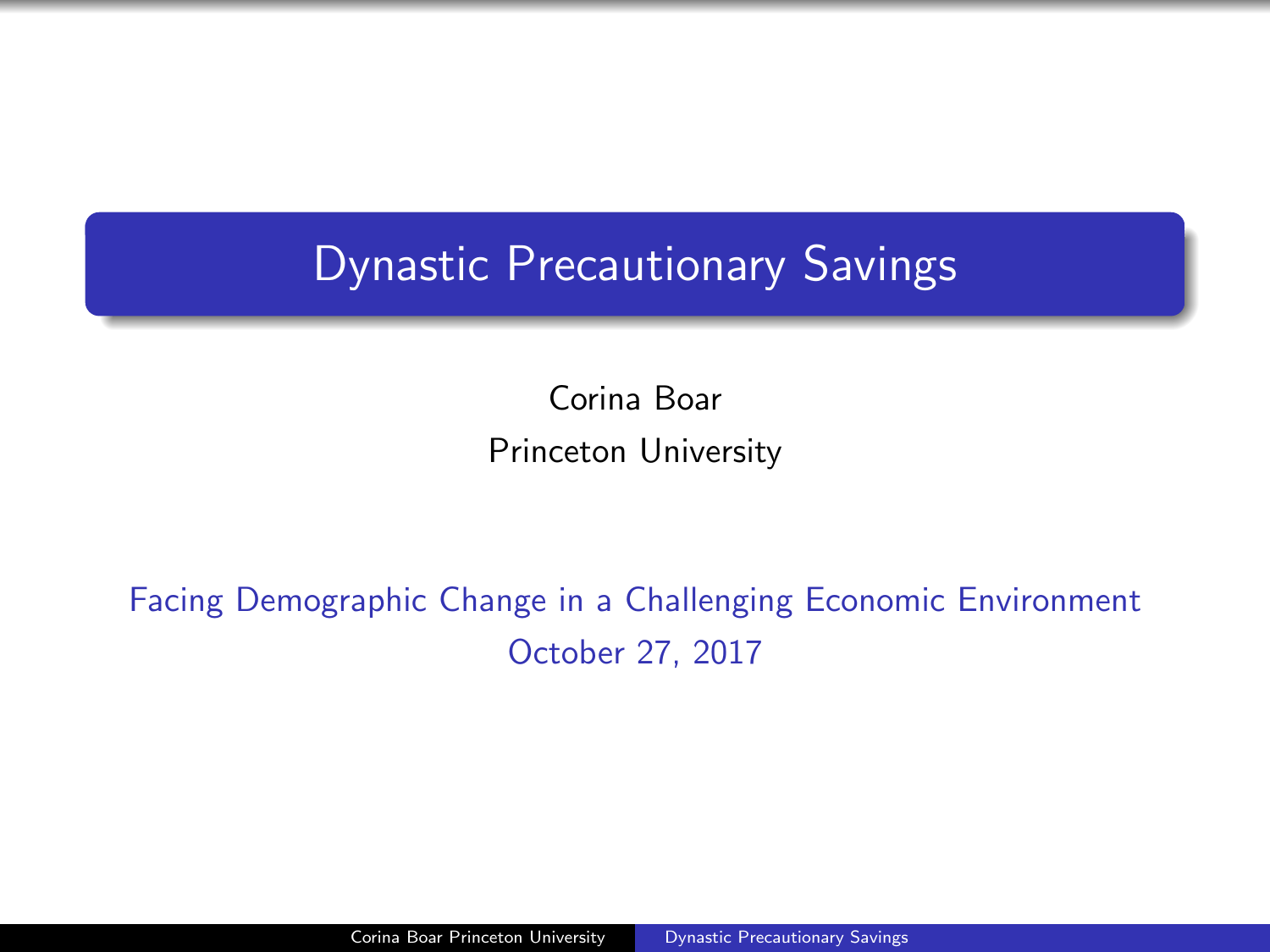# **Motivation**

- <span id="page-1-0"></span>Consumption of retired parents is backloaded
- Backloading postdates the resolution of own income risk



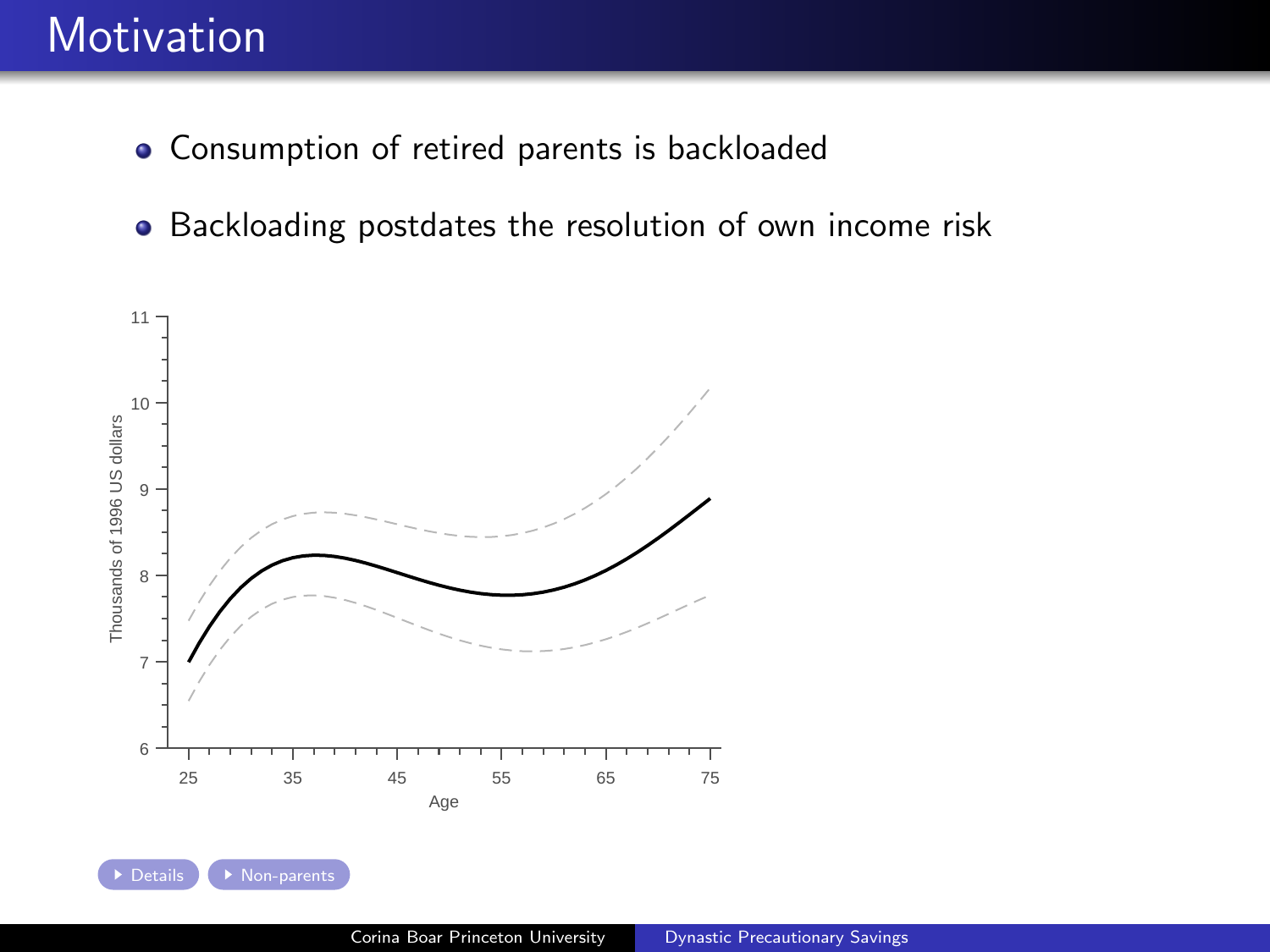# **Motivation**

- **Consumption of retired parents is backloaded**
- Backloading postdates the resolution of own income risk

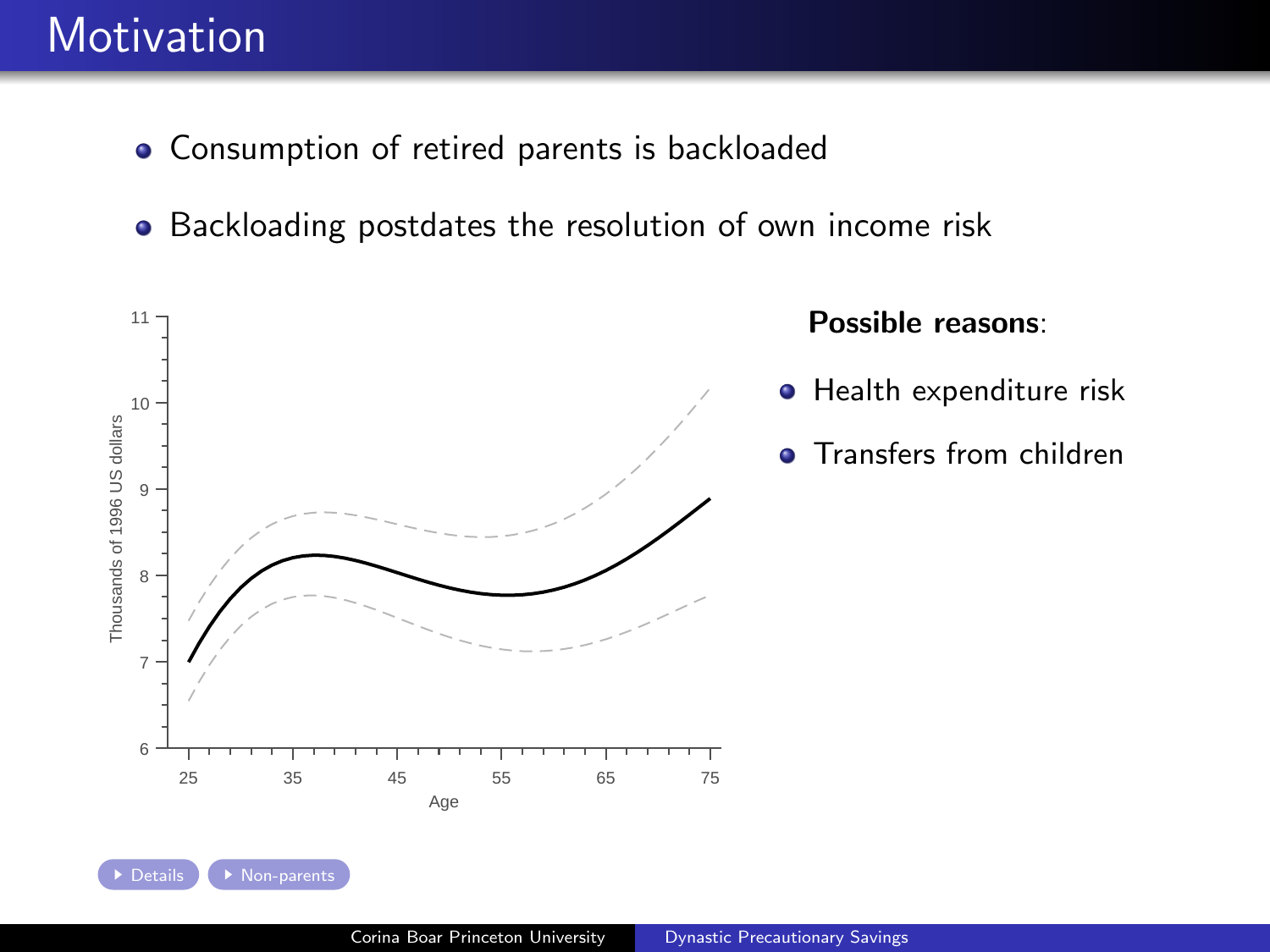# **Motivation**

- **Consumption of retired parents is backloaded**
- Backloading postdates the resolution of own income risk

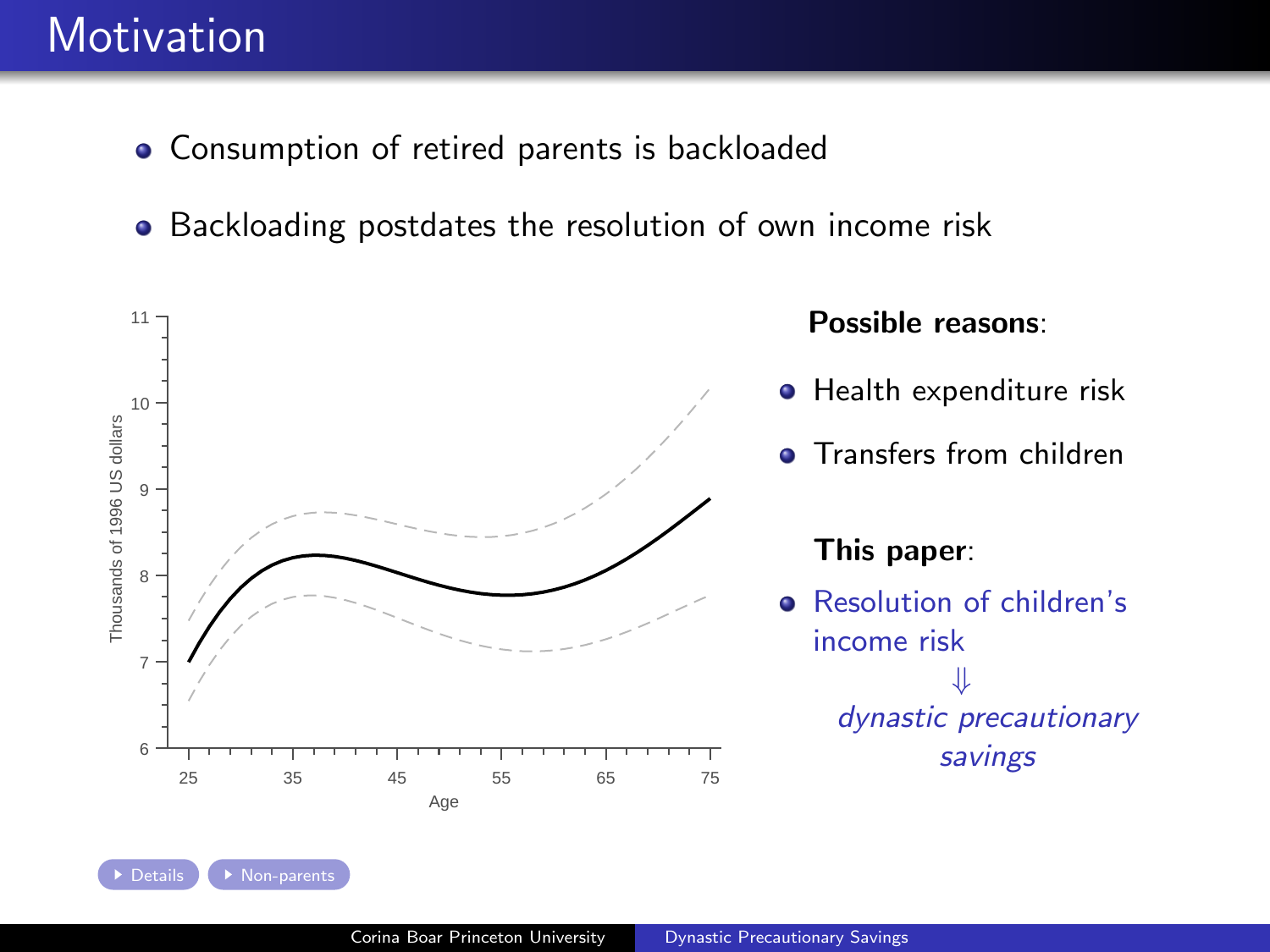# Contributions of this paper

## **1** Provide empirical evidence for dynastic precautionary behavior

- Examine the response of parent's consumption to child's income risk
- Exploit variation in permanent income risk across age and sectors
- Analyze robustness to endogeneity concerns

## <sup>2</sup> Build a model of dynastic precautionary saving

- Parent and child save separately: non-cooperative  $+$  no commitment
	- Can identify wealth position of overlapping generations  $+$  size and timing of intergenerational transfers
	- **•** Strategic interactions between parent and child
	- Contrast with unitary household model (no strategic interactions)
- Counterfactual
	- Contribution to parental wealth and intergenerational transfers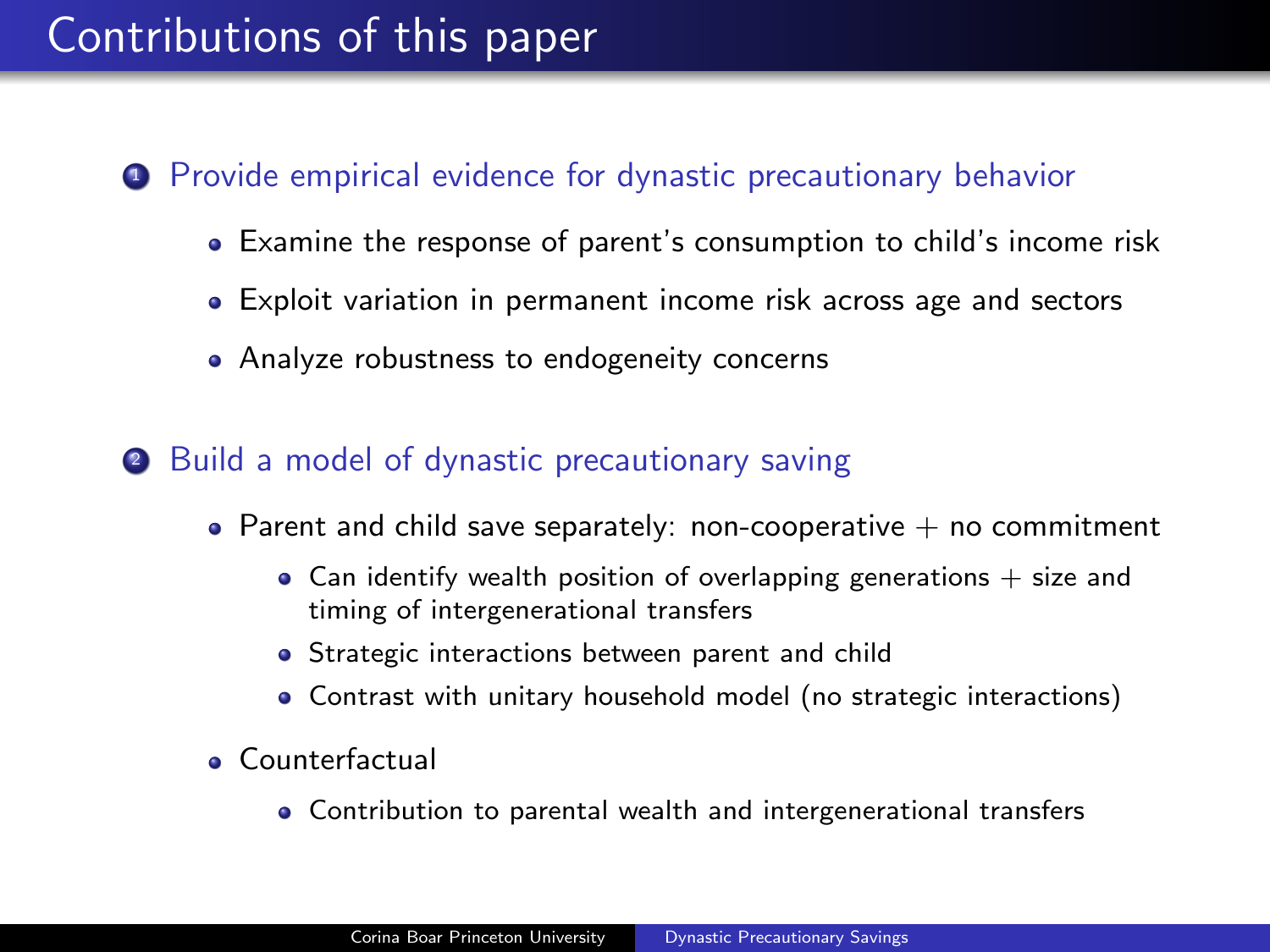## **Empirical**

- Parent's consumption decreases with child's permanent income risk
	- Response is nearly as large as to own income risk
- **•** Permanent income risk is decreasing over age, with variation across sectors (both in levels and slopes)
	- Parents of children younger than 40 consume \$2,945 less per year because uncertainty is yet to be resolved (conditional on controls)
	- Parents of children in finance sector consume 3% less than parents of government employees because of higher uncertainty (conditional on controls)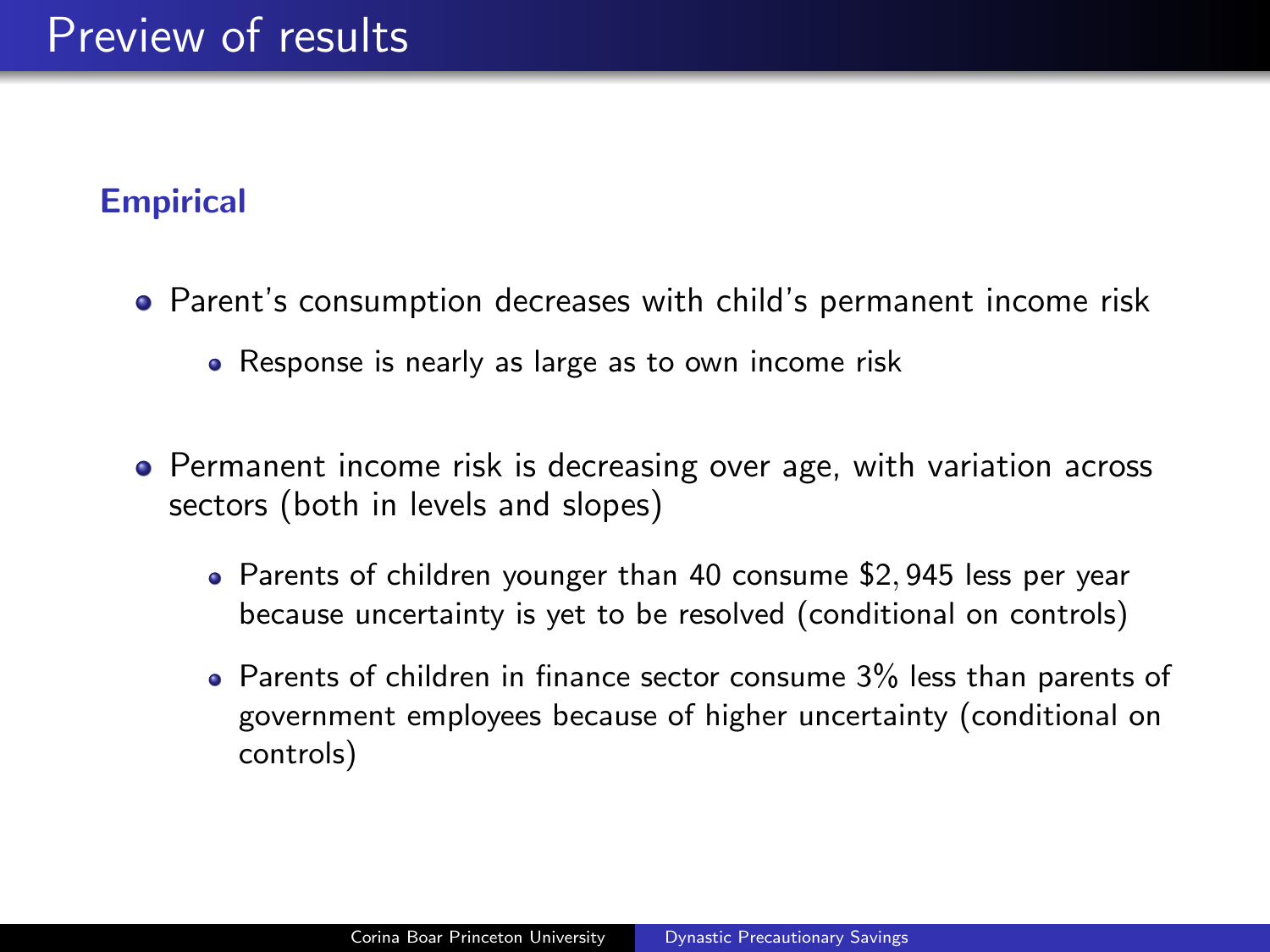## **Quantitative**

- Model with strategic interactions predicts dynastic precautionary behavior closer to data than model without strategic interactions
	- No strategic interactions: dynastic precautionary motive is more important than precautionary motive
	- Strategic interactions: relative importance of precautionary motives is flipped because of overconsumption by children
- Counterfactual
	- Dynastic precautionary wealth is  $\approx \frac{1}{4}$  of aggregate wealth
	- Intergenerational transfers are mostly driven by dynastic uncertainty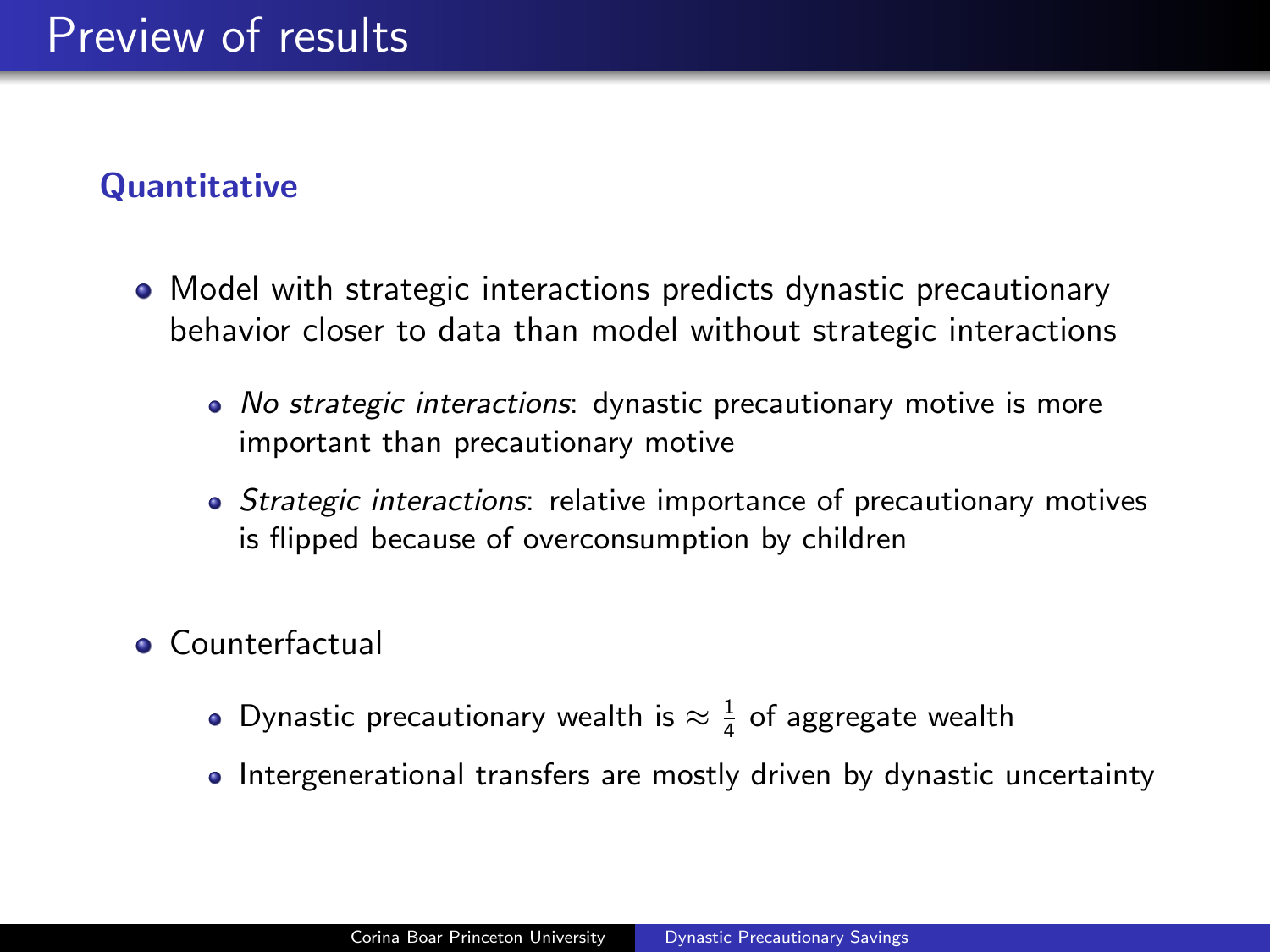# Related literature

## Consumption-saving over the life-cycle, especially at older age

- mortality and medical risk: Hubbard et al. (1995), Palumbo (1999), de Nardi et al. (2010), Kopecky and Koreshova (2014)
- **•** bequest motive: Kotlikoff and Summers (1981), Kopczuk and Lupton (2007), Ameriks et al. (2011), de Nardi et al. (2013), Lockwood (2013)

## Precautionary savings

Kimball (1990), Strawczynski (1994), Caroll and Samwick (1997), Gourinchas and Parker (2002), Cagetti (2003), Kennickell and Lusardi (2005), Hurst et al. (2010)

## Family as insurance

- empirical studies: Altonji et al. (1996), Attanasio et al. (2015), McGarry (1999, 2016)
- dynamics models of families: Nishiyama (2002), Kaplan (2012), Barczyck and Kredler (2014, 2016), Fahle (2015), Mommaerts (2015), Ameriks et al. (2016), Luo (2016)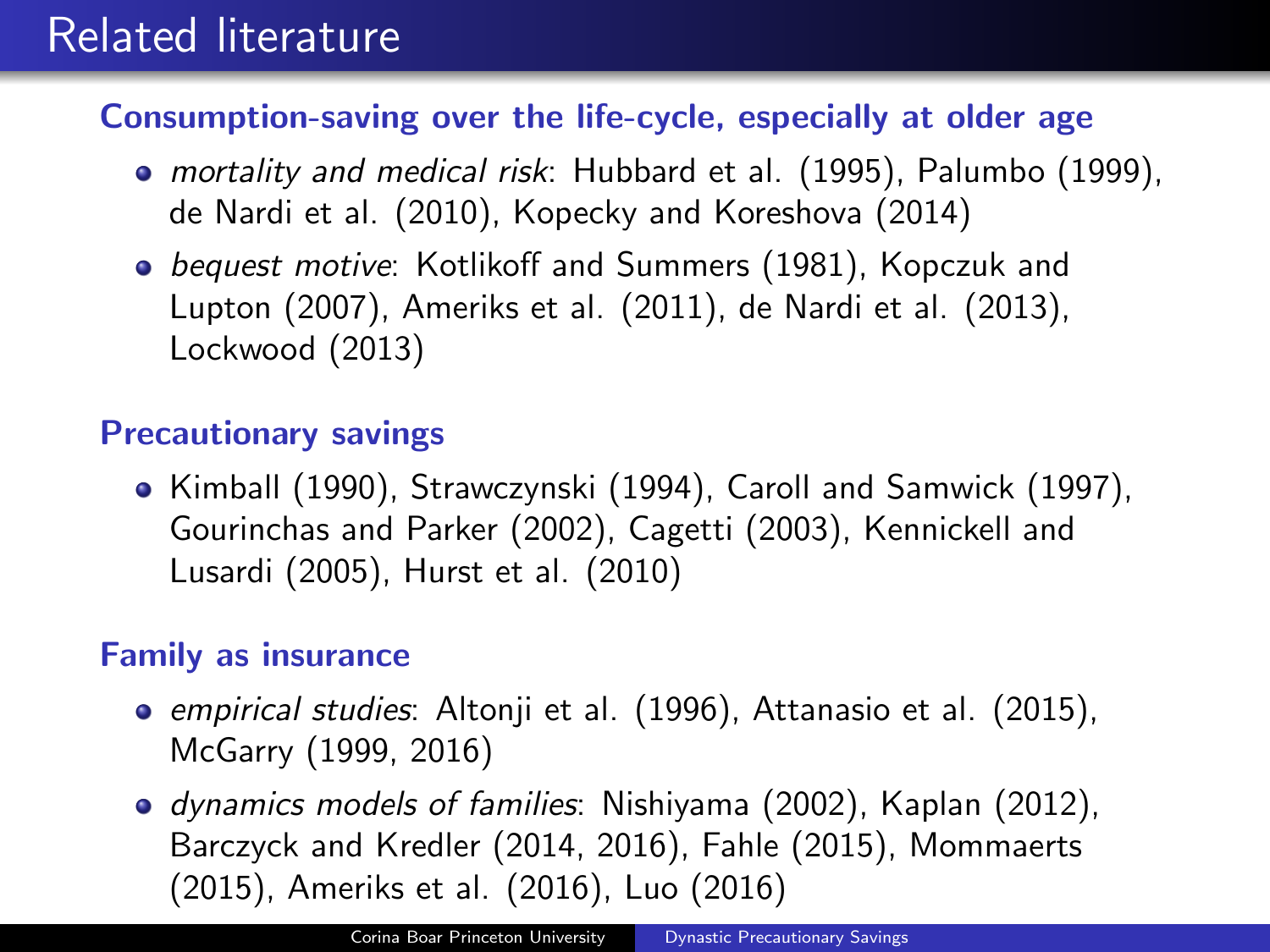# **Outline**

## **•** Empirical analysis

- Data description
- Income uncertainty
- Test for dynastic precautionary savings
- Robustness analysis
- <sup>2</sup> Model
	- **•** Environment and parameter values
	- **Comparison between models**
	- Counterfactual

## **3** Conclusion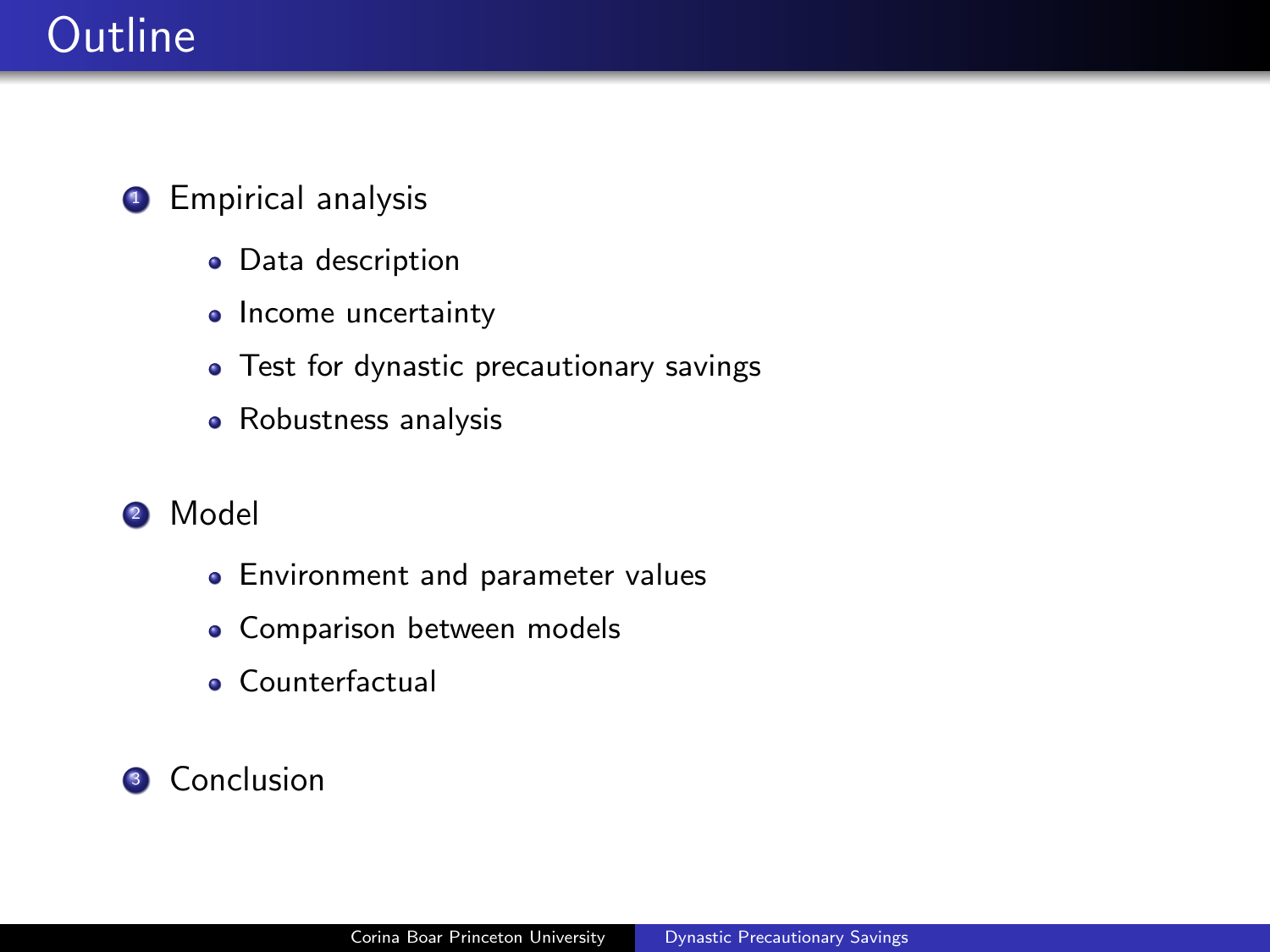# Empirical evidence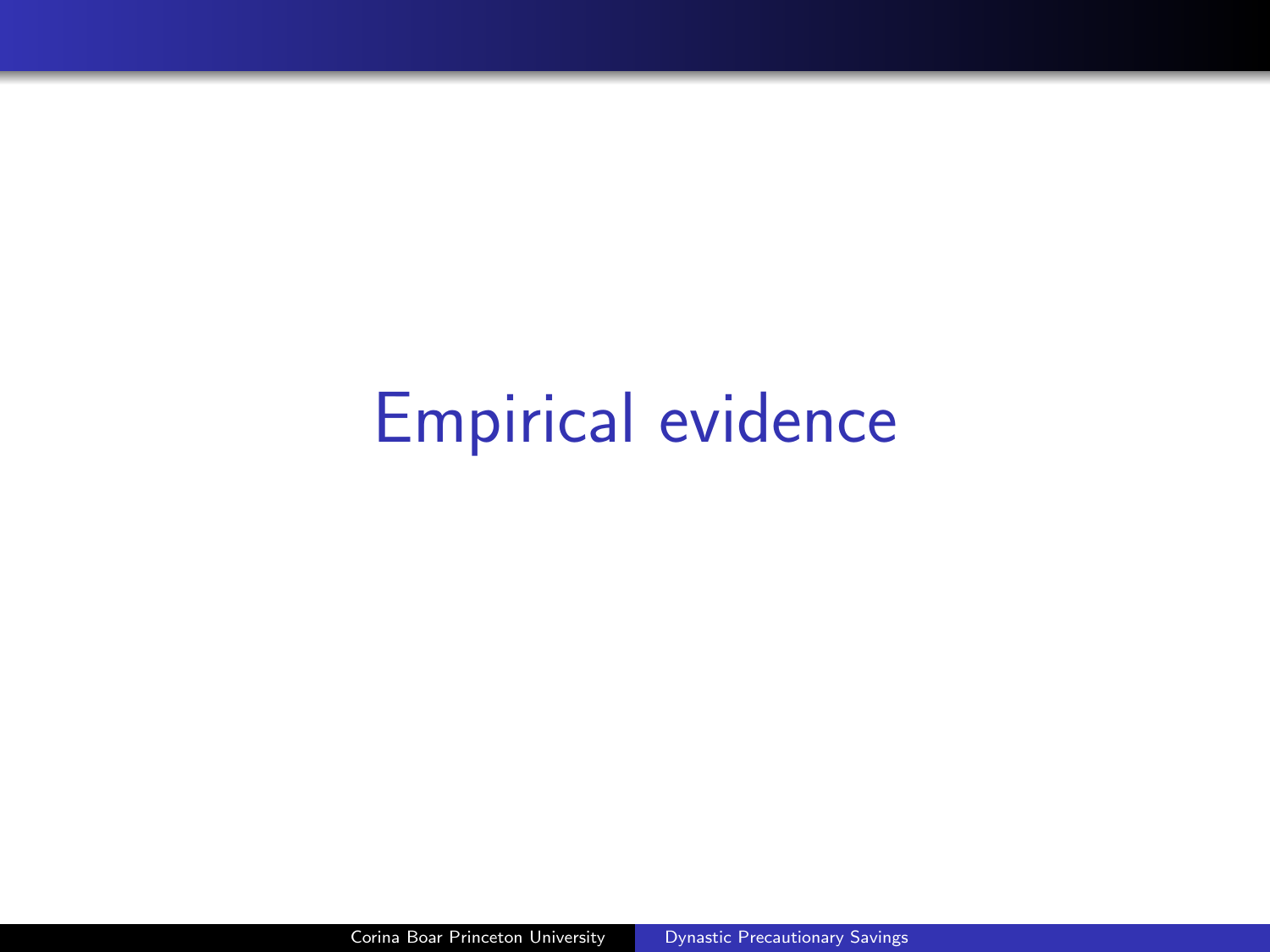# Empirical test

• Pure life-cycle models (including warm-glow altruism) imply:

$$
c_p = F_p(Y_p, \sigma_p; \mathbf{X_p}) \quad \text{and} \quad c_c = F_c(Y_c, \sigma_c; \mathbf{X_c})
$$

• Models with altruism à la Barro (1974) imply:

$$
c_p = \bar{F}_p(Y_p, \sigma_p, Y_c, \sigma_c; \mathbf{X}_p, \mathbf{X}_c) \quad \text{and} \quad c_c = \bar{F}_c(Y_c, \sigma_c, Y_p, \sigma_p; \mathbf{X}_p, \mathbf{X}_c)
$$

Test by regressing:

- $\bullet$   $c_n$  on parent's income uncertainty and child's income uncertainty
- $\bullet$   $c_c$  on parent's income uncertainty and child's income uncertainty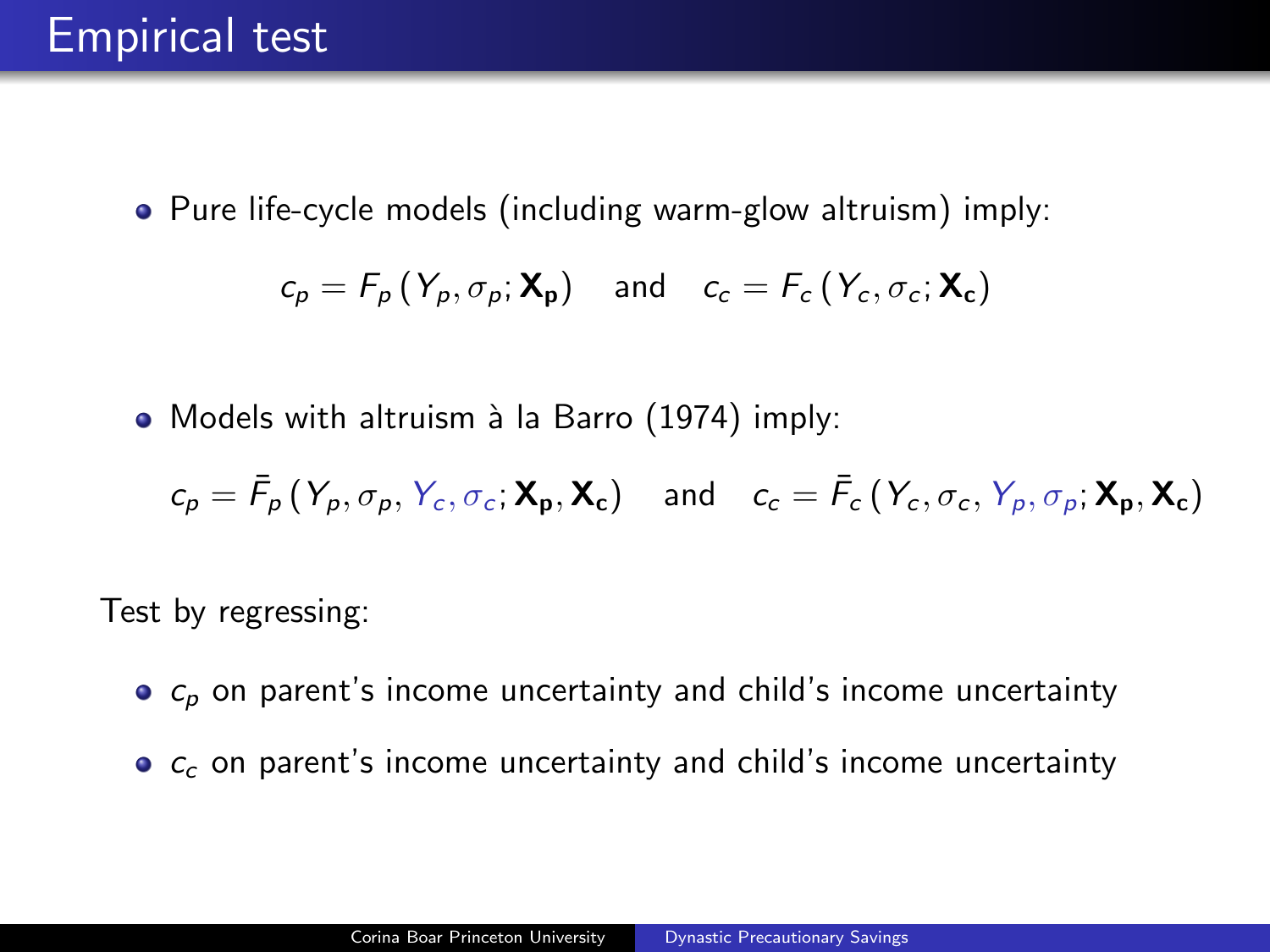## Data

- Parent-child pairs
	- PSID Family Identification Mapping System
	- Parent with *n* children  $\Rightarrow$  *n* parent-child pairs
- Income uncertainty
	- PSID 1968-2013
	- Stratify by age and sector (N occupations  $\times$  M industries)
- **•** Consumption
	- Later years (2005-2013): consumption directly from PSID
	- Early waves (1981-2003): use CEX to impute consumption based on an inverted food demand equation (Blundell et al., 2008)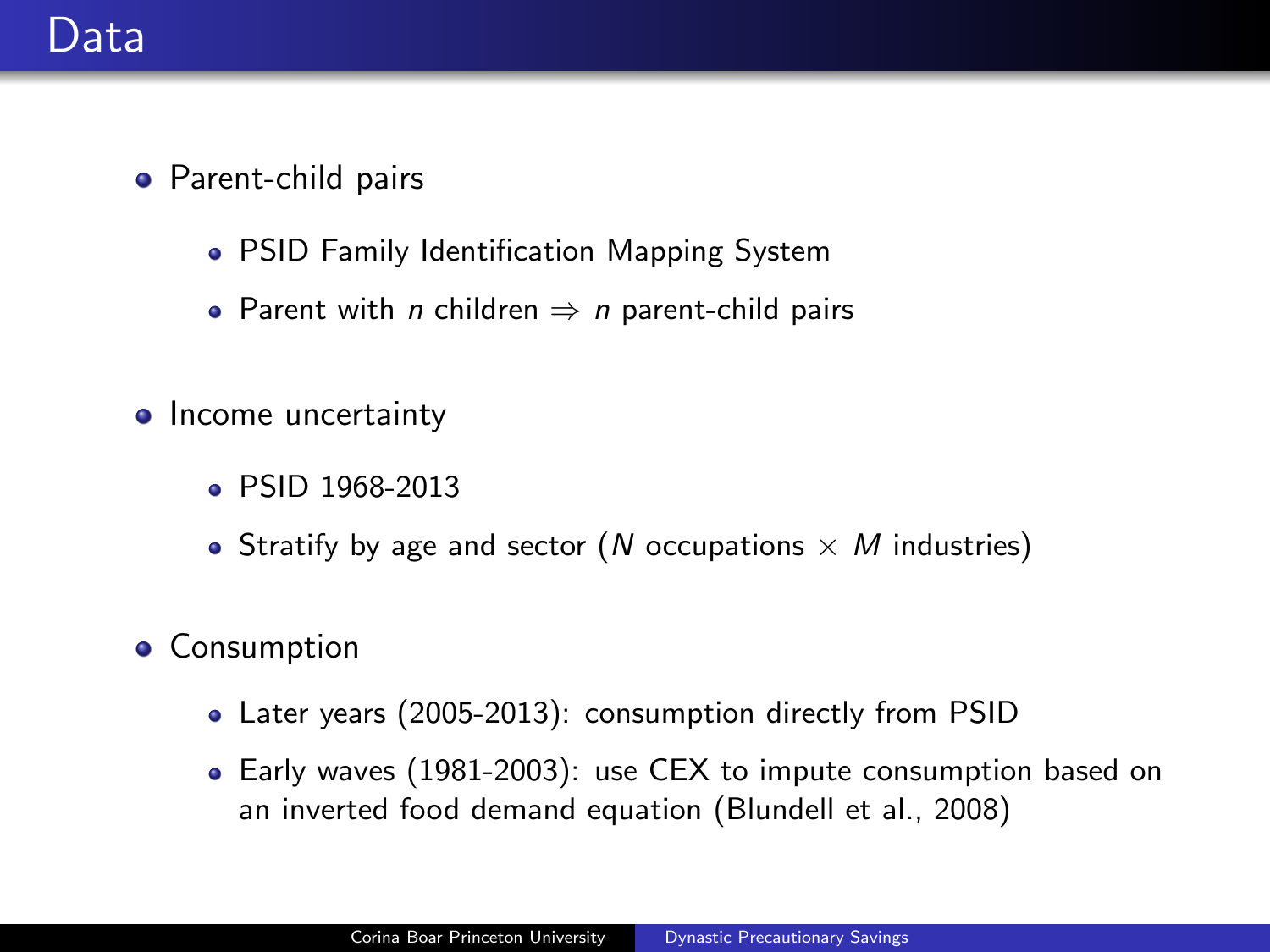• Income uncertainty about future income stream (permanent income)

$$
Y_h^i \equiv \sum_{j=h+1}^H \frac{y_j^i}{R^{j-h}}
$$

- Treat uncertainty as the standard deviation of forecast error of  $Y_h^i$
- $\bullet$  Predicted permanent income as of age h is

$$
\hat{Y}_h^i \equiv \sum_{j=h+1}^H \frac{\hat{Y}_{j,h}^i}{R^{j-h}}
$$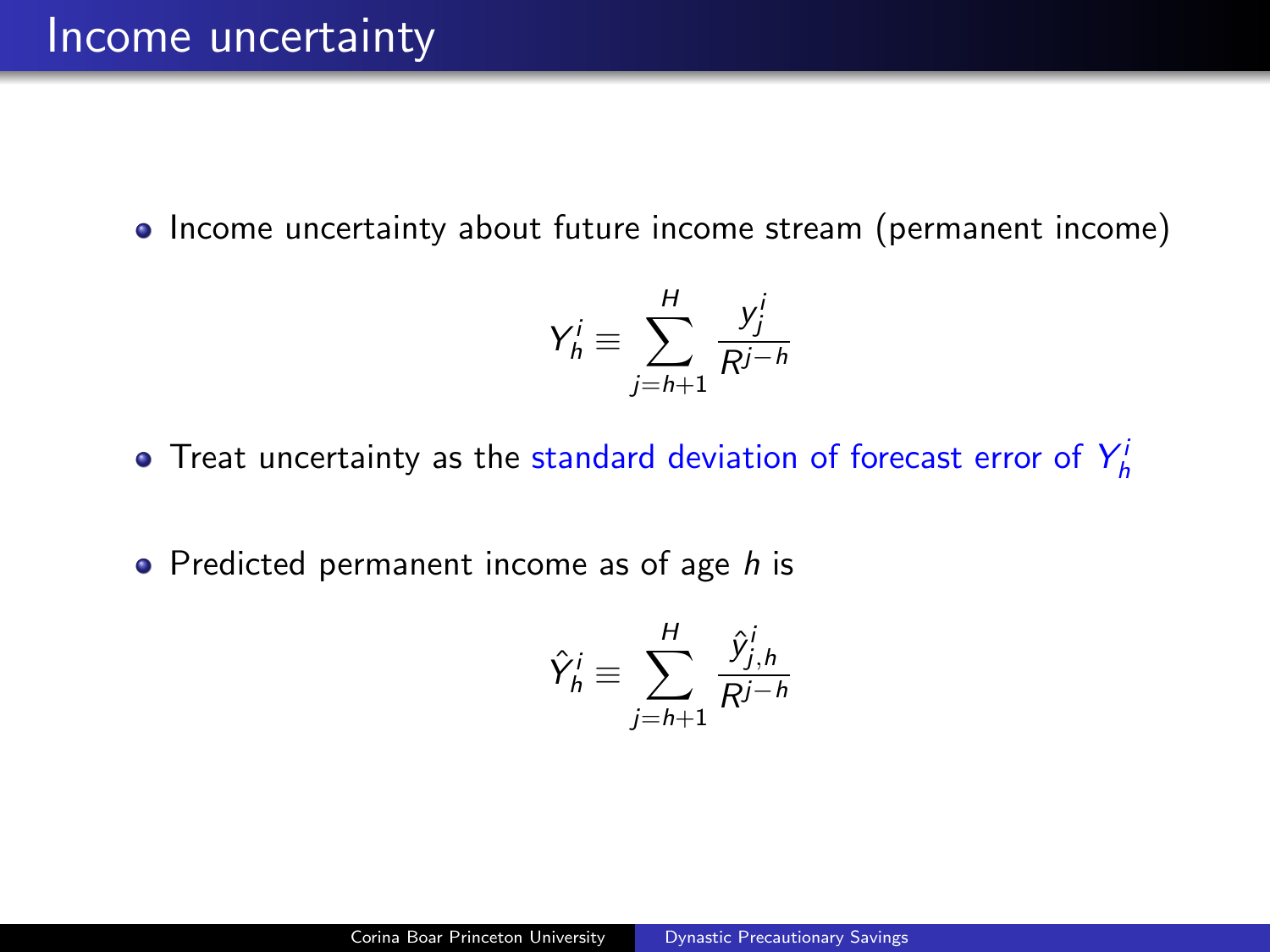How are earnings predicted?

$$
y_j^i = \underbrace{\theta_0 + \mathbf{X}_h^i \theta_1 + \theta_3 \mathbf{t}_j}_{\hat{y}_{j,h}} + e_{j,h}^i
$$

 $\mathsf{X}_h^i$ : current and lagged income, age polynomial, dummies for current educational attainment, marital status, race and family size

 $t_j$ : time trend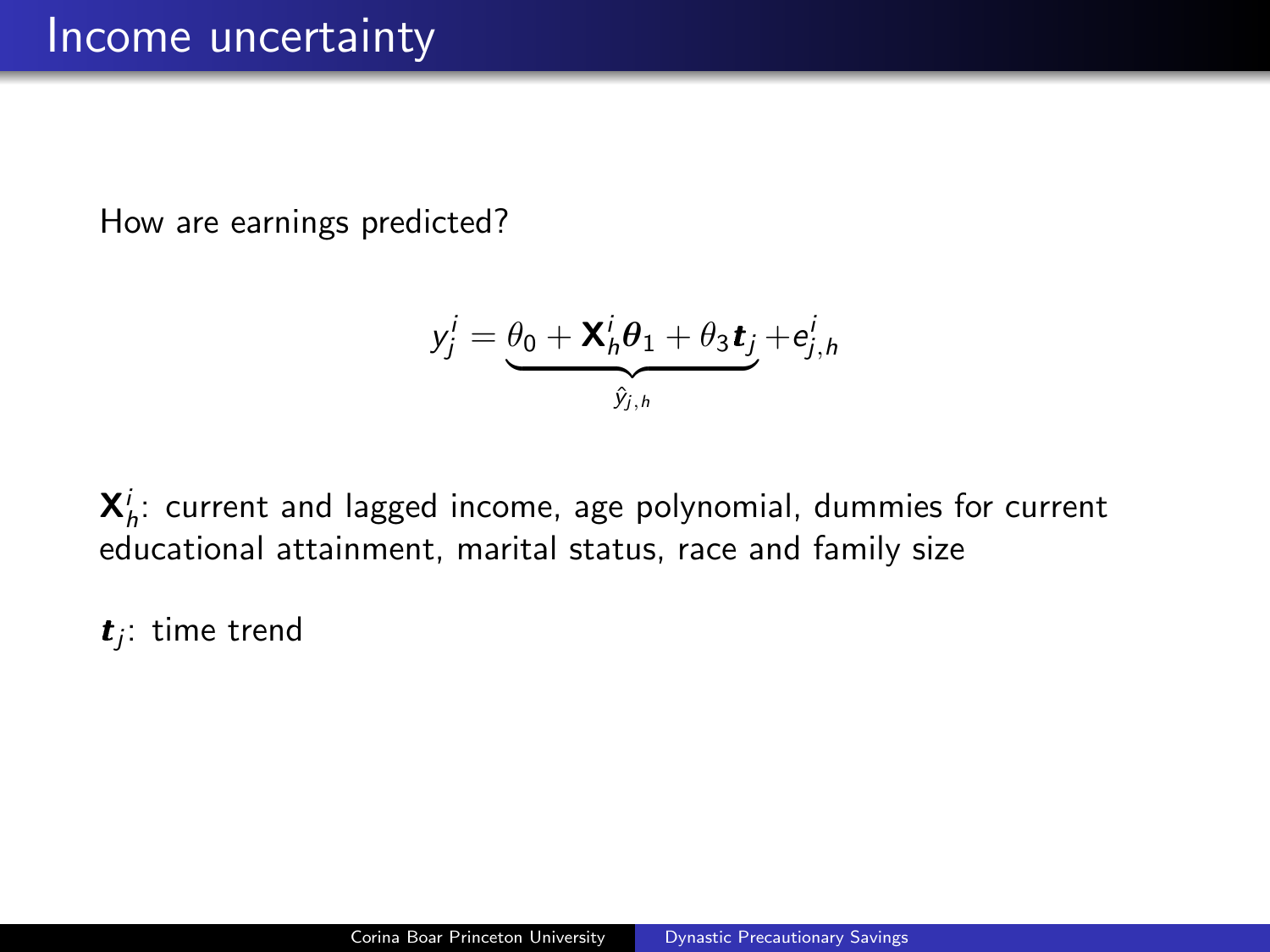How are earnings predicted?

$$
y_j^i = \underbrace{\theta_0 + \mathbf{X}_h^i \theta_1 + \theta_3 \mathbf{t}_j}_{\hat{y}_{j,h}} + \underbrace{\left(e_{j,h}^i\right)}_{\mathbf{X}_{j,h}} \mathbf{X}_{\text{aige }j > h \text{ income}}
$$

 $\mathsf{X}_h^i$ : current and lagged income, age polynomial, dummies for current educational attainment, marital status, race and family size

 $t_j$ : time trend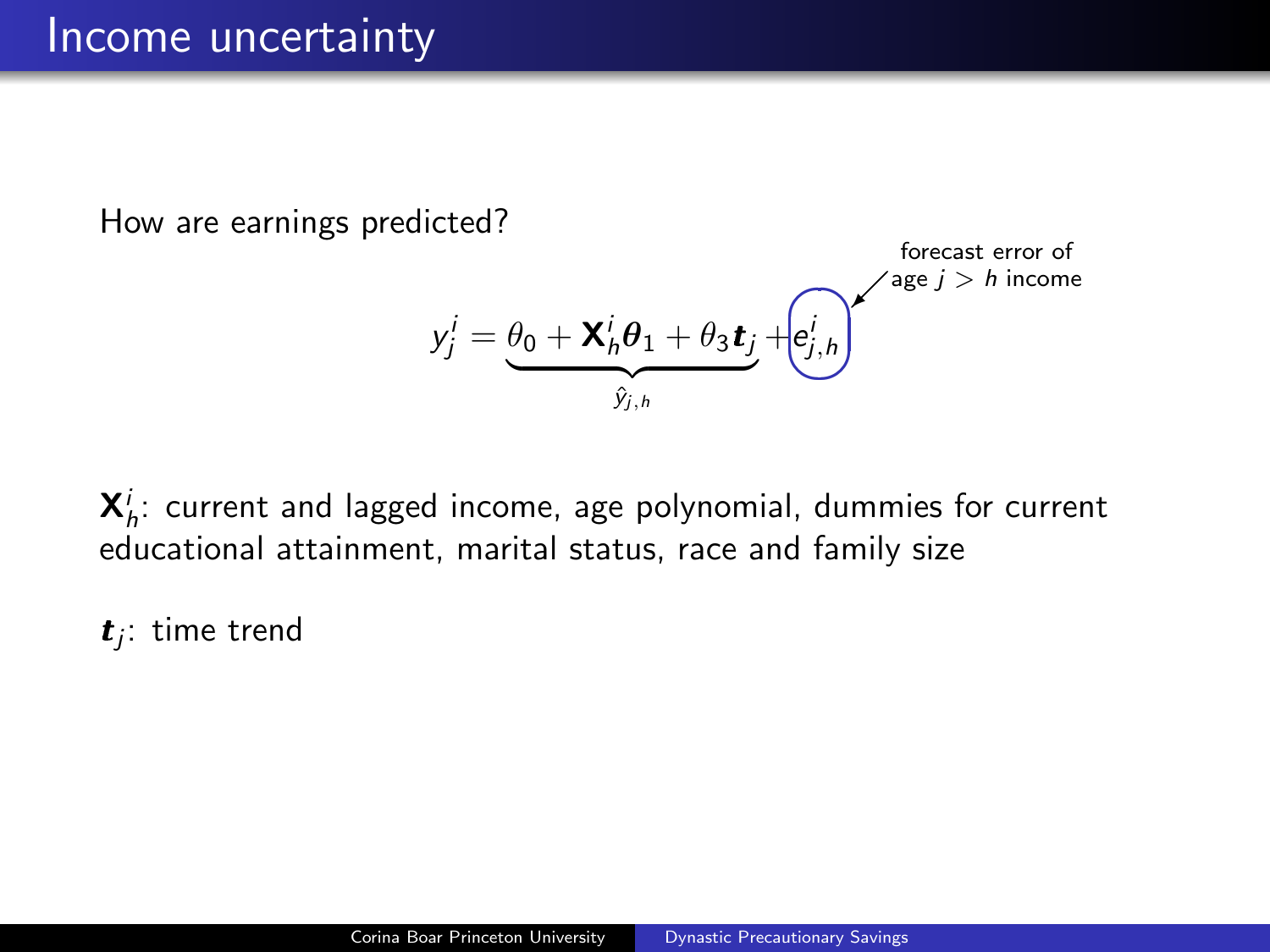## Income uncertainty

<span id="page-15-0"></span>• The forecast error of permanent income is

$$
\mathcal{E}_h^i \equiv \sum_{j=h+1}^H \frac{e_{j,h}^i}{R^{j-h}}
$$

where  $e^i_{j,h} = y_j - \hat{y}^i_{j,h}$ .

• Permanent income uncertainty

$$
\operatorname{Std}_i\left(\mathcal{E}_h^i\right) = \operatorname{Std}_i\left(\sum_{j=h+1}^H \frac{e_{j,h}^i}{R^{j-h}}\right)
$$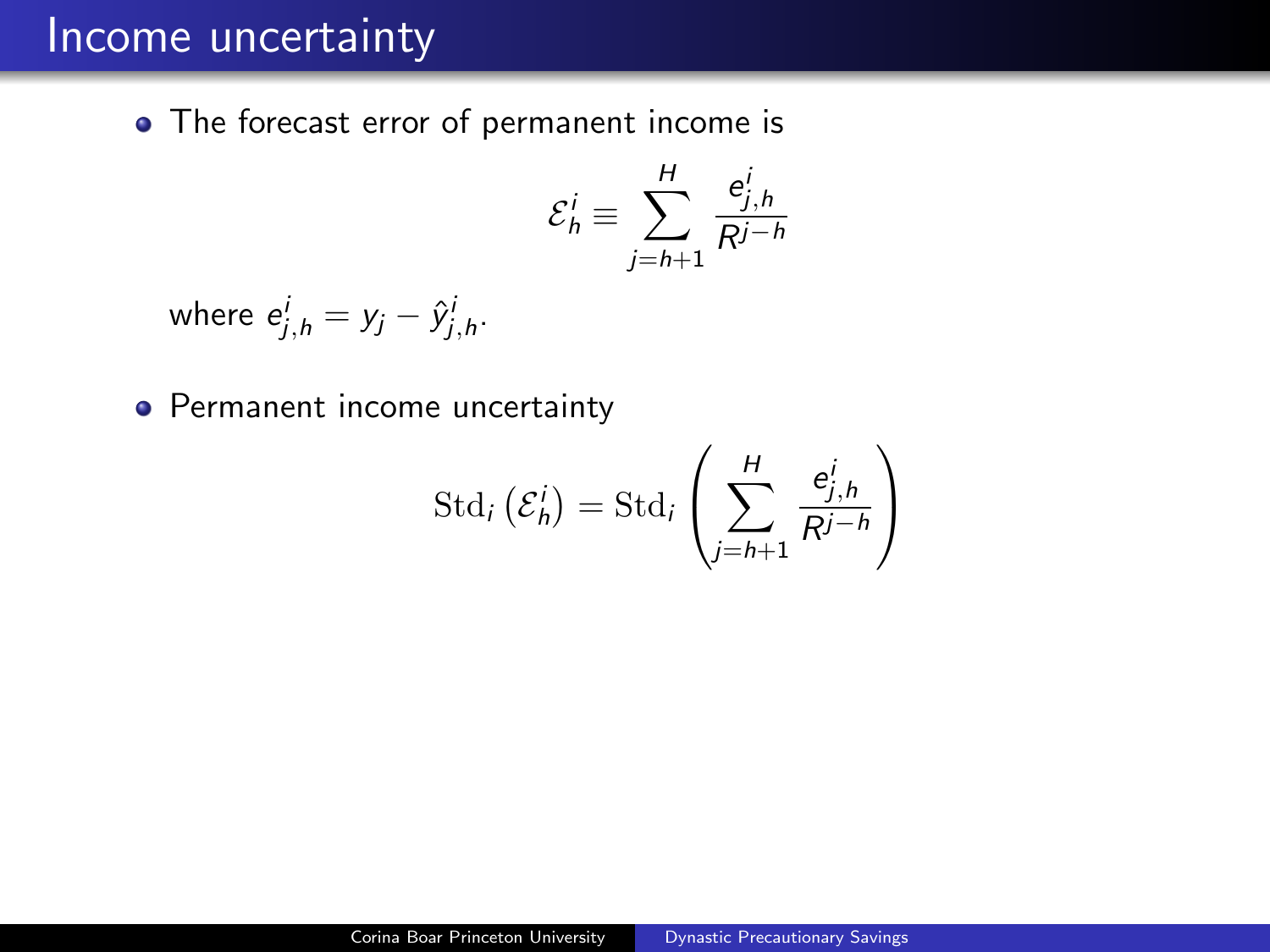## Income uncertainty

• The forecast error of permanent income is

$$
\mathcal{E}_h^i \equiv \sum_{j=h+1}^H \frac{e_{j,h}^i}{R^{j-h}}
$$

where  $e^i_{j,h} = y_j - \hat{y}^i_{j,h}$ .

• Permanent income uncertainty

$$
\operatorname{Std}_i\left(\mathcal{E}_h^i\right) = \operatorname{Std}_i\left(\sum_{j=h+1}^H \frac{e_{j,h}^i}{R^{j-h}}\right)
$$

 $\bullet$  Stratify individuals by sector  $s$ :

$$
\text{Std}_{s}(\mathcal{E}_{h}^{i}) = \left(\sum_{j=h+1}^{H} \frac{\text{Var}_{s}\left(e_{j,h}^{i}\right)}{R^{2(j-h)}} + 2\sum_{j=h+1}^{H-1} \frac{1}{R^{j-h}} \sum_{k=j+1}^{H} \frac{\text{Cov}_{s}\left(e_{j,h}^{i}; e_{k,h}^{i}\right)}{R^{k-h}}\right)^{\frac{1}{2}}
$$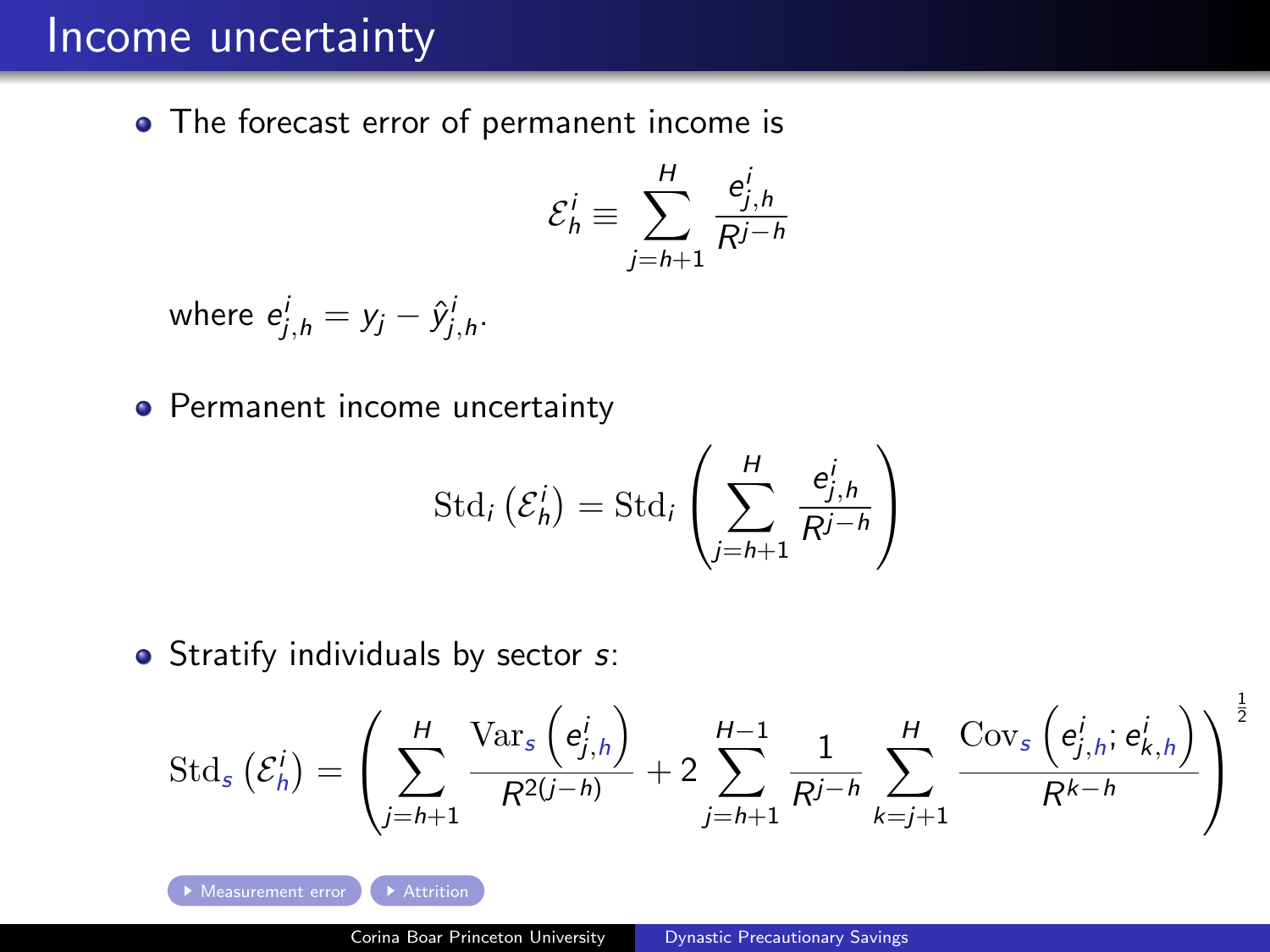## Income uncertainty over age  $\cdot$  [Flow](#page-43-0)

<span id="page-17-0"></span>

Figure: Age Profile of Income Uncertainty (Relative to Permanent Income)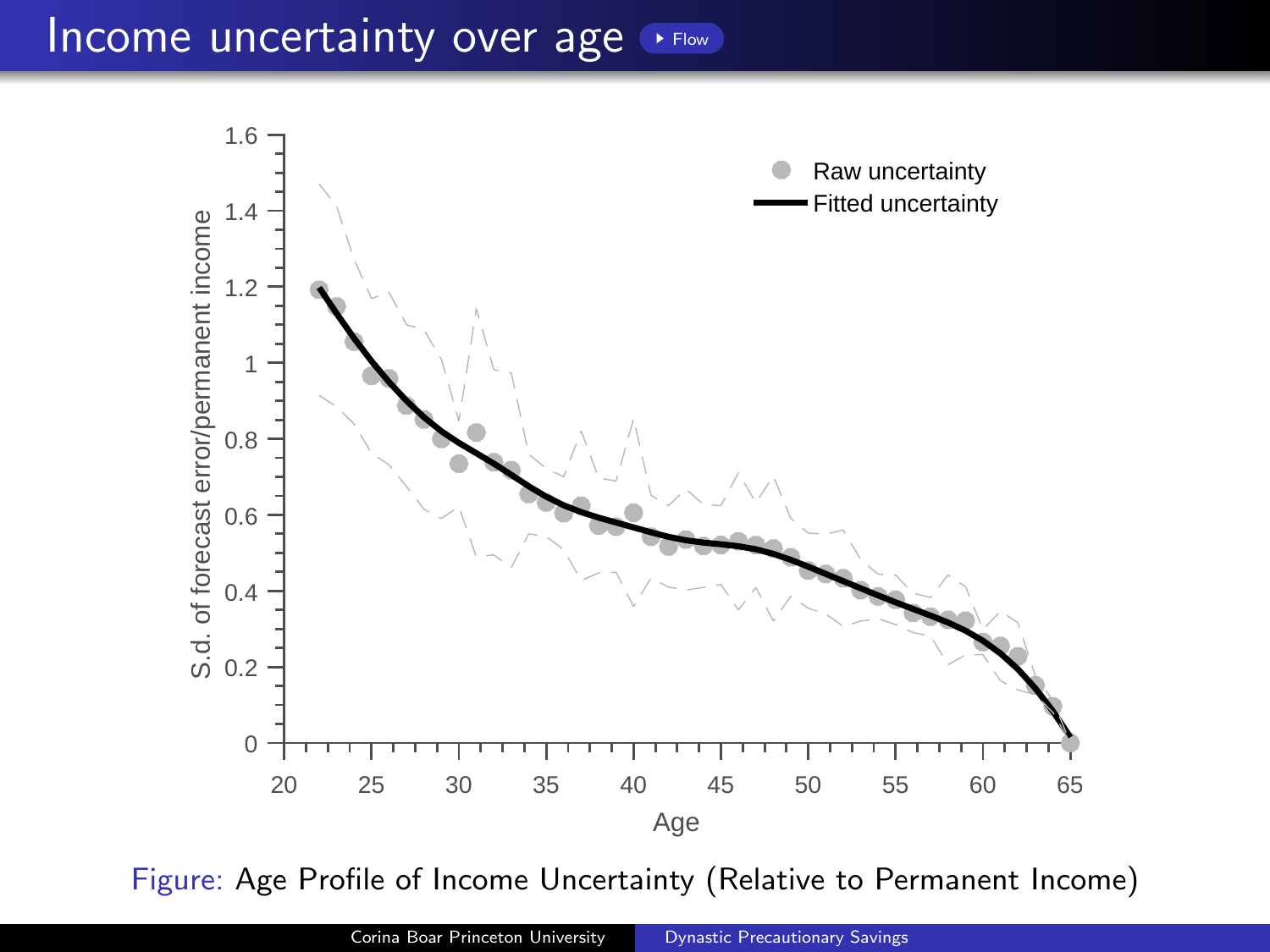## Income uncertainty over age and sectors



Figure: Age Profile of Income Uncertainty (Relative to Permanent Income)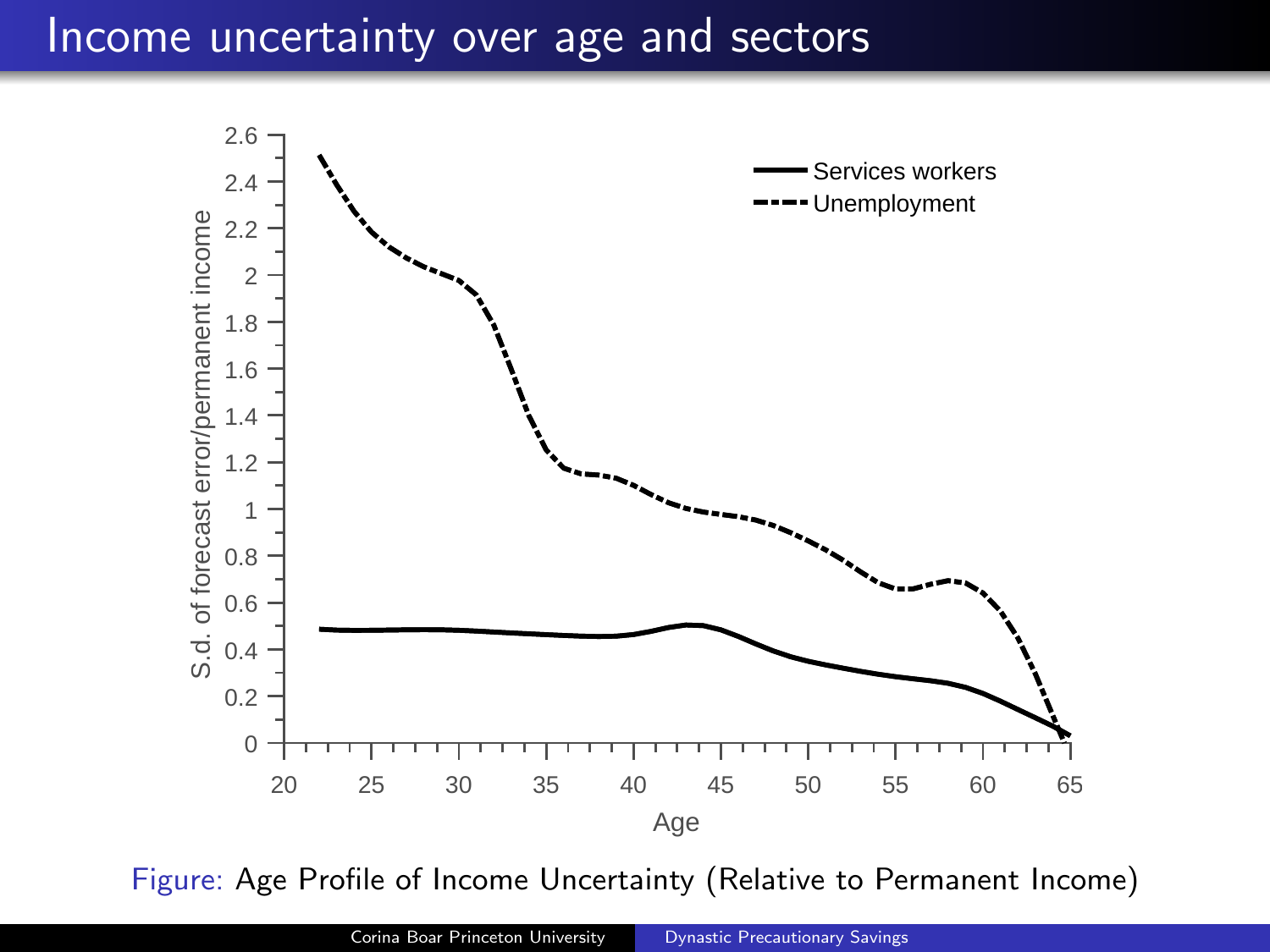# Empirical specification

$$
\ln c_p = \beta_0^p + \beta_1^p \sigma_p + \beta_2^p \sigma_c + \mathbf{X}_p \beta_3^p + \mathbf{X}_c \beta_4^p + \epsilon_p
$$

$$
\ln c_c = \beta_0^c + \beta_1^c \sigma_p + \beta_2^c \sigma_c + \mathbf{X}_p \beta_3^c + \mathbf{X}_c \beta_4^c + \epsilon_c
$$

### $c_p, c_c$ : consumption of parent and child

- $\sigma_p$ : parent's permanent income uncertainty
- $\sigma_c$ : child's permanent income uncertainty

 $X_p$ ,  $X_c$ : full set of age dummies; dummies for marital status, race, gender, educational attainment, family size; permanent income, wealth holdings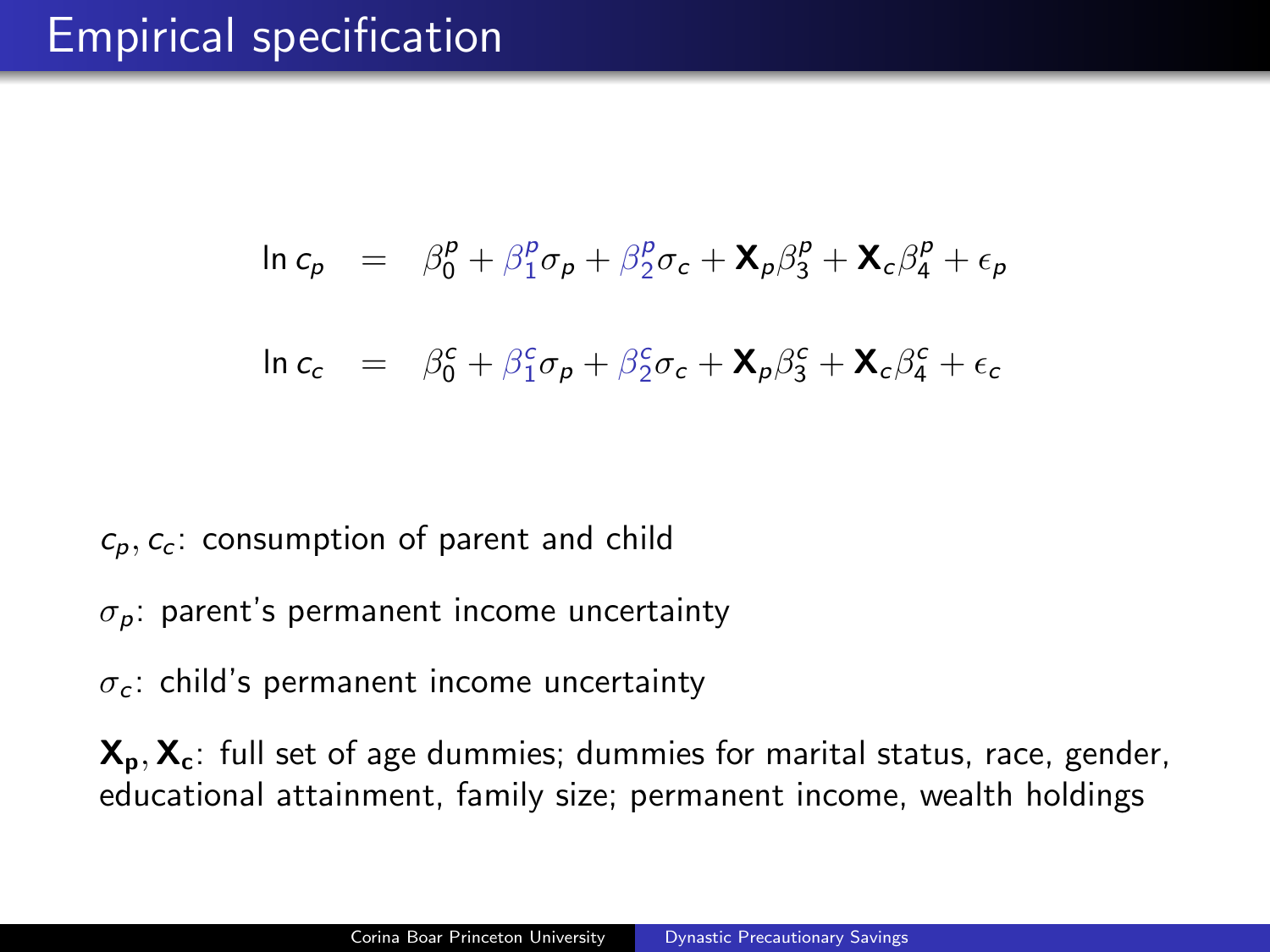|                      | Parent's<br>consumption | Child's<br>consumption |
|----------------------|-------------------------|------------------------|
| Parent's uncertainty | $-0.089**$<br>(0.033)   | $-0.039$<br>(0.025)    |
| Child's uncertainty  | $-0.081*$<br>(0.034)    | $-0.163**$<br>(0.038)  |

<span id="page-20-0"></span>Table: Regression of Consumption (non-durables and services) on Income Risk

Note: Bootstrapped robust std errors clustered at parent level in parentheses;  $*p < 5\%; **p < 1\%$ 

- Parents of children younger than 40 consume, on average, \$2, 945 less per year because most of dynastic uncertainty is to be resolved
- Parents of construction workers consume, on average, 2.5% less than parents of services workers because of the uncertainty differential

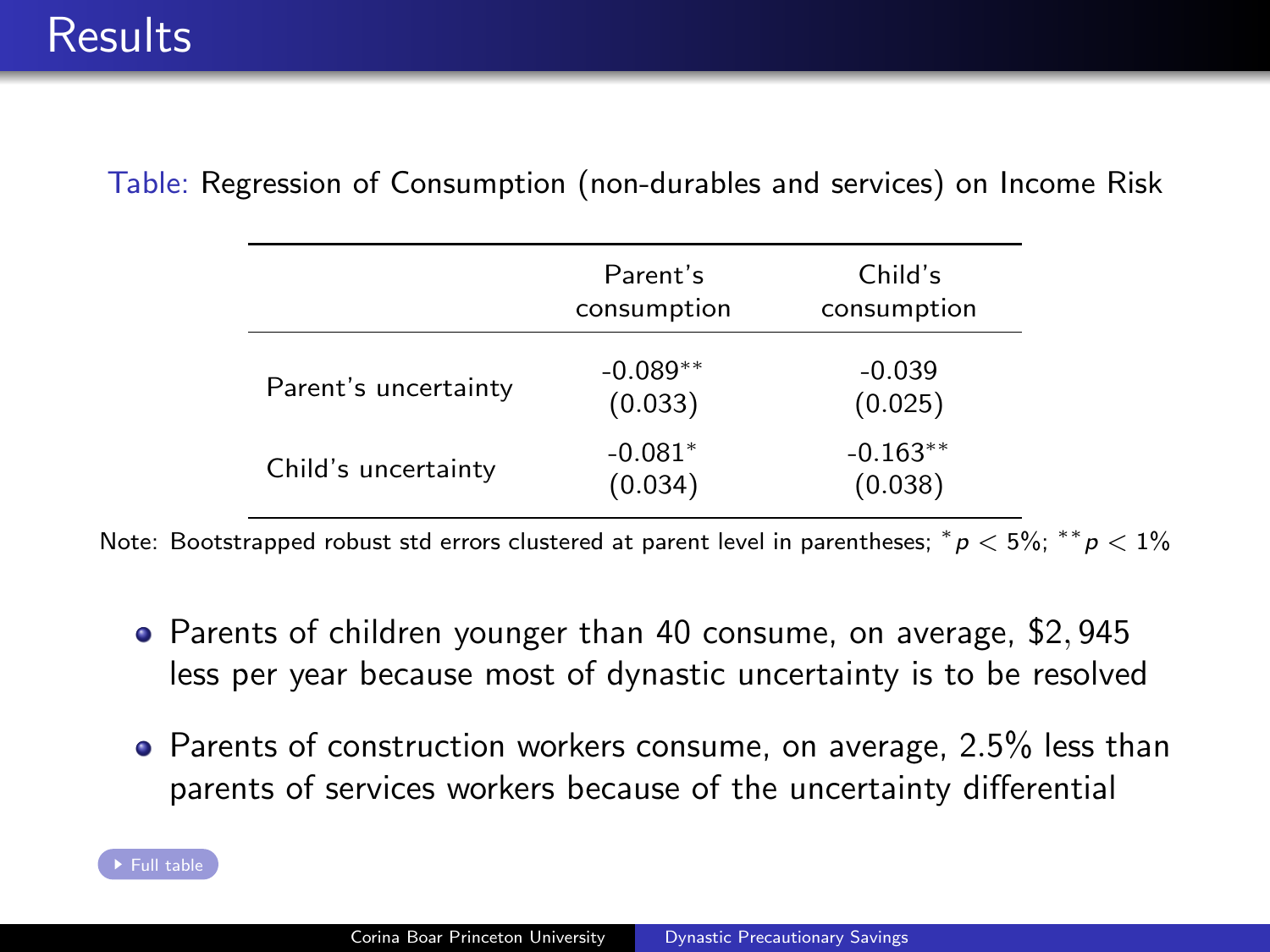# Robustness analysis

- <span id="page-21-0"></span>• Endogeneity concerns
	- $\bullet$  [Health](#page-45-0) risk: include health controls  $\bullet$  Health
	- <sup>2</sup> Selection into risky sectors:



- prob. of moving to high risk sector is not lower if parent looses job
- $\bullet$  control for initial sector  $\bullet$  [Sector](#page-46-0)
- Also robust to
	- **1** Heterogeneous bequest motives Pequest
	- **2** Information set used to predict income
- 

<sup>3</sup> Time and geography dummies

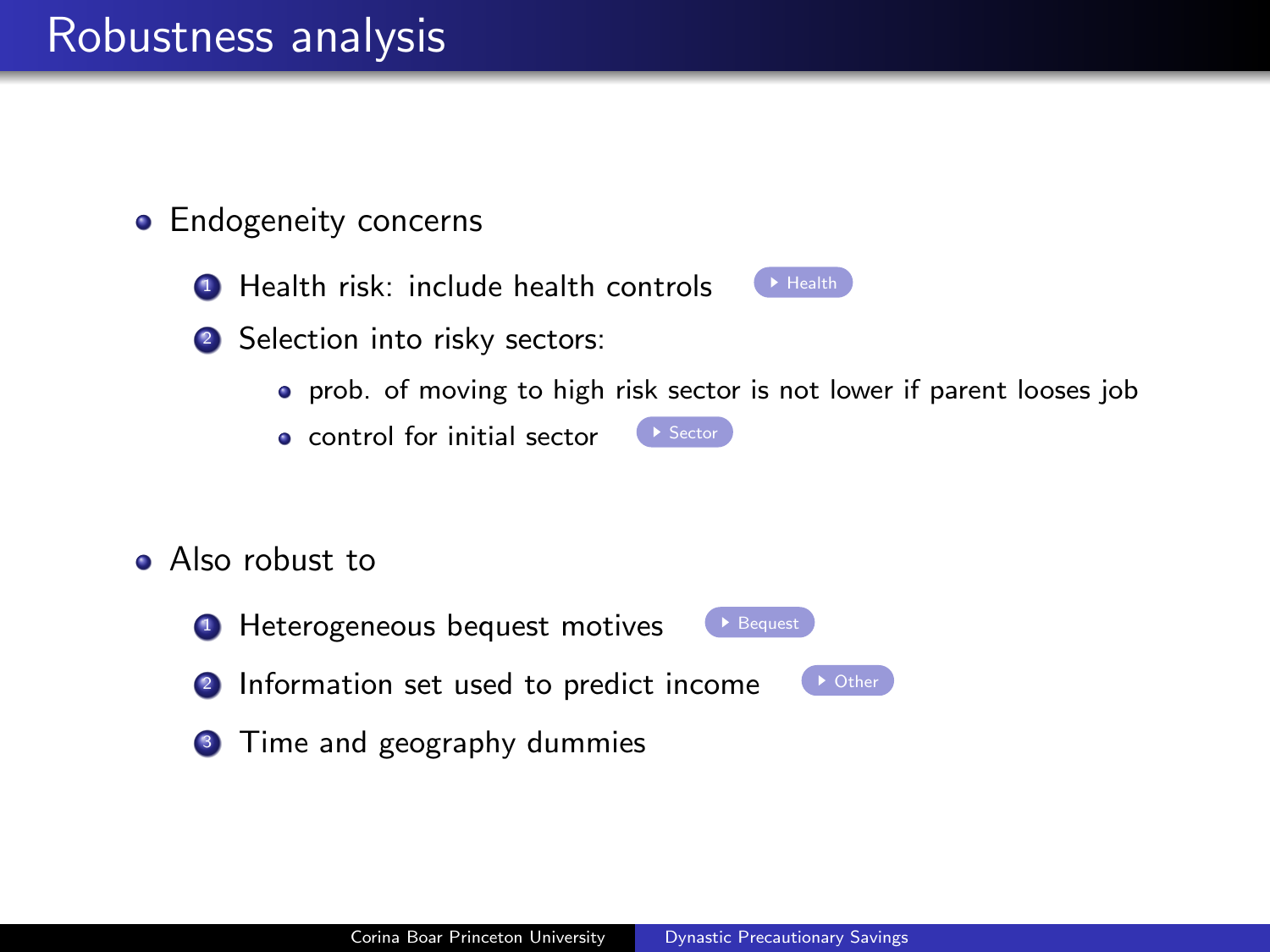# Model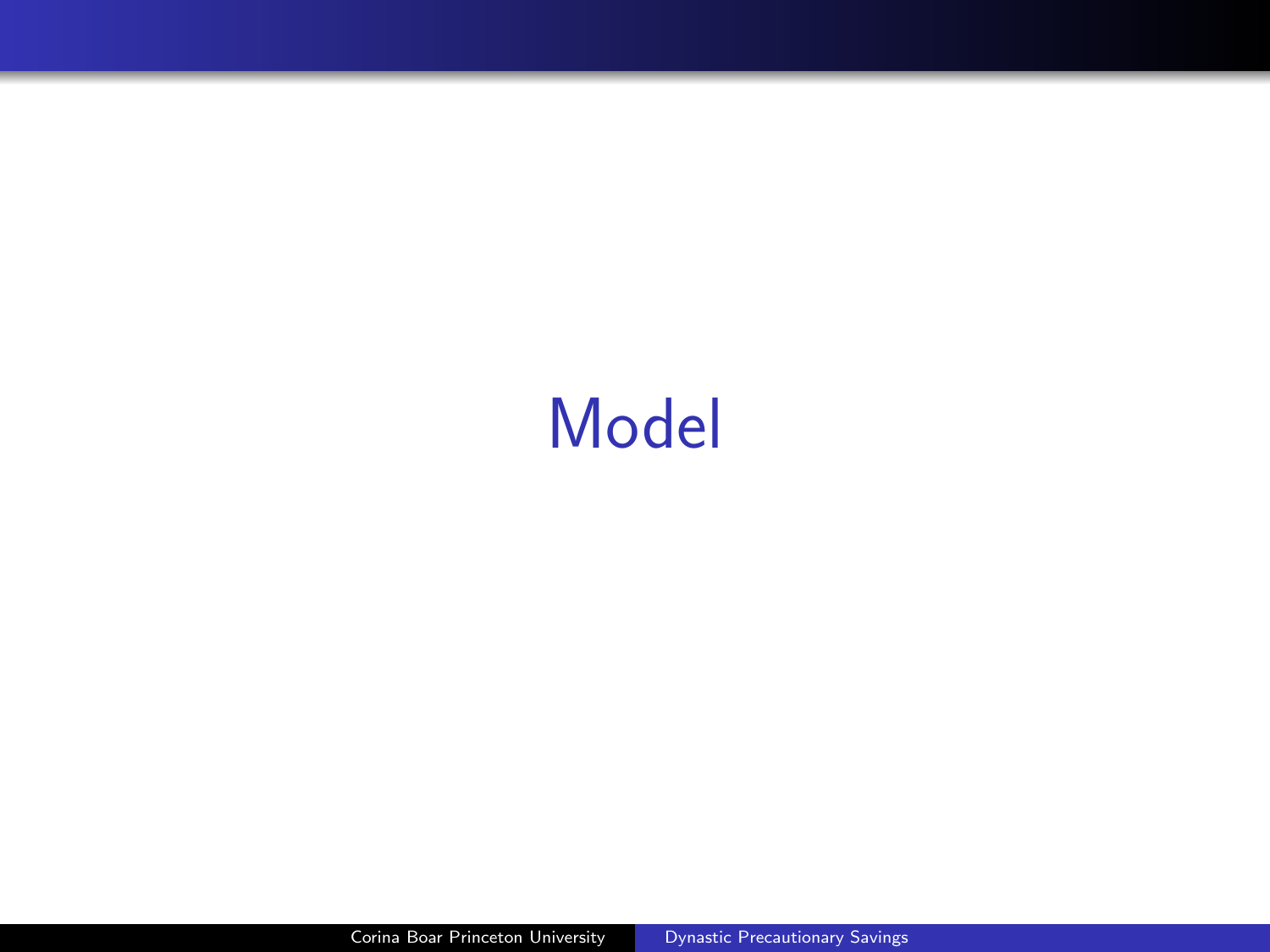Can we write a model that predicts dynastic precautionary saving behavior consistent with the data?

- Model with strategic interactions between parents and children
- Contrast with unitary household model (no strategic interactions)

What are the implications of dynastic precautionary saving for:

- inter-vivos transfers and bequest
- parental wealth?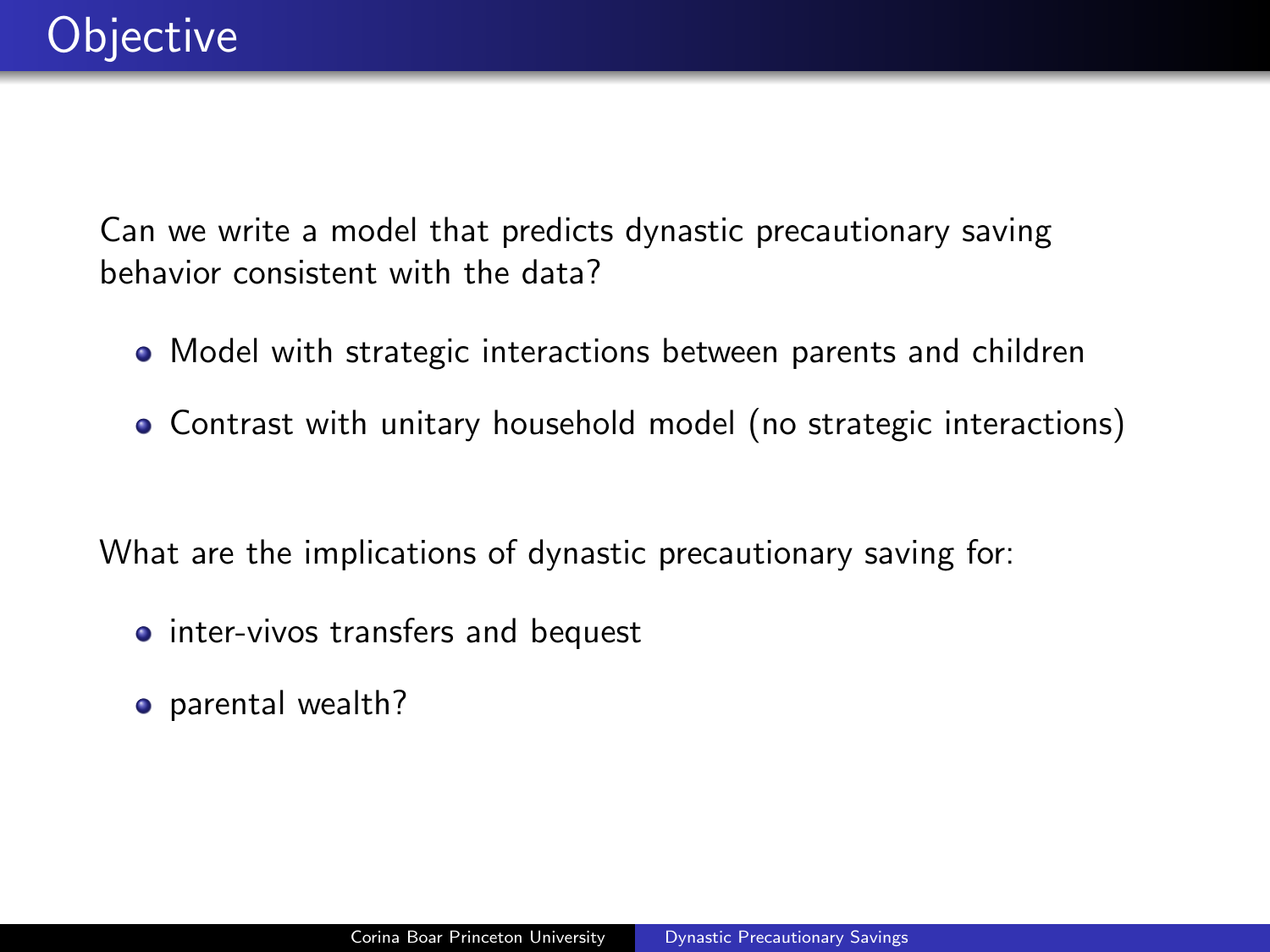• Life-cycle of an individual



- Work in sector s until retirement and earn risky labor income:  $y_p$ ,  $y_c$
- No income risk after retirement:  $\Phi(\hat{y}_p)$
- Pay proportional tax  $\tau$  on labor income
- Hold government bond with gross return  $R: a_p, a_c$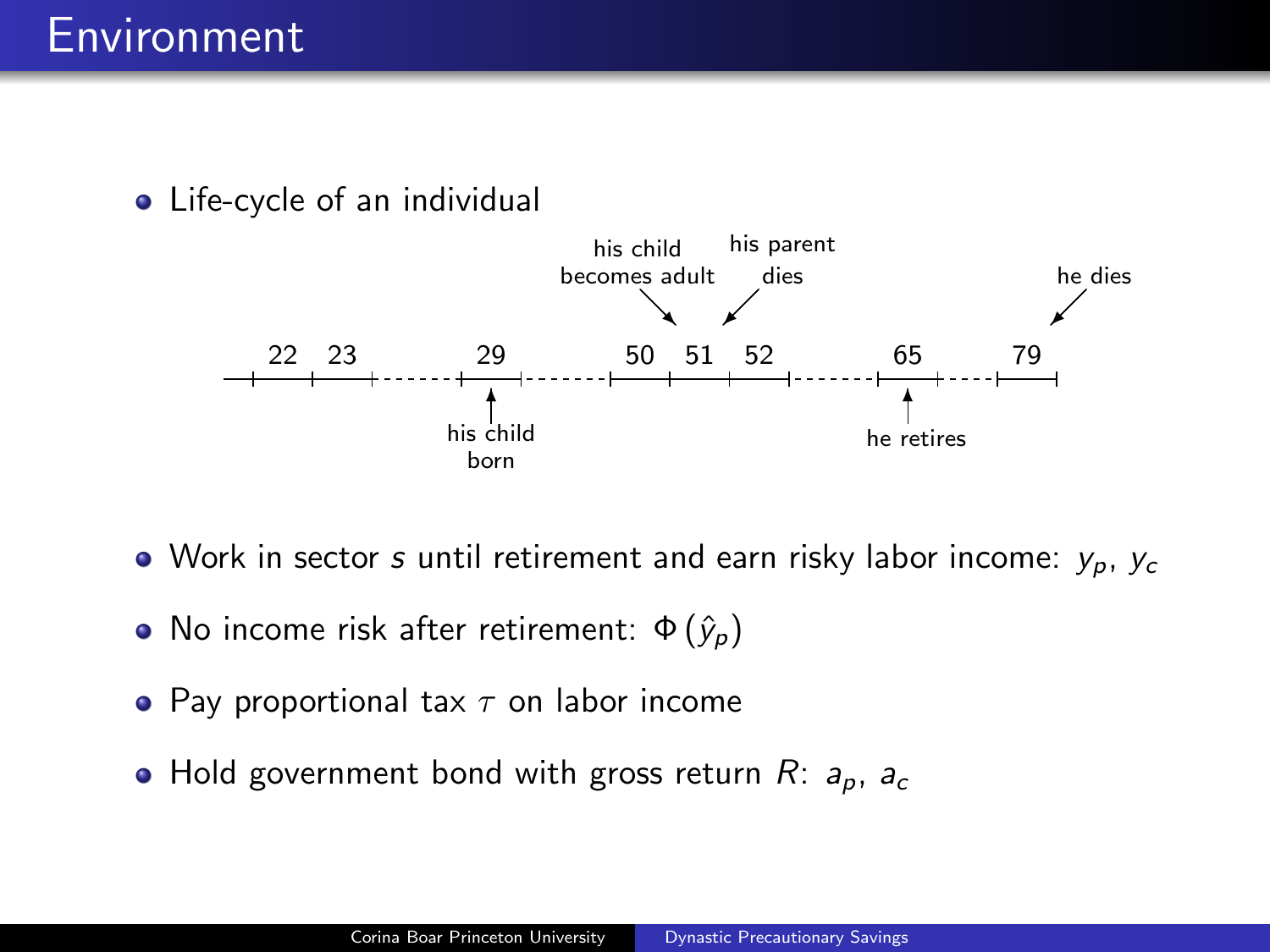• Overlapping generations



• Parent-child pairs indexed by age:  $(h_p, h_c)$ 

- Intergenerational altruism: parent places weight  $\gamma$  on child's utility  $\rightarrow$  makes inter-vivos transfers  $g_p$  and end-of-life bequest
- Parent and child overlap for 29 years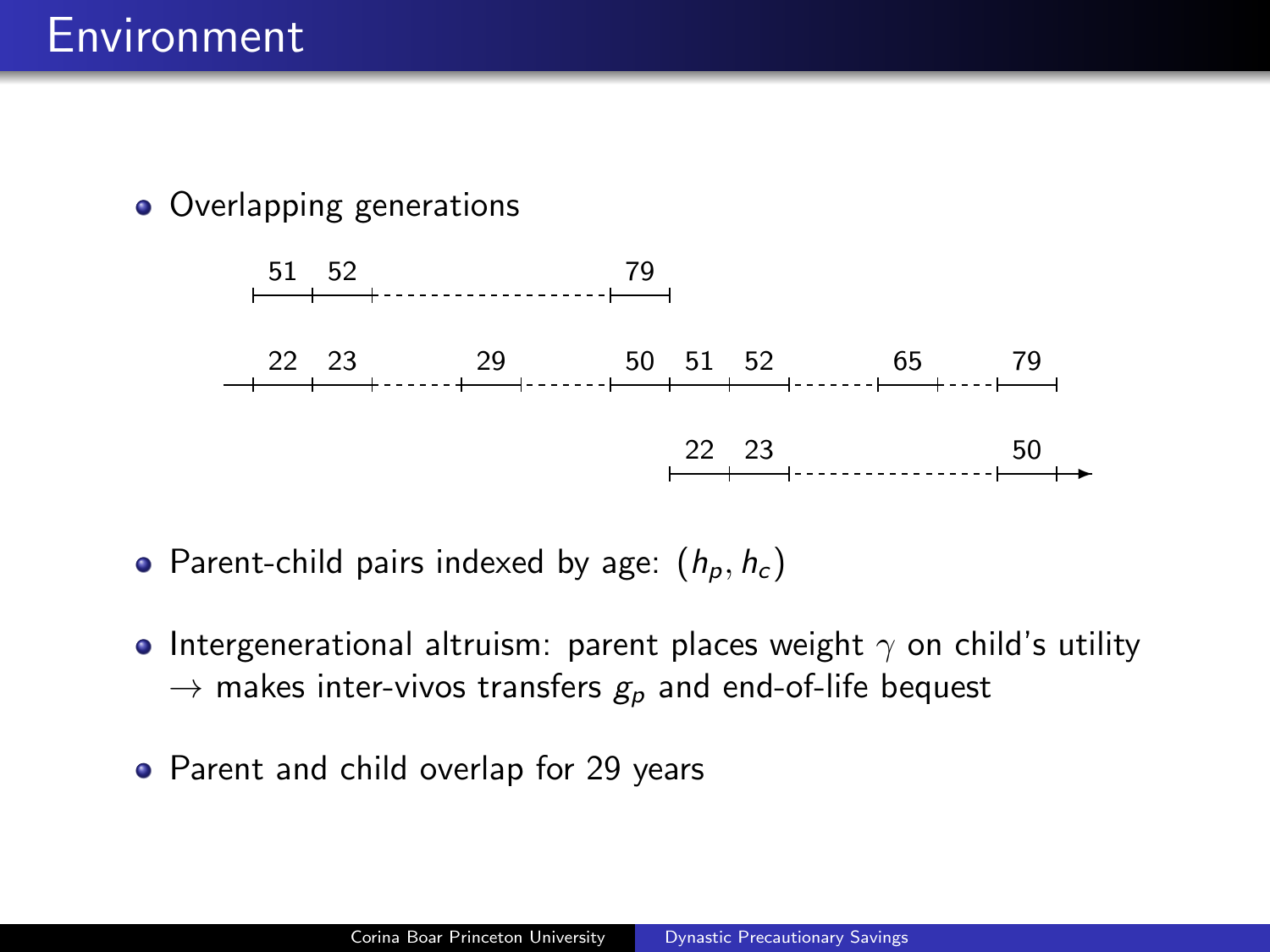# Model with strategic interactions: Timing

- <span id="page-26-0"></span>Each year they overlap, parent and child play a 2-stage game
	- $\bullet$  Stage 1. Parent chooses consumption  $c_\rho$ , wealth  $a'_\rho$  and transfers  $g_\rho$ State variable:  $\tilde{s}_p = (a_p, a_c, y_p, y_c, s_p, s_c)$
	- $\bullet$  Stage 2. Child decides consumption  $c_c$  and wealth  $a_c'$ State variable:  $\tilde{s}_c = \big(a_c, y_c, y_p, g_p, a'_p, s_p, s_c\big)$
- Equilibrium concept is MPE
- **•** Solve backwards
- Can identify wealth position of overlapping generations, as well as size and timing of intergenerational transfers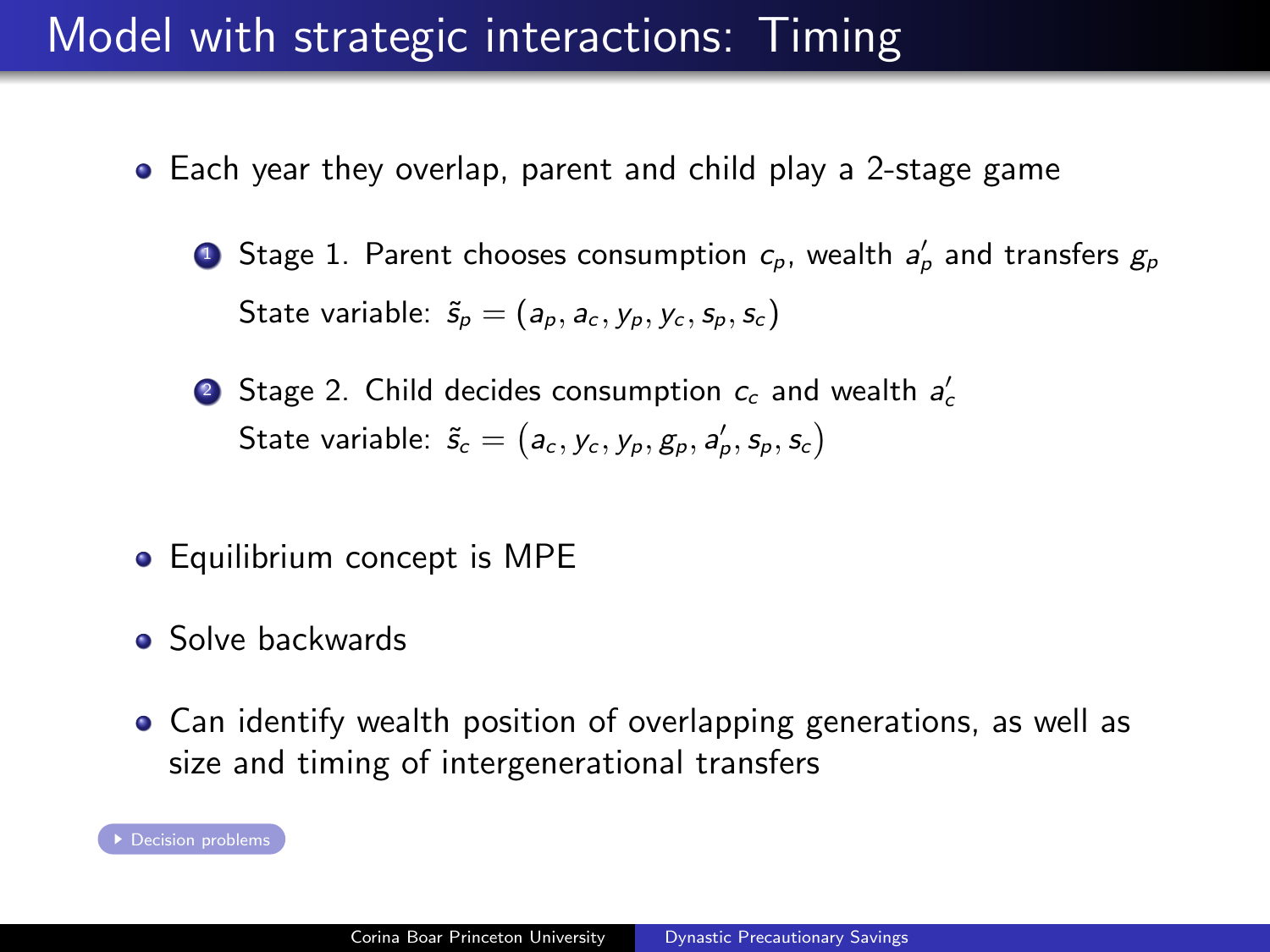<span id="page-27-0"></span>• Setup

- While alive, parent makes all consumption-saving decisions
- Family budget constraint:  $c_p + c_c + a' = (1 \tau)(y_p + y_c) + Ra$
- Wealth position of parent and child cannot be separately identified
- Size and timing of intergenerational transfers is indeterminate

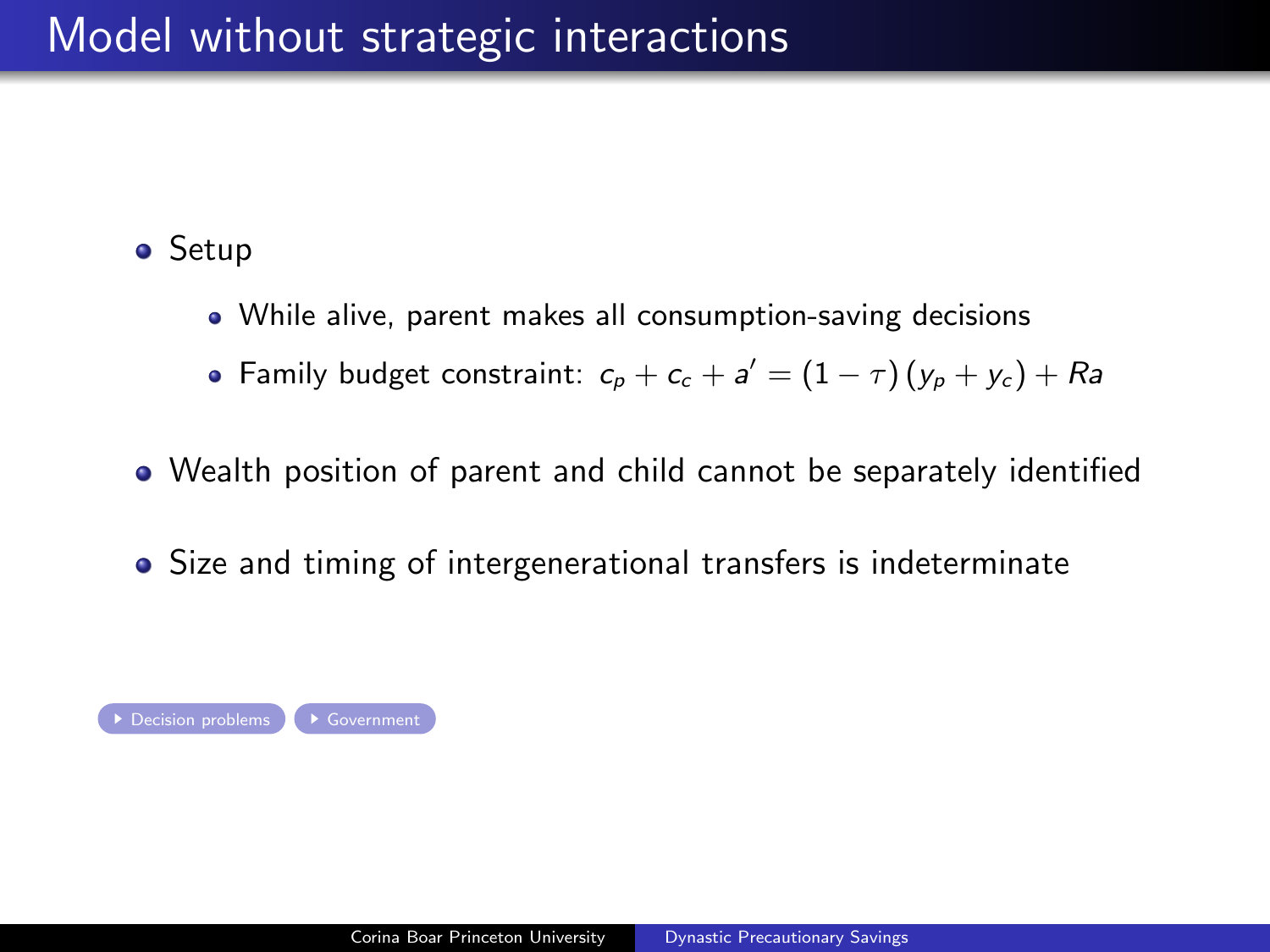- Two sectors: low risk and high risk
	- $\rightarrow$  group the 17 empirical sectors based on whether risk is below/above average
- Exogenous transition between sectors (including intergenerational)

$$
\boldsymbol{P_s} = \begin{bmatrix} 0.921 & 0.079 \\ 0.113 & 0.887 \end{bmatrix} \quad \text{and} \quad \boldsymbol{P_s^{ig}} = \begin{bmatrix} 0.647 & 0.353 \\ 0.493 & 0.507 \end{bmatrix}
$$

• Income process

$$
\ln y_{hs}^i = f(h) + \tilde{y}_{hs}^i \quad \text{and} \quad \tilde{y}_{hs}^i = \rho_s \tilde{y}_{h-1,s}^i + \epsilon_{hs}^i, \ \epsilon_{hs} \sim (0, \sigma_{hs}^2)
$$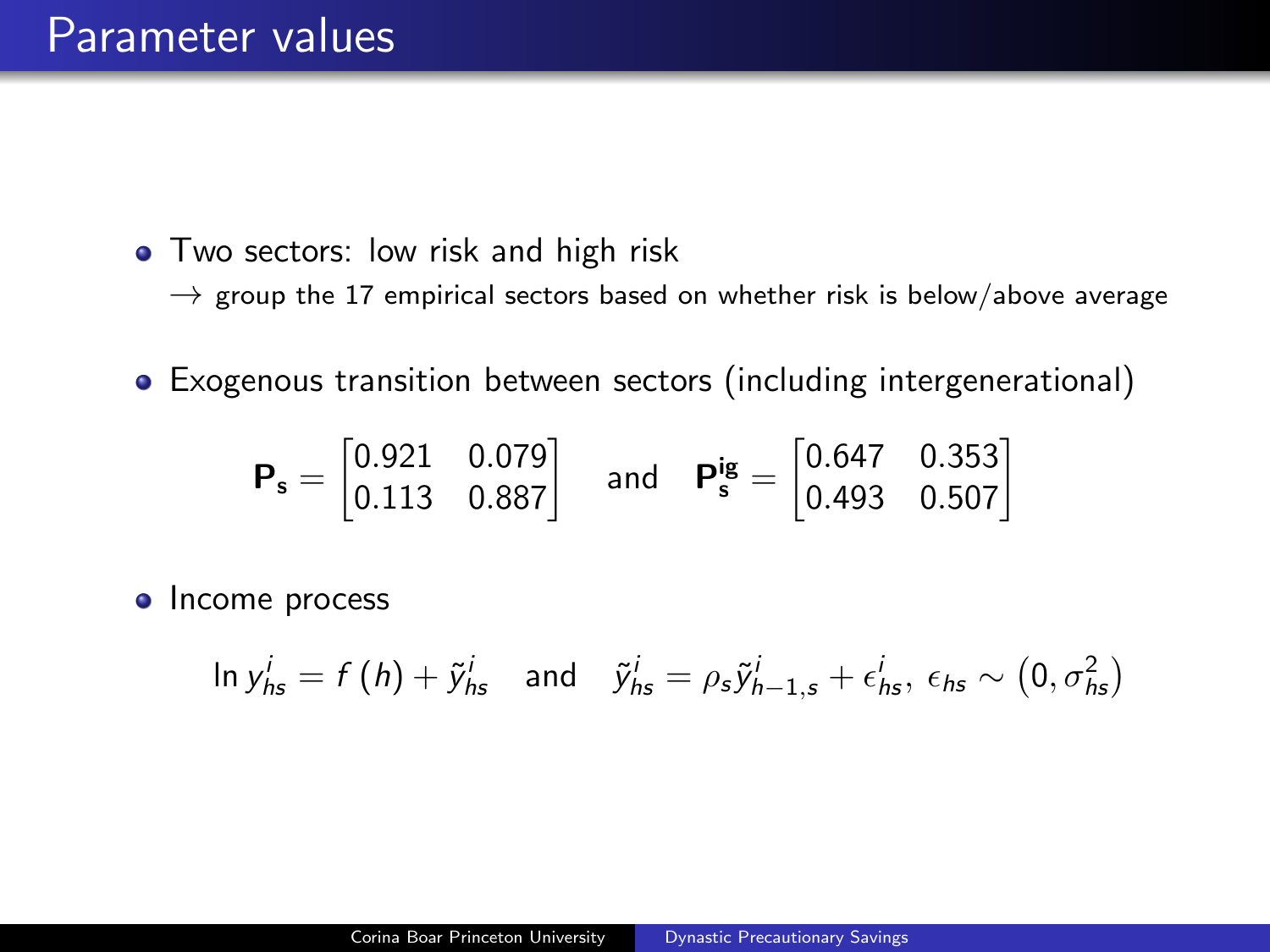## Parameter values

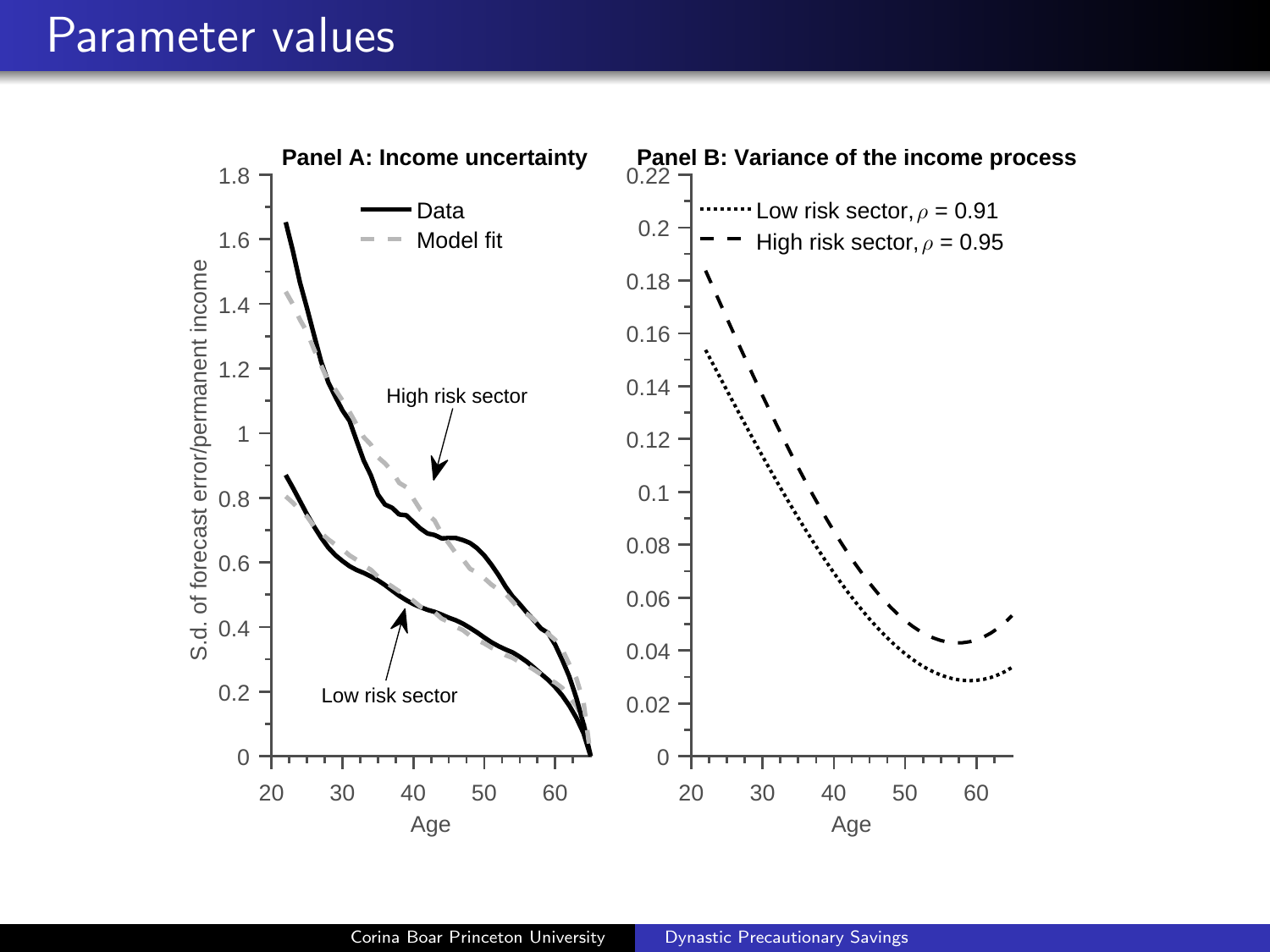| Parameter | Value        | Justification/Target                                          |
|-----------|--------------|---------------------------------------------------------------|
| a, b      | 0.168, 0.355 | $\Phi(\hat{y}) = a\bar{y} + b\hat{y}$ , Guvenen et al. (2013) |
| $\sigma$  | 2            | Standard                                                      |
| β         | 0.959/0.958  | Wealth to income ratio                                        |
| $\gamma$  | 0.201/0.71   | Parent-child consumption ratio                                |
| $\tau$    | 0.246        | US average tax rate (OECD Tax Database)                       |
| R         | 1.04         | Initial steady-state, G set accordingly                       |
| $A_h$     | 0            | Sensitivity analysis to negative borrowing limit              |

Table: Parameter Values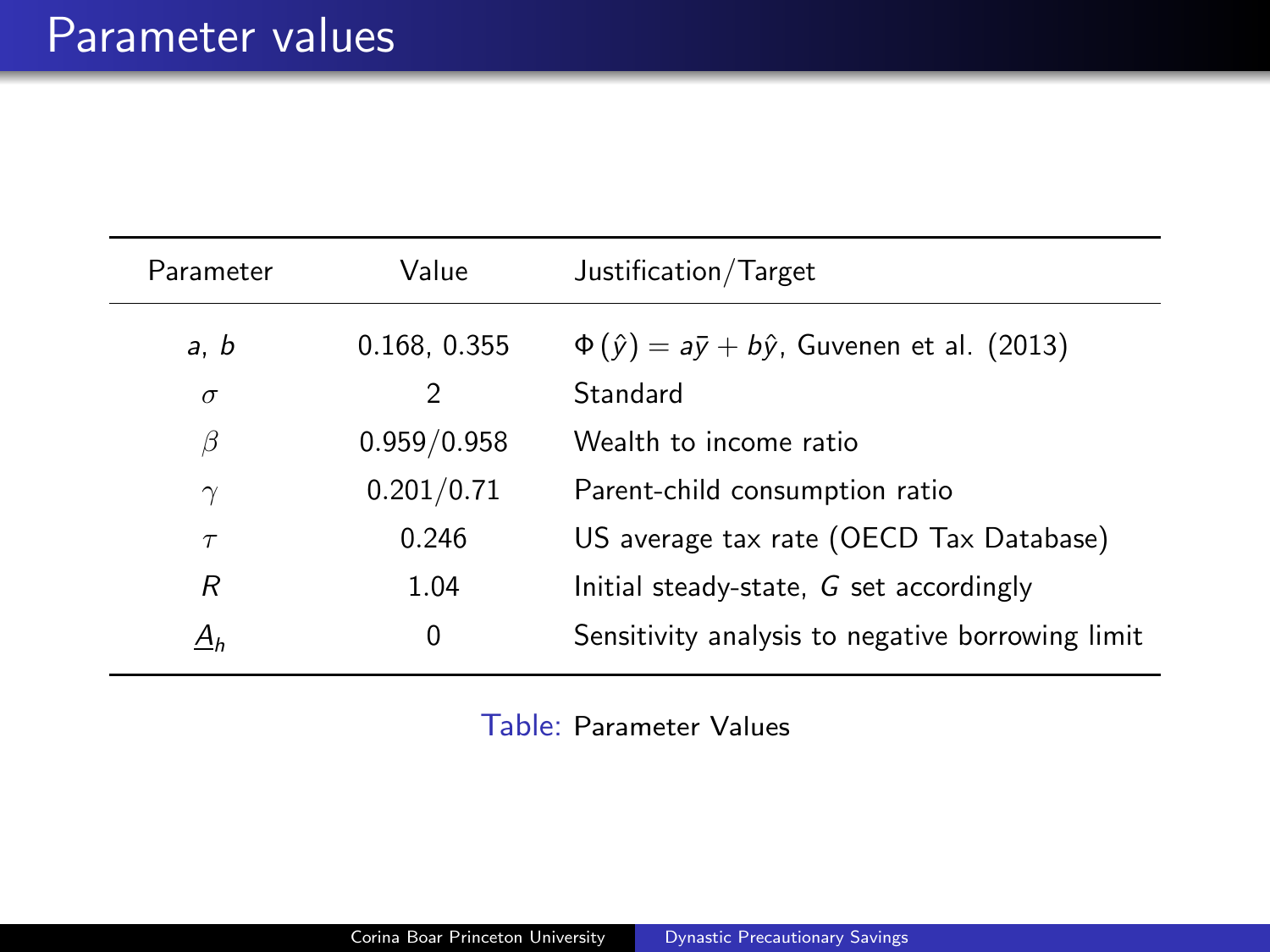### Table: Regression of Consumption on Income Risk (Models vs Data)

|                      | Model without<br>strategic interactions | Model with<br>strategic interactions | Data                             |
|----------------------|-----------------------------------------|--------------------------------------|----------------------------------|
| Parent's uncertainty | $-0.022**$                              | $-0.098**$                           | $-0.089**$<br>$[-0.153 - 0.025]$ |
| Child's uncertainty  | $-0.062**$                              | $-0.067**$                           | $-0.081*$<br>$[-0.147 - 0.015]$  |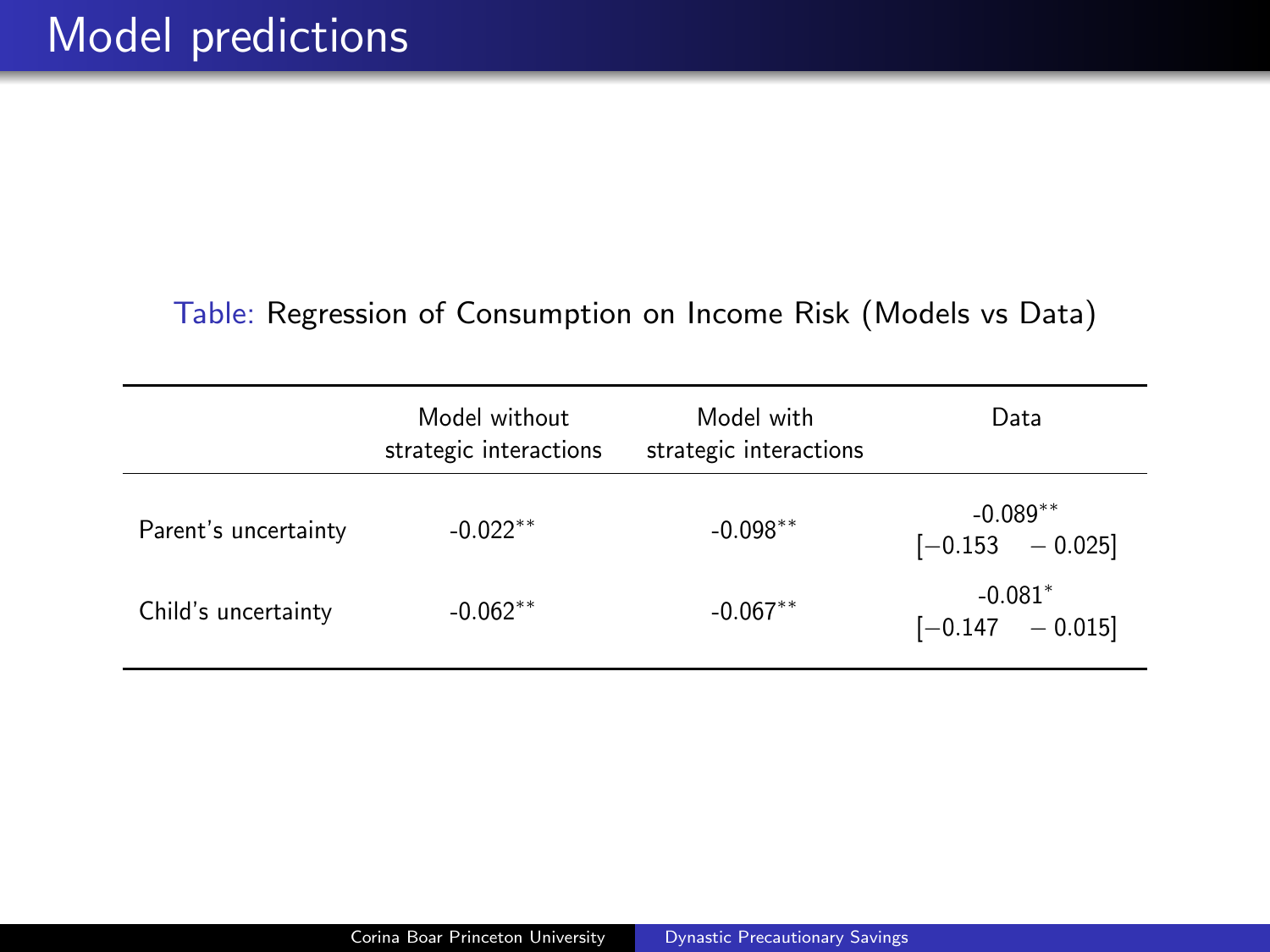## Model predictions: inter-vivos transfers

<span id="page-32-0"></span>

[Wealth Distribution](#page-54-1)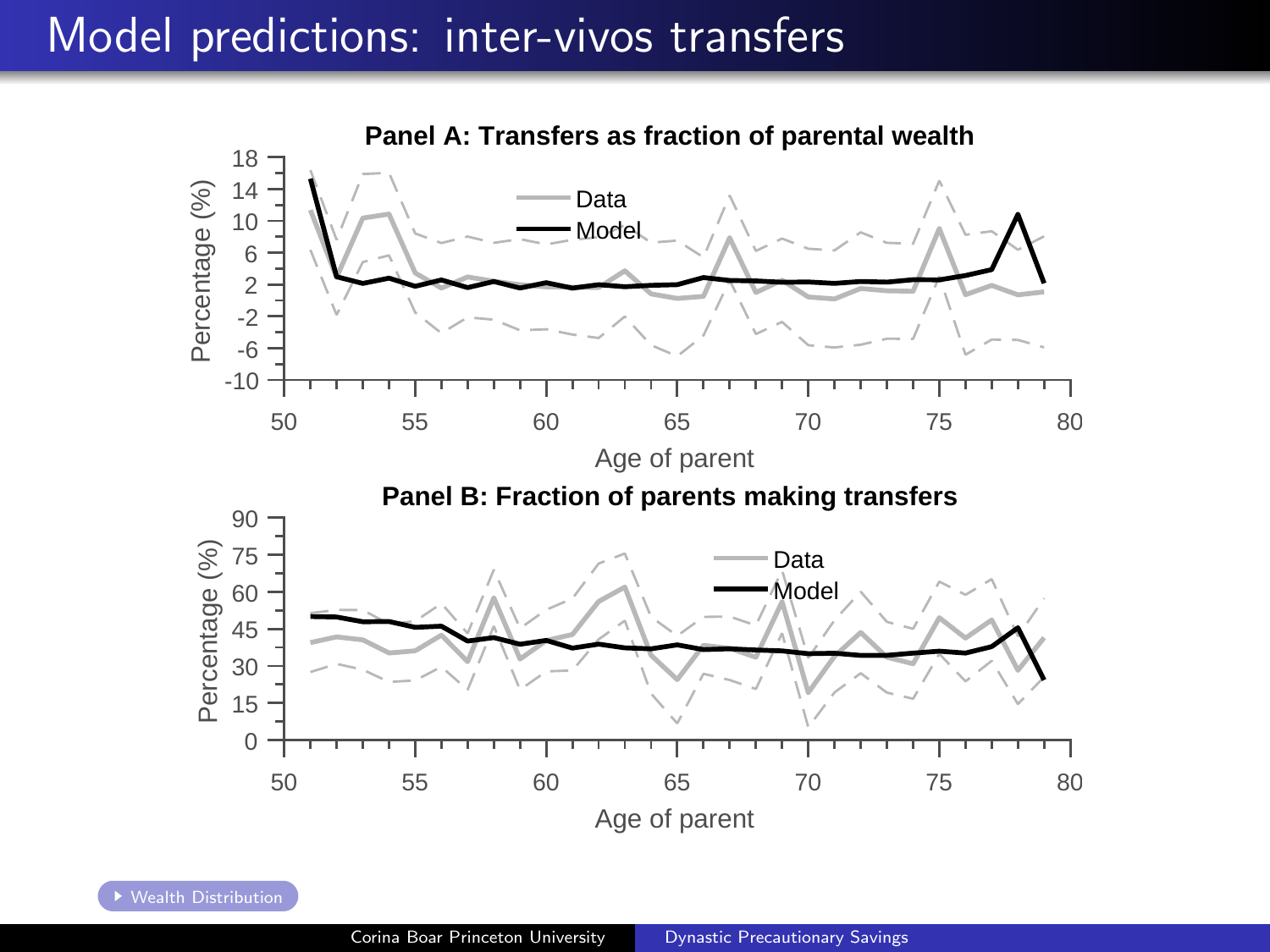Implementation:

- **1** Shut down income risk of children (individuals of age 22-50)
	- evaluate effect on intergenerational transfers
	- not suited to evaluate effect on wealth accumulation
- <sup>2</sup> Two-step approach
	- shut down all income risk  $\Rightarrow$  recover precautionary and dynastic precautionary wealth
	- solve life-cycle model with and without risk  $\Rightarrow$  recover precautionary wealth
	- difference is dynastic precautionary wealth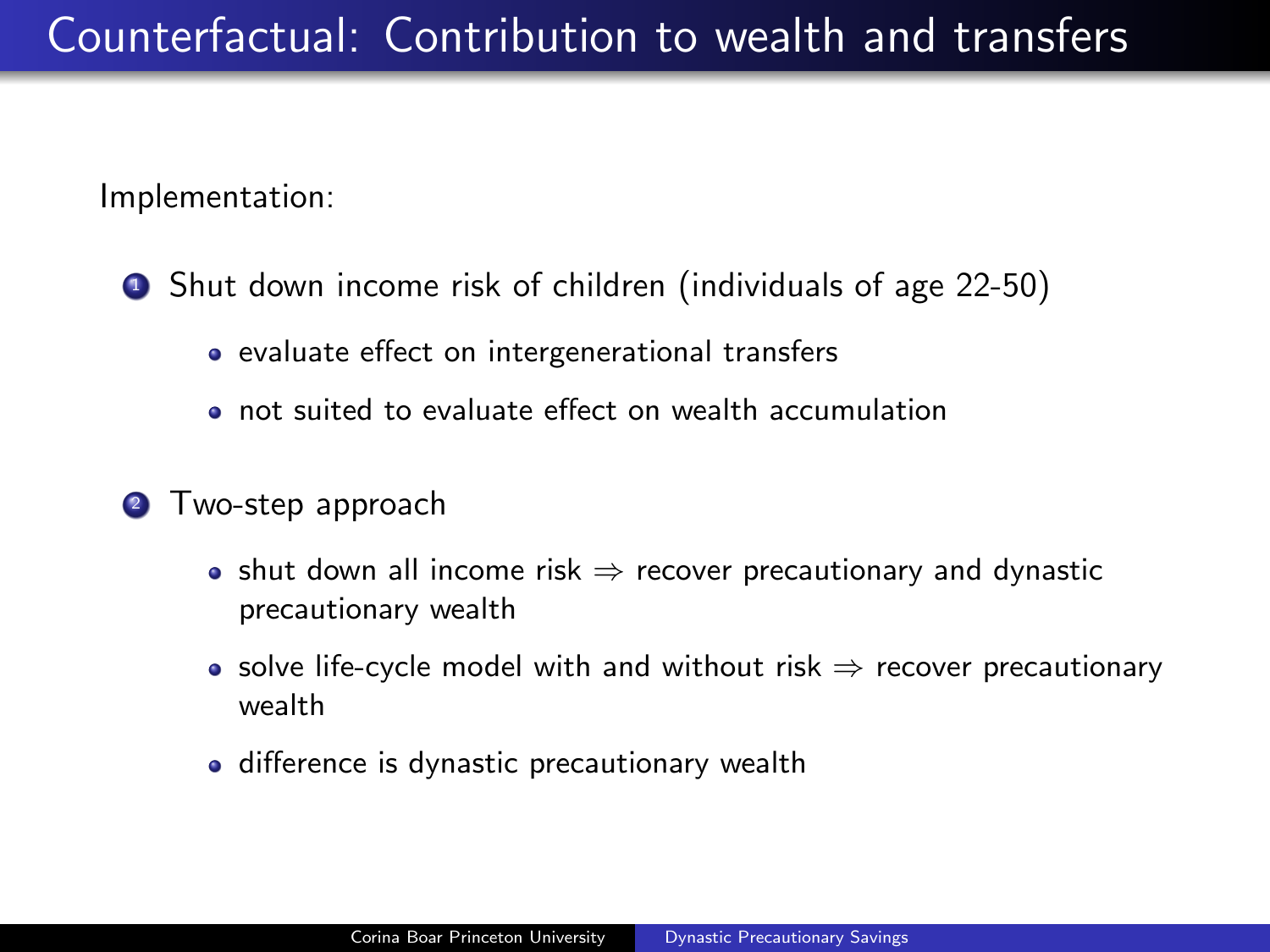### Table: The effect of eliminating dynastic uncertainty

|                       |                     |          | Intergenerational Transfers |                        |
|-----------------------|---------------------|----------|-----------------------------|------------------------|
|                       | Aggregate<br>Wealth | Total    | Inter-vivos<br>transfers    | End-of-life<br>bequest |
| Total effect $(\%)$ : | $-27.37$            | $-97.48$ | $-99.82$                    | $-90.80$               |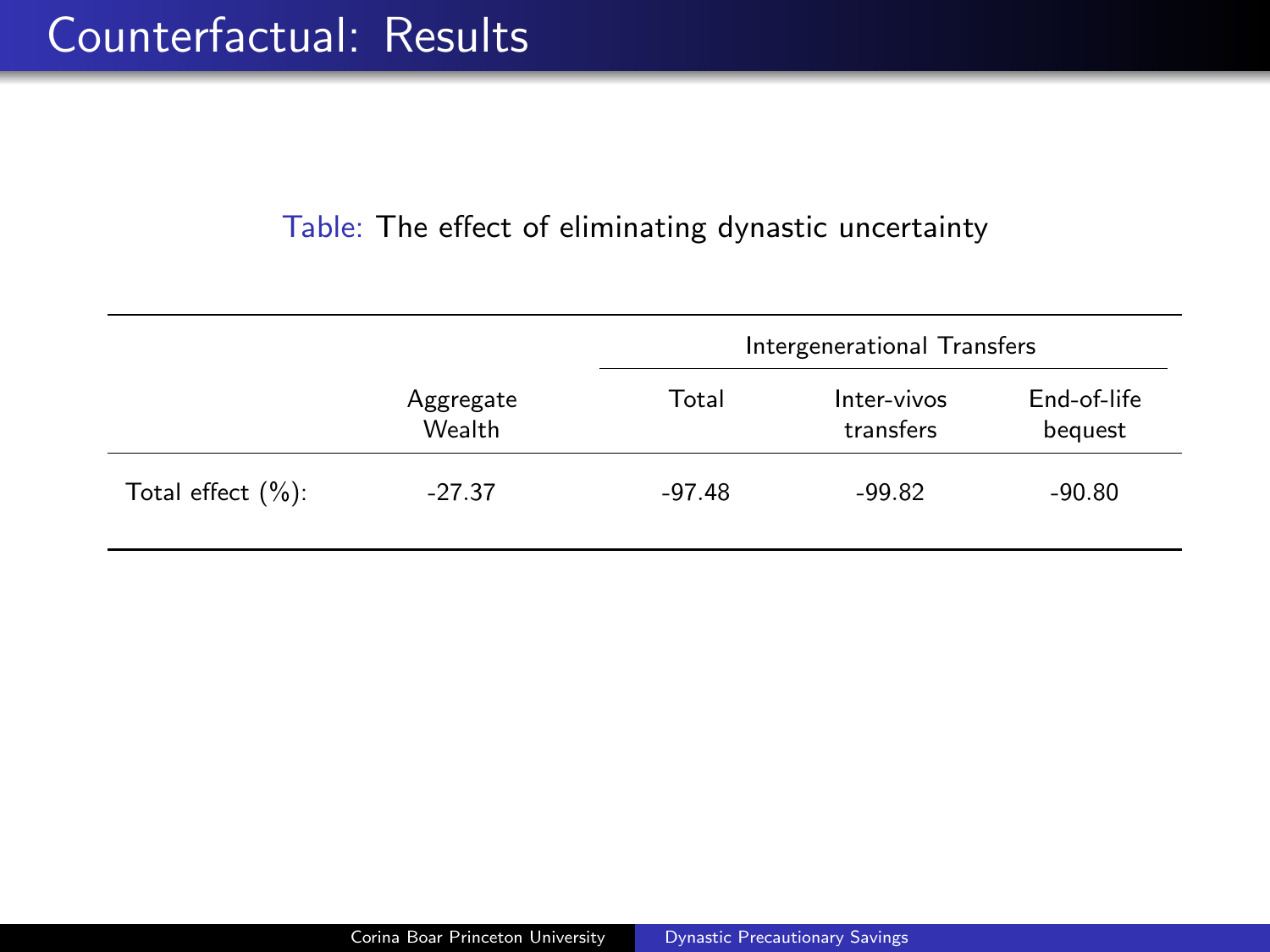## Table: The effect of eliminating dynastic uncertainty

|                       |                     |          | Intergenerational Transfers |                        |
|-----------------------|---------------------|----------|-----------------------------|------------------------|
|                       | Aggregate<br>Wealth | Total    | Inter-vivos<br>transfers    | End-of-life<br>bequest |
| Total effect $(\%)$ : | $-27.37$            | $-97.48$ | $-99.82$                    | $-90.80$               |

## Caveats:

- **•** crowding out between wealth components
- **•** missing saving motives relevant at old age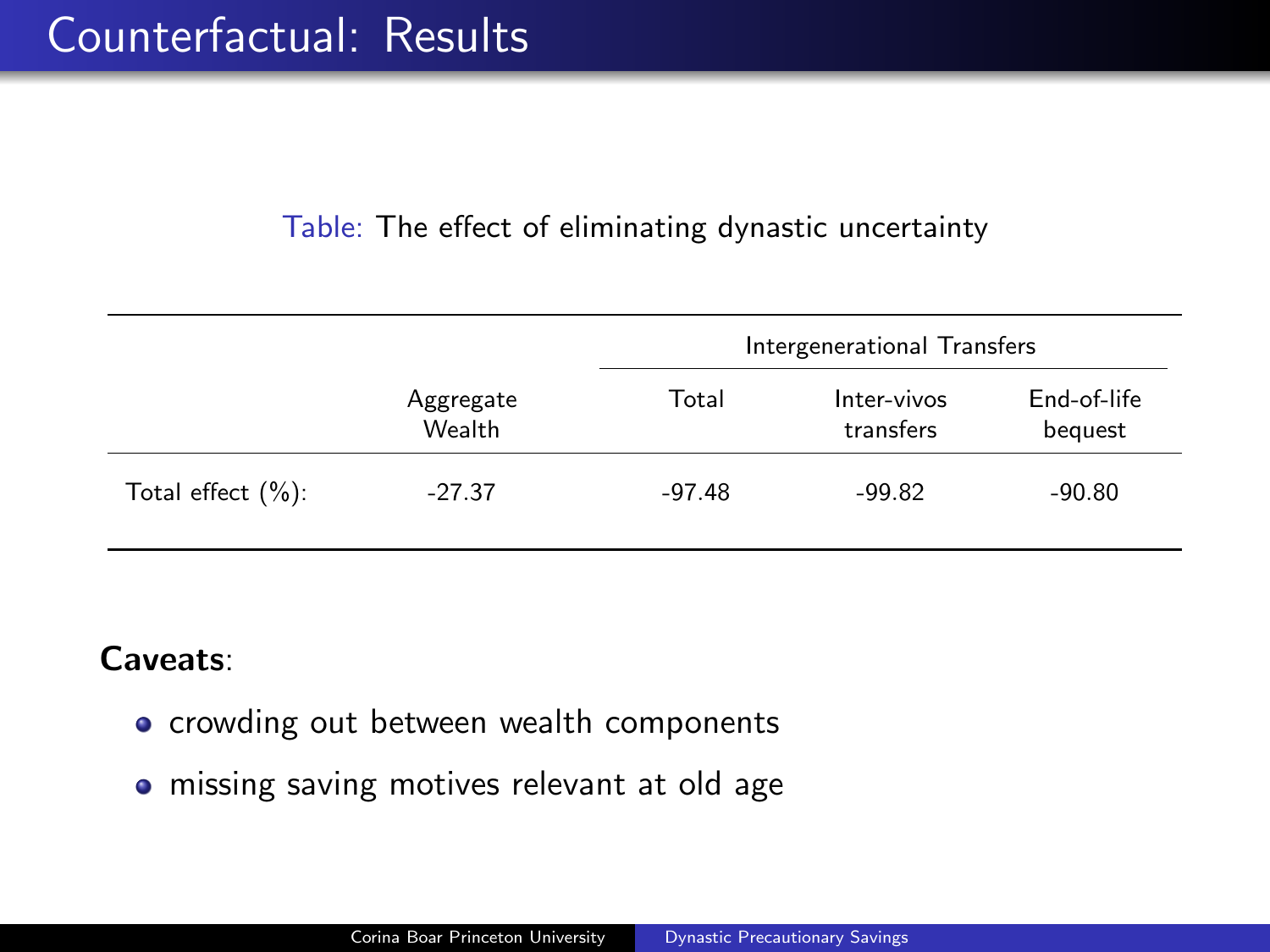Consumption insurance coefficient in dynastic vs life-cycle model

$$
\phi^{\epsilon} = 1 - \frac{\text{Cov}(\Delta c_{ih}, \epsilon_{ih})}{\text{Var}(\epsilon_{ih})}
$$

- Parent's dynastic precautionary saving accounts for 26% of the total consumption insurance of children
- The benefit is largest for children in high-risk sector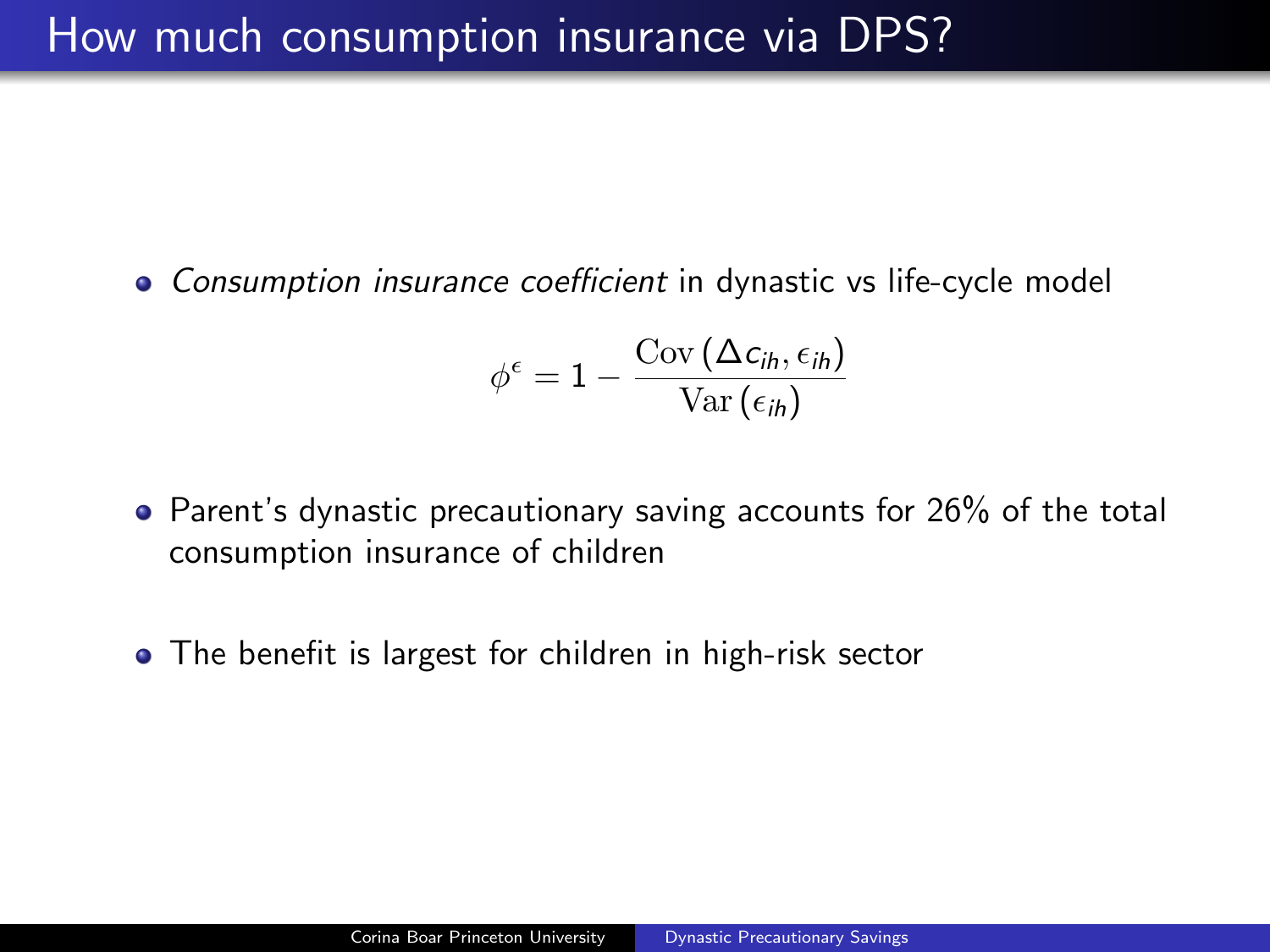- Consumption of retired parents is backloaded
- This is largely a reflection of dynastic precautionary saving
- **·** Implications:
	- Precautionary savings across generations ⇒ infinite horizon model
	- Design of social insurance policies: guaranteed minimum income, unemployment insurance
- Dynastic precautionary savings might help explain other facts
	- Retirees deplete wealth slower than the life-cycle model predicts
	- There is substantial wealth heterogeneity at retirement, even after controlling for realized lifetime income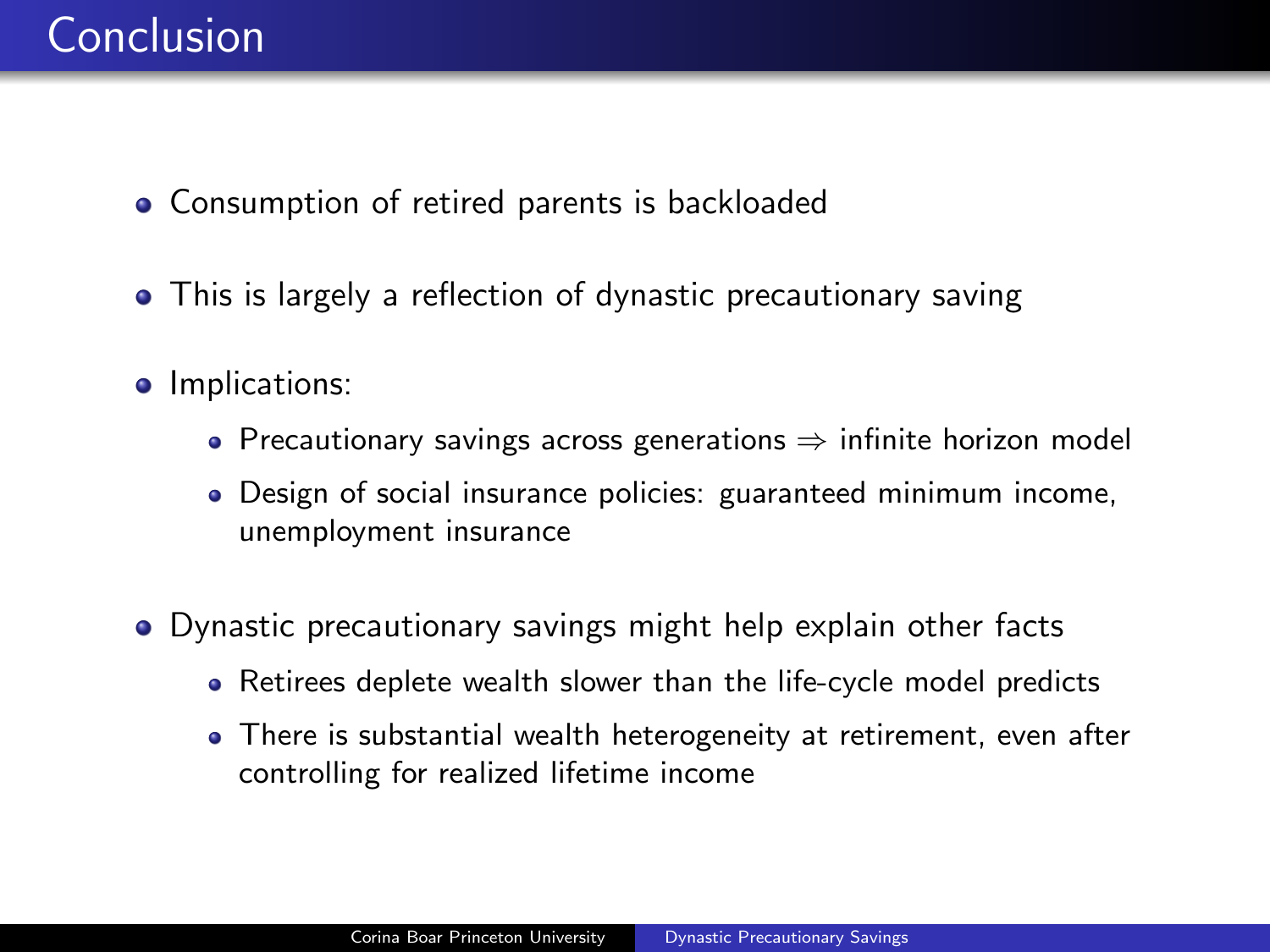<span id="page-38-0"></span>ln  $C_{it} = \beta_0 + \beta_{\text{age}} f (A g e_{it}) + \beta_c C o h_i + \beta_t D_t + \beta_x \mathbf{X}_{it} + \varepsilon_{it}$ 

- $C_{it}$ : consumption expenditure
- $f(Age_{it})$ : quartic polynomial in age
- $Coh_i$ : 10-year cohort dummies
- $D_t$ : year dummies

 $X_{it}$ : dummies for race, educational attainment, family size and employment

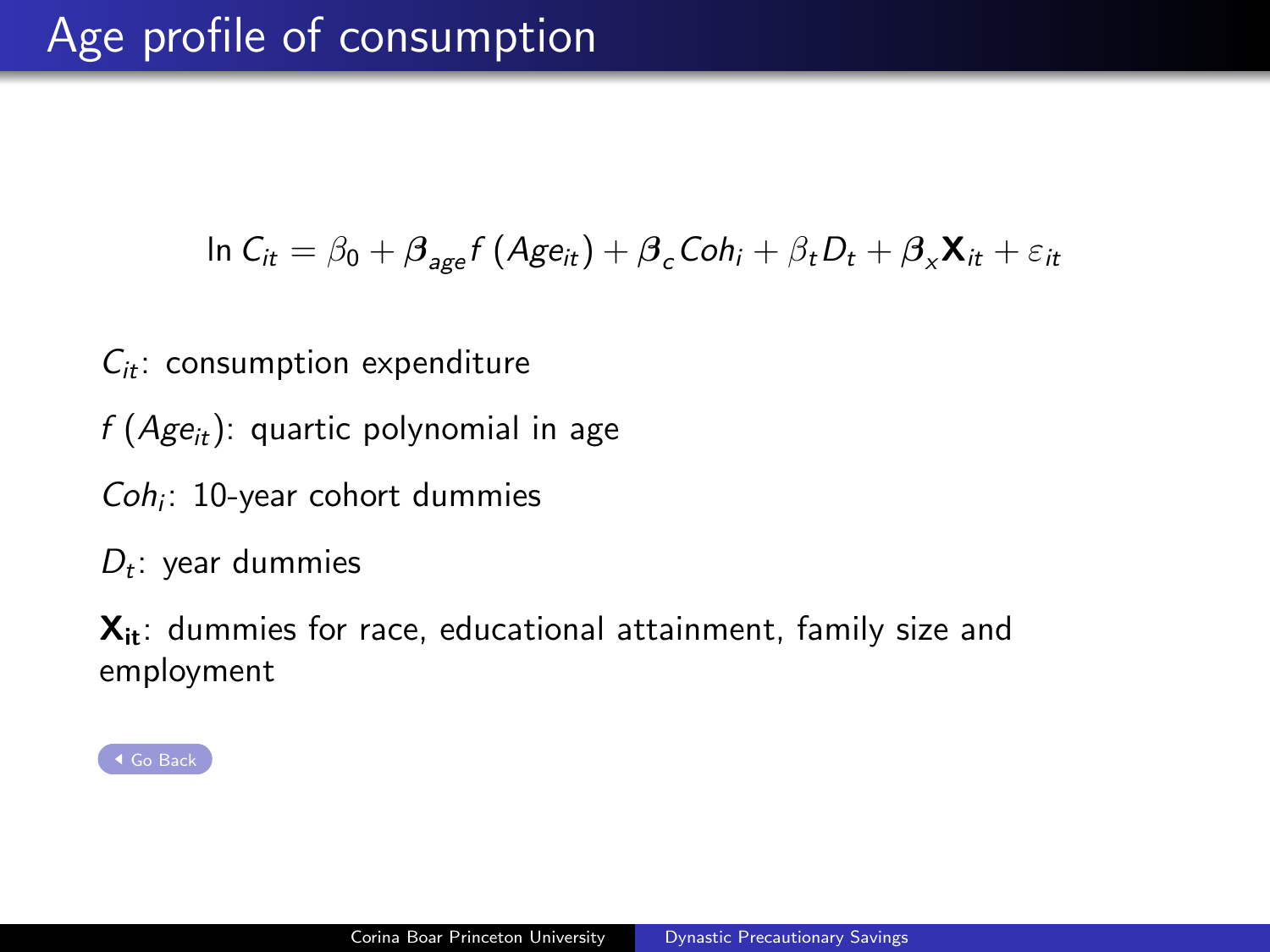## <span id="page-39-0"></span>Age profile of consumption: non-parents



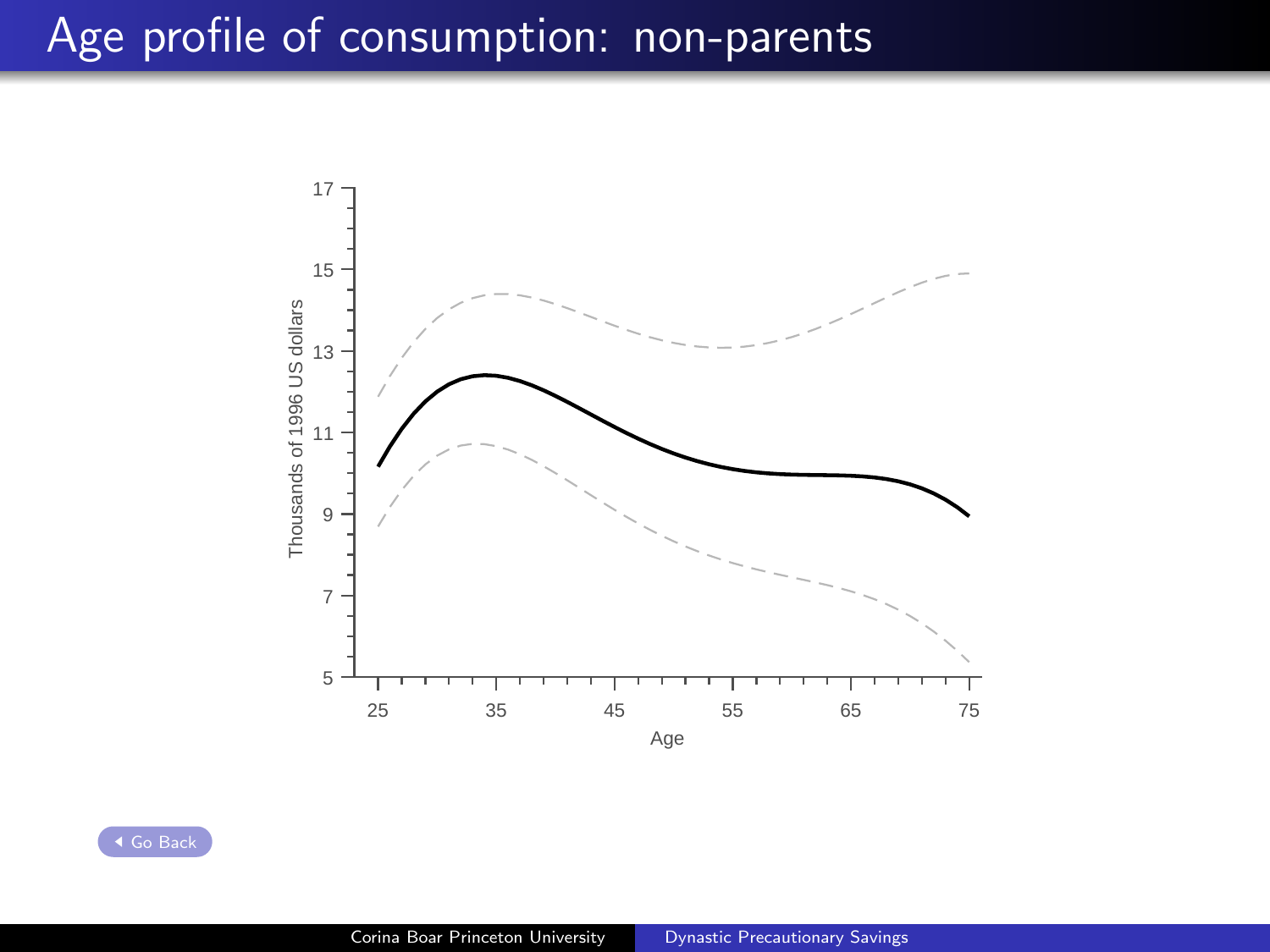<span id="page-40-0"></span>If measurement error is:

- iid across sectors with variance  $\sigma_{0,h}^2$
- uncorrelated with the true forecast error

then measured income uncertainty  $\tilde{\mathrm{Var}}_{\bm{s}} \left( \mathcal{E}_h^i \right)$  is

$$
\operatorname{Var}_{s}(\mathcal{E}_{h}^{i}) = \underbrace{\operatorname{Var}_{s}(\mathcal{E}_{h}^{i})}_{\text{true income risk}} + \underbrace{\sum_{j=h+1}^{H} \frac{\sigma_{0,h}^{2}}{R^{2(j-h)}}}{\sum_{\text{measurement error}}^{R^{2j}}
$$

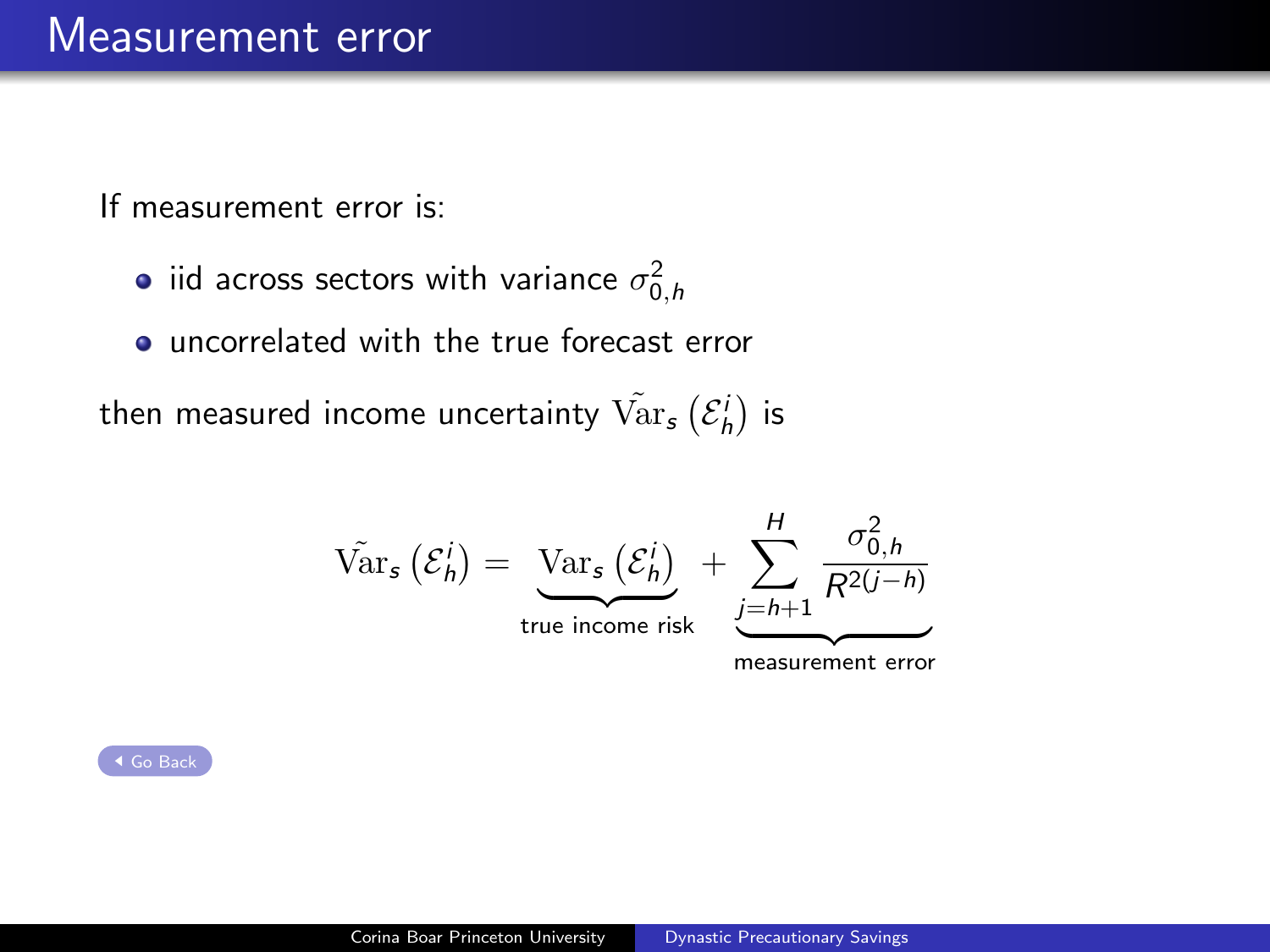<span id="page-41-0"></span>

| Period 1<br>Period 2 |  | $e_1^B$ |  | e. |  |
|----------------------|--|---------|--|----|--|
| Period 3             |  |         |  |    |  |
|                      |  |         |  |    |  |

$$
\operatorname{Std}_\mathcal{s}\left(\mathcal{E}_1^i\right)=\left(\frac{\operatorname{Var}_\mathcal{s}\left(e_{2,1}^i\right)}{R^2}+\frac{\operatorname{Var}_\mathcal{s}\left(e_{3,1}^i\right)}{R^4}+2\frac{\operatorname{Cov}_\mathcal{s}\left(e_{2,1}^i;e_{3,1}^i\right)}{R\times R^2}\right)^{\frac{1}{2}}
$$
\n
$$
\text{where }\operatorname{Var}_\mathcal{s}\left(e_{3,1}^i\right)=\frac{\left(e_{3,1}^A\right)^2+\left(e_{3,1}^B\right)^2+\left(e_{3,1}^C\right)^2}{2}
$$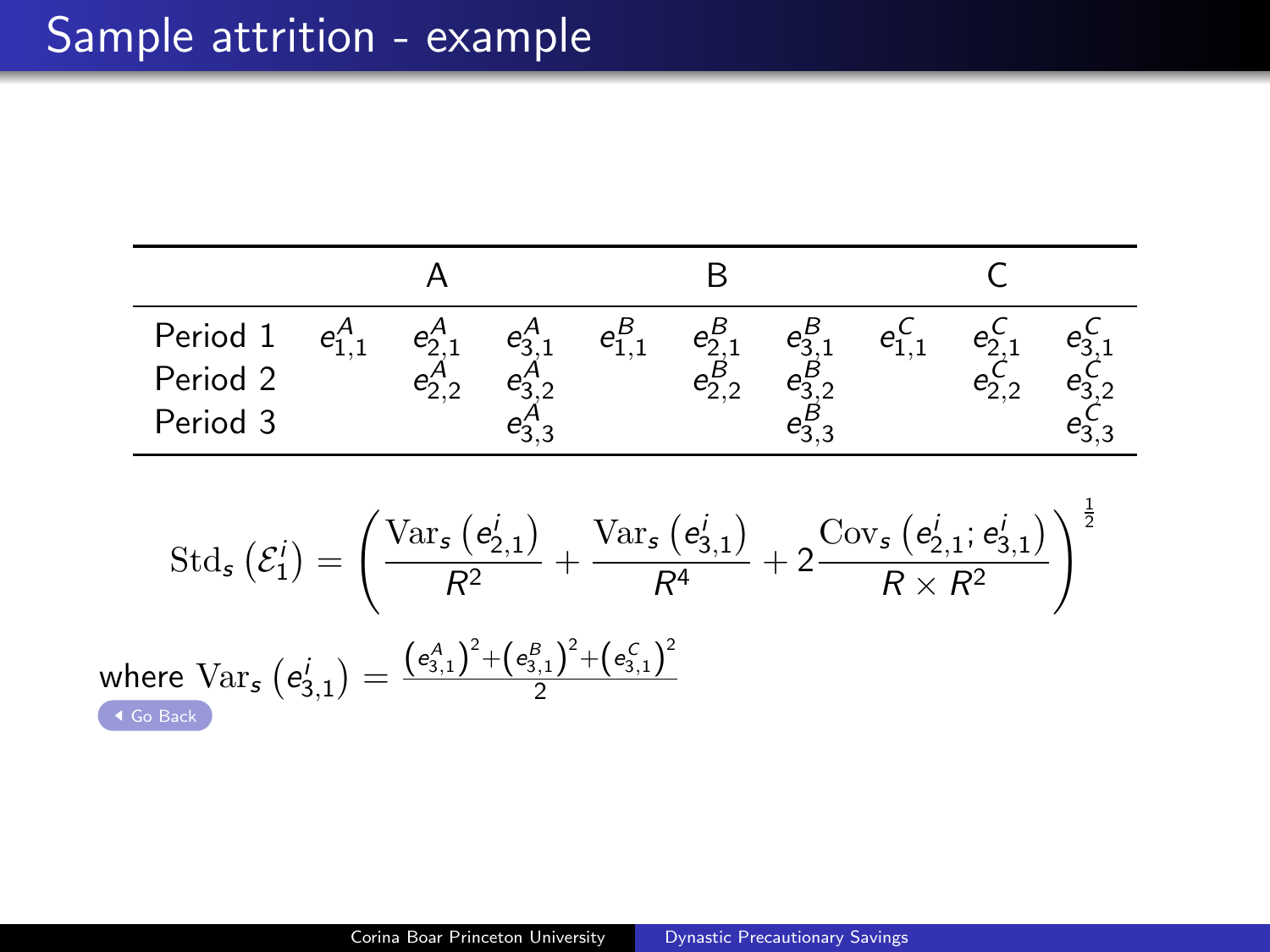# Sample attrition - example

|                                                                                                                                                                            |                                                                                                                                                                                                                                                                             | Α                       |             |             | В             |               |                         |  |
|----------------------------------------------------------------------------------------------------------------------------------------------------------------------------|-----------------------------------------------------------------------------------------------------------------------------------------------------------------------------------------------------------------------------------------------------------------------------|-------------------------|-------------|-------------|---------------|---------------|-------------------------|--|
| Period 1                                                                                                                                                                   | $e^A_{1,1}$                                                                                                                                                                                                                                                                 | $e_{2,1}^A$             | $e_{3,1}^A$ | $e^B_{1,1}$ | $e^B_{2,1}$   | $e_{3,1}^B$   | $e_{1,1}^{\mathcal{L}}$ |  |
| Period 2                                                                                                                                                                   |                                                                                                                                                                                                                                                                             | $e_{2,2}^{\mathcal{A}}$ | $e_{3,2}^A$ |             | $e_{2,2}^{B}$ | $e_{3,2}^{B}$ |                         |  |
| Period 3                                                                                                                                                                   |                                                                                                                                                                                                                                                                             |                         | $e_{3,3}^A$ |             |               | $e_{3,3}^{B}$ |                         |  |
|                                                                                                                                                                            | $\operatorname{Std}_s\left(\mathcal{E}_1^i\right) = \left(\frac{\operatorname{Var}_s\left(e_{2,1}^i\right)}{R^2} + \frac{\operatorname{Var}_s\left(e_{3,1}^i\right)}{R^4} + 2\frac{\operatorname{Cov}_s\left(e_{2,1}^i;e_{3,1}^i\right)}{R\times R^2}\right)^{\frac{1}{2}}$ |                         |             |             |               |               |                         |  |
| where $\text{Var}_{\bm{s}}\left(\bm{e}_{3.1}^{i}\right)=\frac{\left(\bm{e}_{3,1}^{A}\right)^{2}+\left(\bm{e}_{3,1}^{B}\right)^{2}+\left(\bm{\widehat{e}_{3,1}}\right)}{2}$ |                                                                                                                                                                                                                                                                             |                         |             |             |               |               |                         |  |

[Go Back](#page-15-0)

2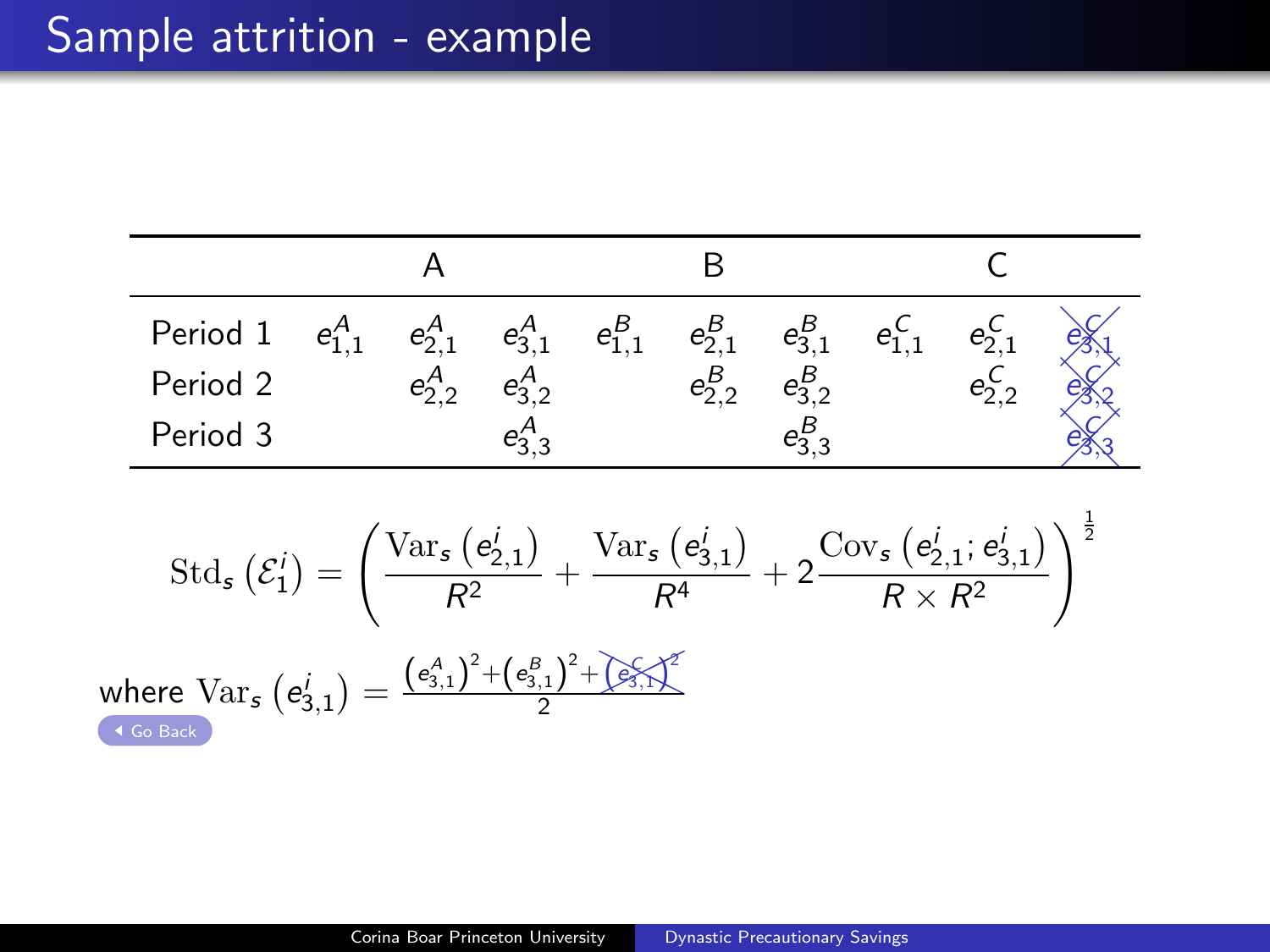## Flow Uncertainty [Go Back](#page-17-0)

<span id="page-43-0"></span>

Figure: Relative Std Dev of the 10-year-ahead Earnings Forecasts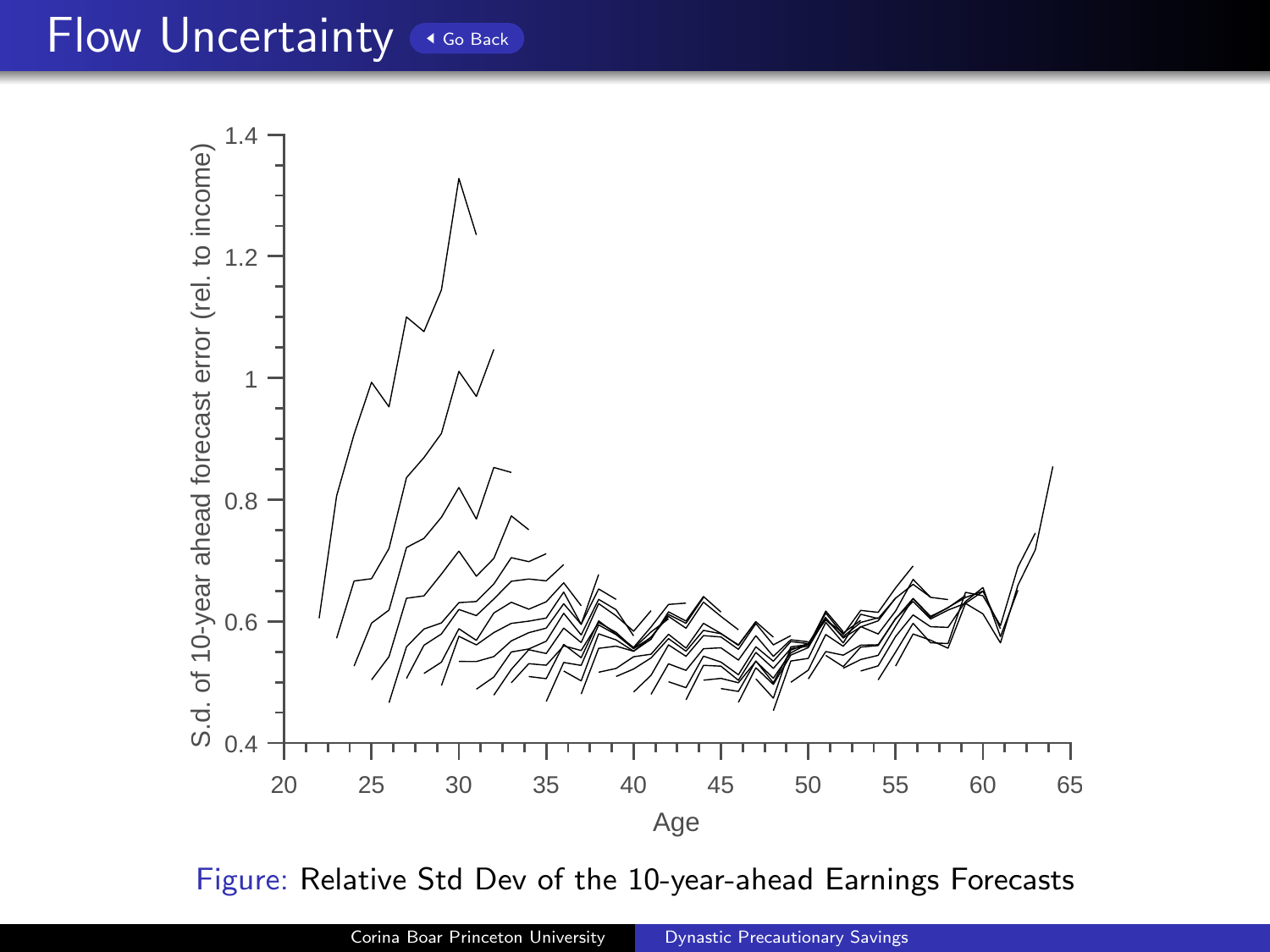## <span id="page-44-0"></span>Estimation results GGBack

|                      |                       | Non-durable consumption |                       | Total consumption      |
|----------------------|-----------------------|-------------------------|-----------------------|------------------------|
|                      | Parent's              | Child's                 | Parent's              | Child's                |
|                      | consumption           | consumption             | consumption           | consumption            |
| Parent's uncertainty | $-0.089**$            | $-0.039$                | $-0.081**$            | $-0.043$               |
|                      | (0.033)               | (0.025)                 | (0.030)               | (0.025)                |
| Child's uncertainty  | $-0.081$ <sup>*</sup> | $-0.163**$              | $-0.076$ <sup>+</sup> | $-0.149$ <sup>**</sup> |
|                      | (0.034)               | (0.038)                 | (0.033)               | (0.038)                |
| $\mathbf{x}_p$       |                       |                         |                       |                        |
| Marital status       | $0.246**$             | $-0.024$                | $0.251**$             | $-0.039$               |
|                      | (0.057)               | (0.047)                 | (0.058)               | (0.046)                |
| Race                 | $0.132**$             | $-0.017$                | $0.132**$             | $-0.026$               |
|                      | (0.049)               | (0.056)                 | (0.049)               | (0.056)                |
| Educ: some college   | $0.247**$             | $0.150**$               | $0.247**$             | $0.159**$              |
|                      | (0.030)               | (0.026)                 | (0.030)               | (0.026)                |
| Educ: college degree | $0.271**$             | $0.066**$               | $0.271**$             | $0.076**$              |
|                      | (0.024)               | (0.021)                 | (0.024)               | (0.021)                |
| Permanent income     | $0.114**$             | $0.063**$               | $0.114**$             | $0.061**$              |
|                      | (0.011)               | (0.010)                 | (0.013)               | (0.010)                |
| Asset holdings       | $0.036**$             | $0.012**$               | $0.036**$             | $0.012**$              |
|                      | (0.003)               | (0.002)                 | (0.003)               | (0.002)                |
| $\mathbf{x}$         |                       |                         |                       |                        |
| Marital status       | $-0.053"$             | $0.173**$               | $-0.066$ **           | $0.177***$             |
|                      | (0.023)               | (0.028)                 | (0.023)               | (0.028)                |
| Gender               | $-0.019$              | $0.288**$               | $-0.019$              | $0.296**$              |
|                      | (0.023)               | (0.030)                 | (0.022)               | (0.030)                |
| Educ: some college   | $0.092**$             | $0.093**$               | $0.091**$             | $0.095***$             |
|                      | (0.021)               | (0.025)                 | (0.021)               | (0.025)                |
| Educ: college degree | $0.164**$             | $0.171**$               | $0.164**$             | $0.172**$              |
|                      | (0.023)               | (0.022)                 | (0.021)               | (0.022)                |
| Permanent income     | $0.014*$              | $0.068**$               | $0.014*$              | $0.066**$              |
|                      | (0.006)               | (0.006)                 | (0.006)               | (0.006)                |
| Asset holdings       | $0.011**$             | $0.049**$               | $0.011**$             | $0.047**$              |
|                      | (0.004)               | (0.006)                 | (0.004)               | (0.006)                |
| Constant             | $10.225**$            | $11.469**$              | $9.833**$             | $11.468**$             |
|                      | (0.413)               | (0.464)                 | (0.404)               | (0.463)                |
| $\mathbb{R}^2$       | 0.288                 | 0.268                   | 0.284                 | 0.276                  |
| Sample size          | 8.851                 | 8.330                   | 8.861                 | 8.323                  |

Corina Boar Princeton University **[Dynastic Precautionary Savings](#page-0-0)**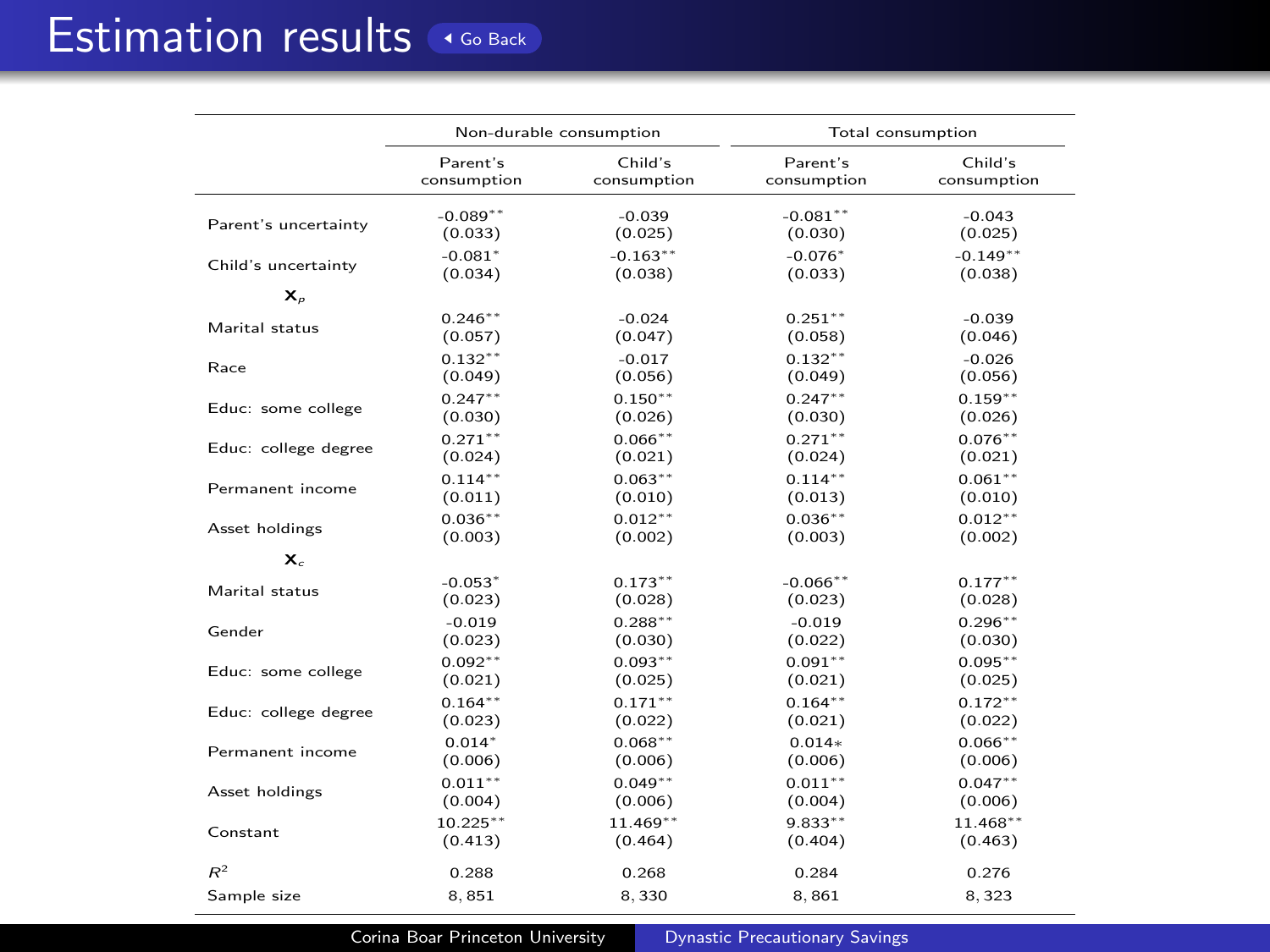### <span id="page-45-0"></span>Table: Regression of Parental Consumption on Income Uncertainty

|                      | Baseline              | <b>Health Controls</b> |
|----------------------|-----------------------|------------------------|
| Parent's uncertainty | $-0.089**$<br>(0.033) | $-0.079**$<br>(0.029)  |
| Child's uncertainty  | $-0.081*$<br>(0.034)  | $-0.068$<br>(0.035)    |

Note: Bootstrapped robust std errors clustered at parent level in parentheses; \*  $p < 5\%$ ; \*\*  $p < 1\%$ 

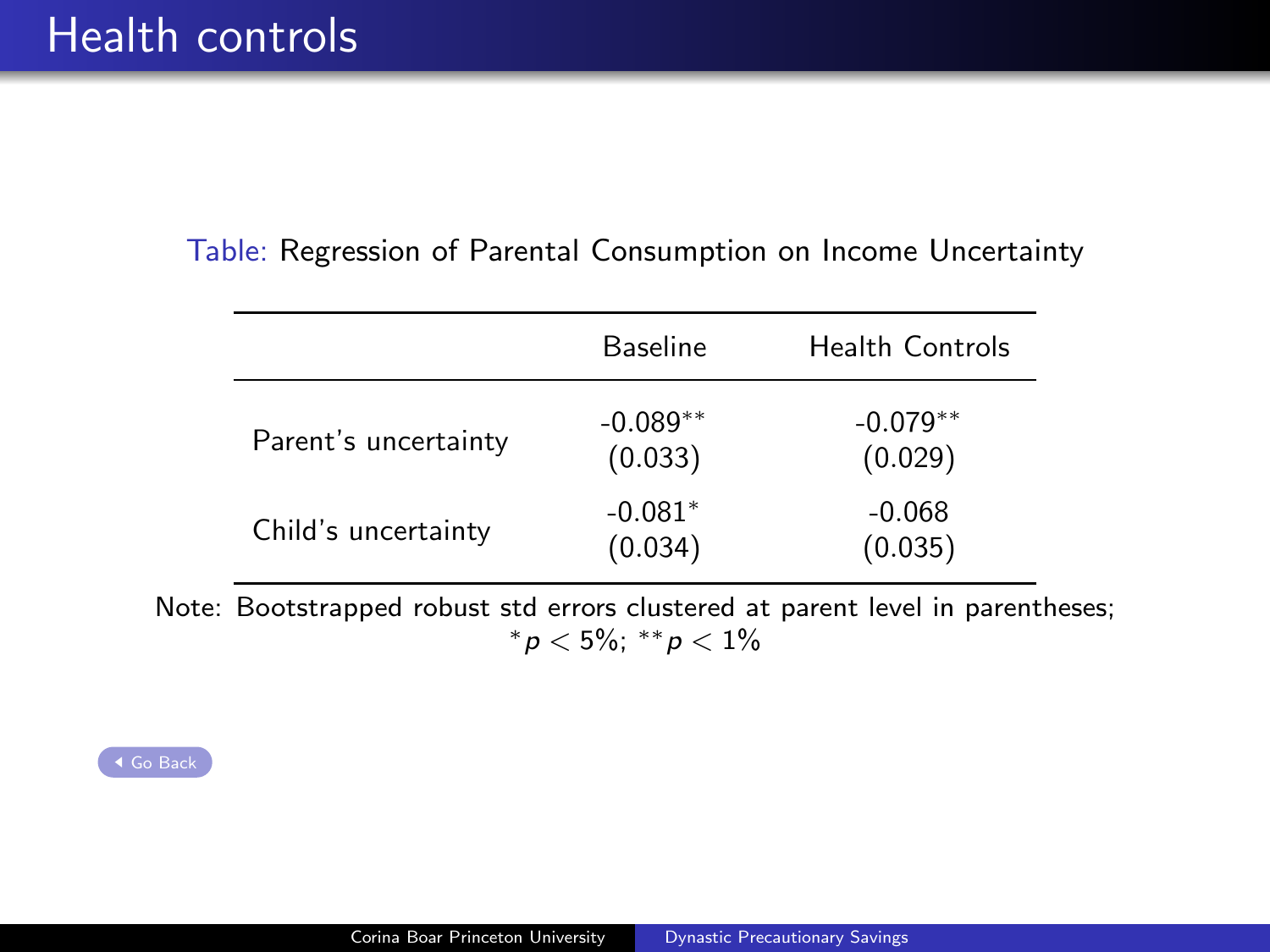#### <span id="page-46-0"></span>Table: Regression of Parental Consumption on Income Uncertainty

|                      | Baseline              | Initial Sector        |
|----------------------|-----------------------|-----------------------|
| Parent's uncertainty | $-0.089**$<br>(0.033) | $-0.083**$<br>(0.029) |
| Child's uncertainty  | $-0.081*$<br>(0.034)  | $-0.065$<br>(0.035)   |

Note: Bootstrapped robust std errors clustered at parent level in parentheses; \*  $p < 5\%$ ; \*\*  $p < 1\%$ 

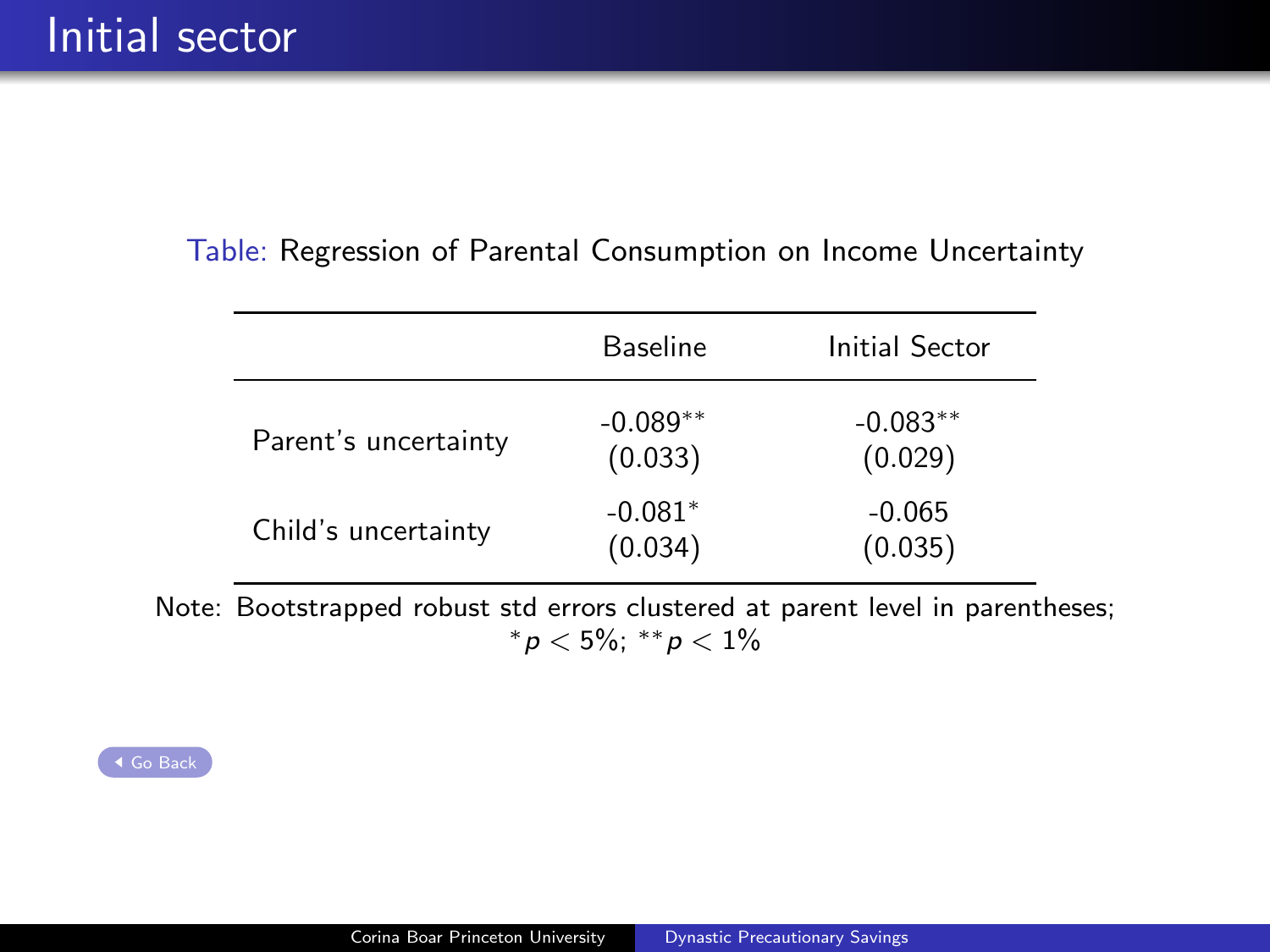# <span id="page-47-0"></span>Heterogeneous bequest motives

|                        | Coefficient on<br>parent's risk | Coefficient on<br>child's risk |
|------------------------|---------------------------------|--------------------------------|
| 1 Baseline             | $-0.089**$<br>(0.033)           | $-0.081*$<br>(0.034)           |
| 2. Bequest proxy:      | $-0.098**$                      | $-0.082*$                      |
| parent vs non-parent   | (0.032)                         | (0.033)                        |
| 3. Bequest proxy:      | $-0.075$                        | $-0.081*$                      |
| number of children     | (0.040)                         | (0.034)                        |
| 4. How important it is | $-0.089**$                      | $-0.083*$                      |
| leaving an estate?     | (0.035)                         | (0.034)                        |

#### Table: Regression of Parental Consumption on Income Uncertainty

Note: Bootstrapped robust std errors clustered at parent level in parentheses;  $* p < 5\%; *p < 1\%$ 

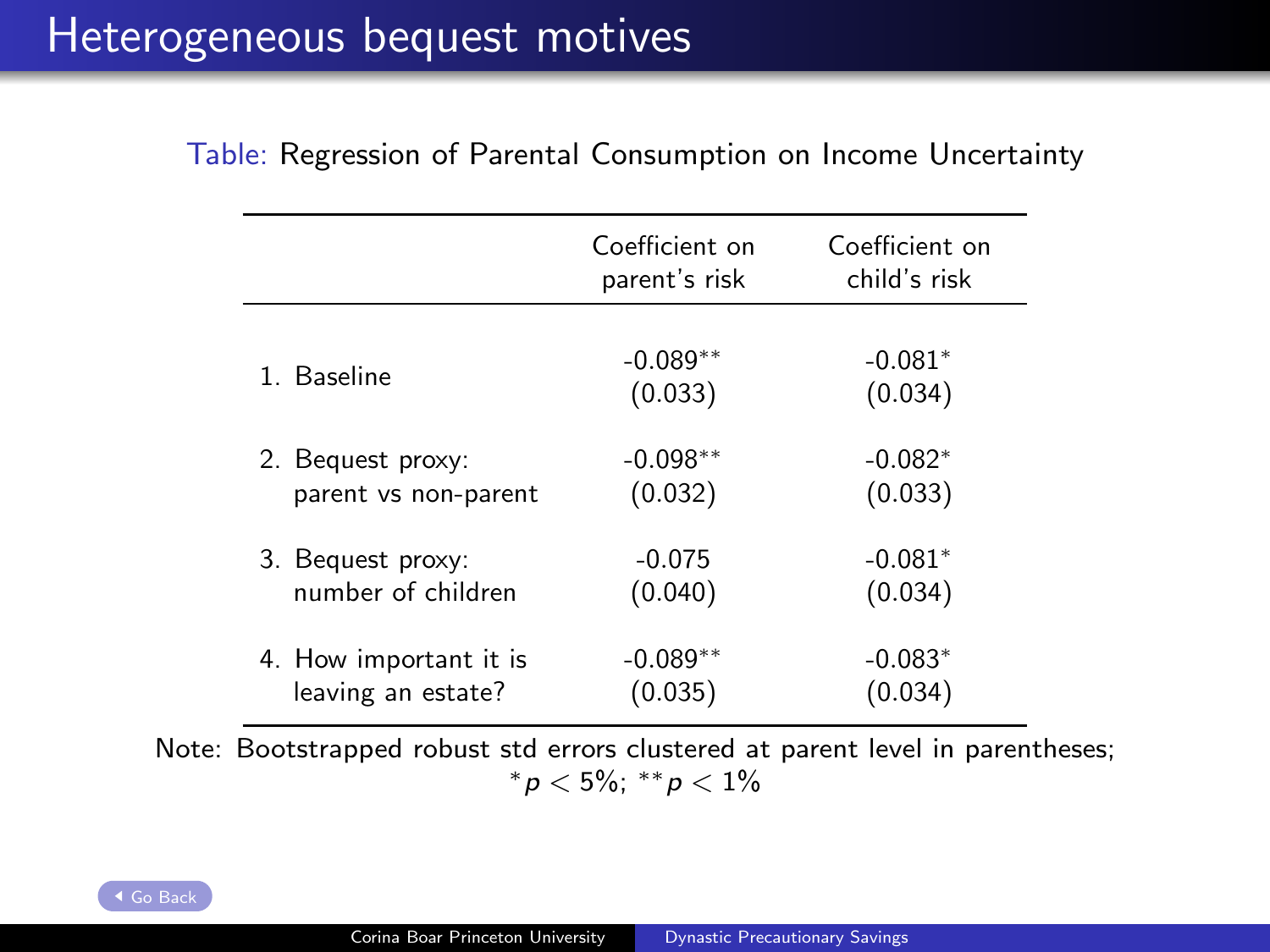|                                              | Coefficient on<br>parent's risk | Coefficient on<br>child's risk |
|----------------------------------------------|---------------------------------|--------------------------------|
| 1. Baseline                                  | $-0.089**$<br>(0.033)           | $-0.081*$<br>(0.033)           |
| 2. Effect on food consumption                | $-0.041$<br>(0.022)             | $-0.009$<br>(0.025)            |
| 3. Consumption in later years                | $-0.139**$<br>(0.043)           | $-0.022$<br>(0.039)            |
| 4. Parents with one child                    | $-0.047$<br>(0.055)             | $-0.136*$<br>(0.057)           |
| 5. Income forecast with rich information set | $-0.075**$<br>(0.029)           | $-0.075*$<br>(0.036)           |
| 6. Time and geography                        | $-0.070*$<br>(0.031)            | $-0.074*$<br>(0.033)           |

### <span id="page-48-0"></span>Table: Regression of Parental Consumption on Income Uncertainty

Note: Bootstrapped robust std errors clustered at parent level in parentheses;  $^*p < 5\%$ ;  $^{**}p < 1\%$ 

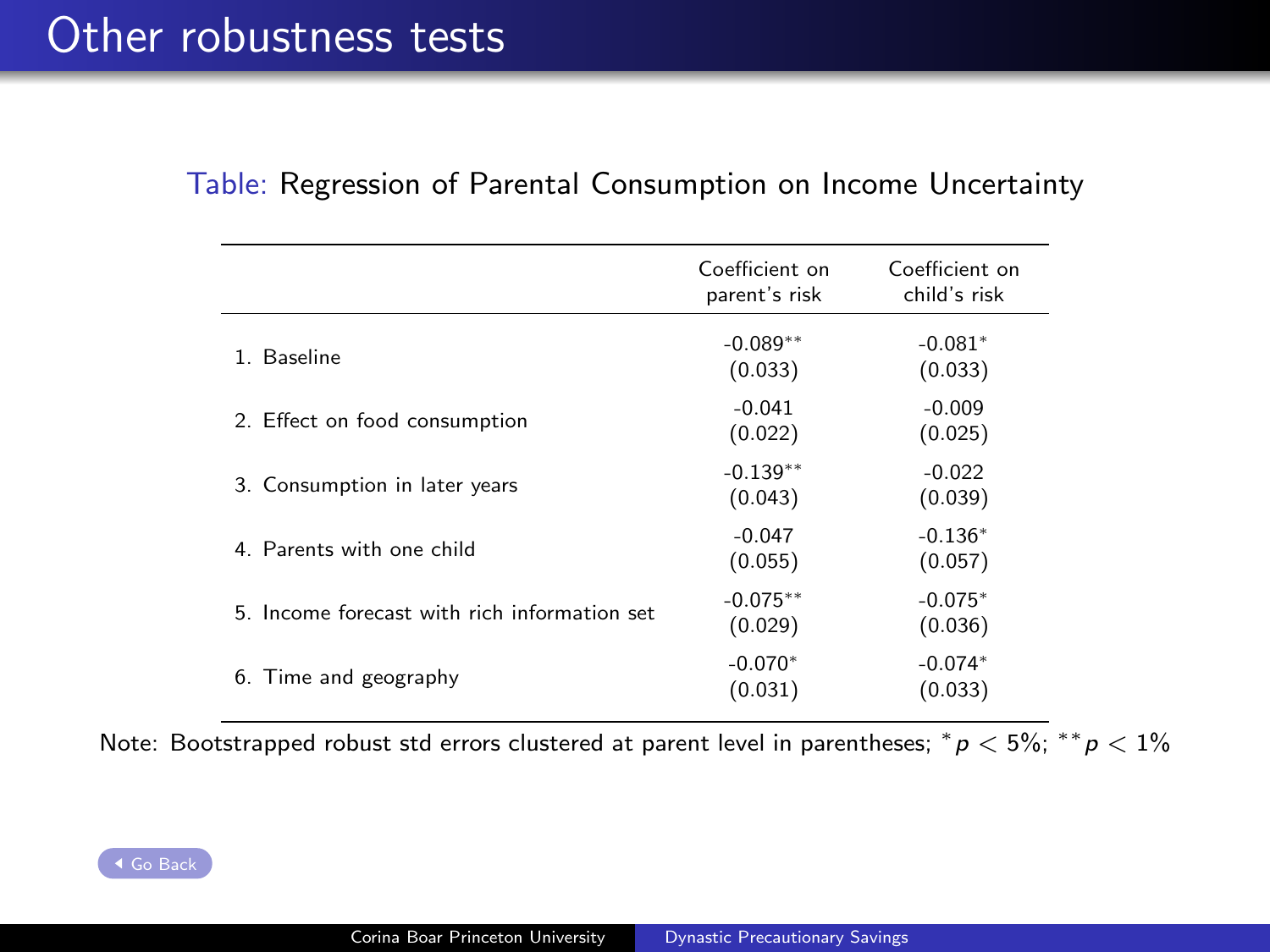<span id="page-49-0"></span>Child's problem:

$$
V_{h_c}^c(\tilde{s}_c) = \max_{c_c, a'_c} u(c_c) + \beta \mathbb{E} V_{h_c+1}^c(\tilde{s}'_c | \mathbf{y}, \mathbf{s})
$$
  
s.t. 
$$
c_c + a'_c = (1 - \tau) y_c + Ra_c + g_p; a'_c \ge A_{h_c}
$$

where  $\tilde{s}'_c = (a'_c, y'_c, y'_p, g'^\star_\rho, a'^\star_\rho, s'_p, s'_c)$ ,  ${\bf y} = (y_p, y_c)$ ,  ${\bf s} = (s_p, s_c)$ .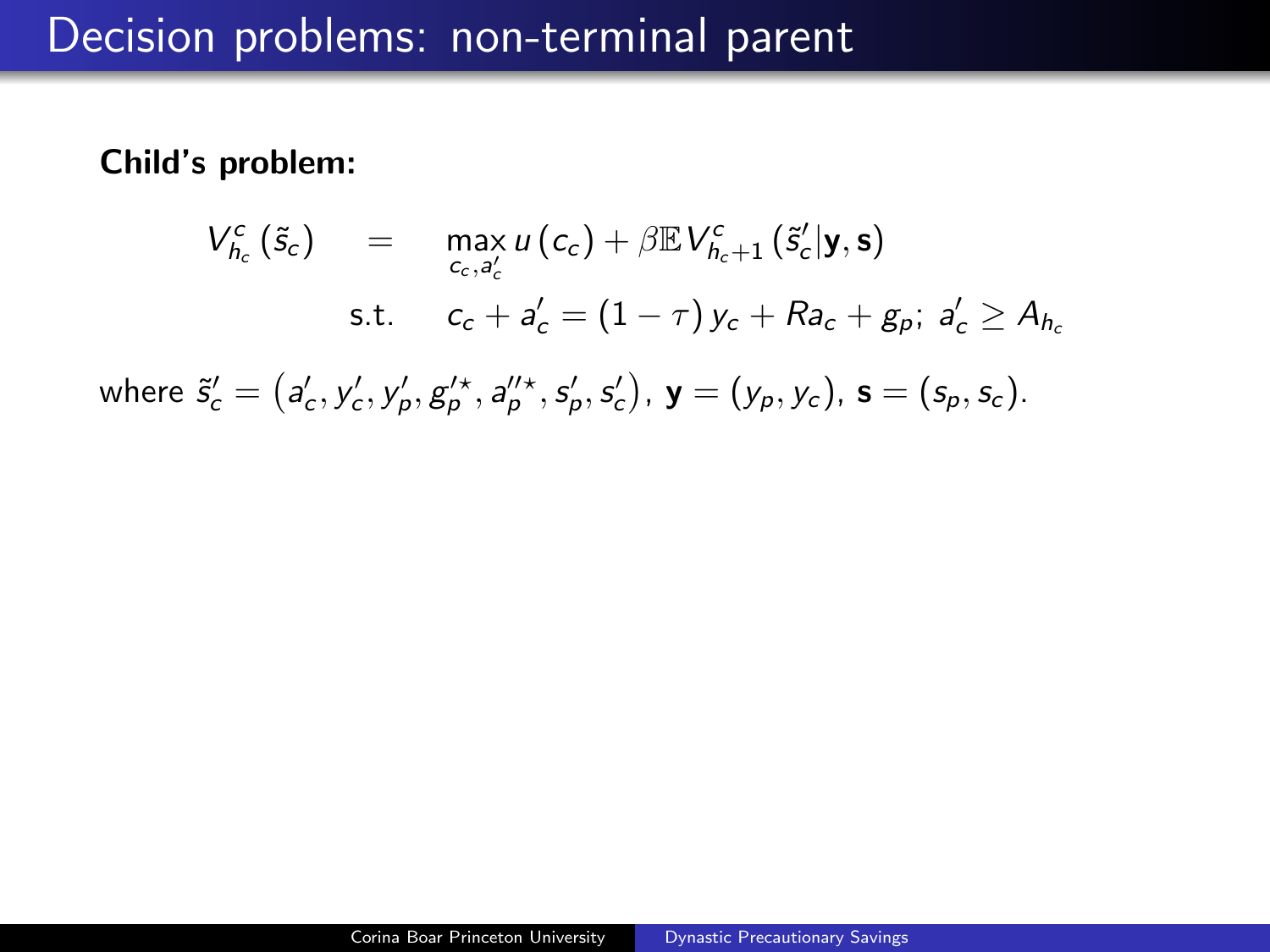### Child's problem:

$$
V_{h_c}^c(\tilde{s}_c) = \max_{c_c, a'_c} u(c_c) + \beta \mathbb{E} V_{h_c+1}^c(\tilde{s}'_c | \mathbf{y}, \mathbf{s})
$$
  
s.t. 
$$
c_c + a'_c = (1 - \tau) y_c + Ra_c + g_p; a'_c \ge A_{h_c}
$$

where 
$$
\tilde{s}'_c = (a'_c, y'_c, y'_p, g'^+_p, a''_p, s'_p, s'_c)
$$
,  $\mathbf{y} = (y_p, y_c)$ ,  $\mathbf{s} = (s_p, s_c)$ .

### Parent's problem:

$$
V_{h_p}^p(\tilde{s}_p) = \max_{c_p, a'_p, g_p} u(c_p) + \gamma u(c_c^*(\tilde{s}_c)) + \beta \mathbb{E} V_{h_p+1}^p(\tilde{s}'_p)
$$
  
s.t.  $c_p + a'_p + g_p = (1 - \tau) y_p + R a_p; a'_p \ge A_{h_p}, g_p \ge 0$   
where  $\tilde{s}'_p = (a'_p, a'_c(\tilde{s}_c), y'_p, y'_c, s'_p, s'_c)$ .

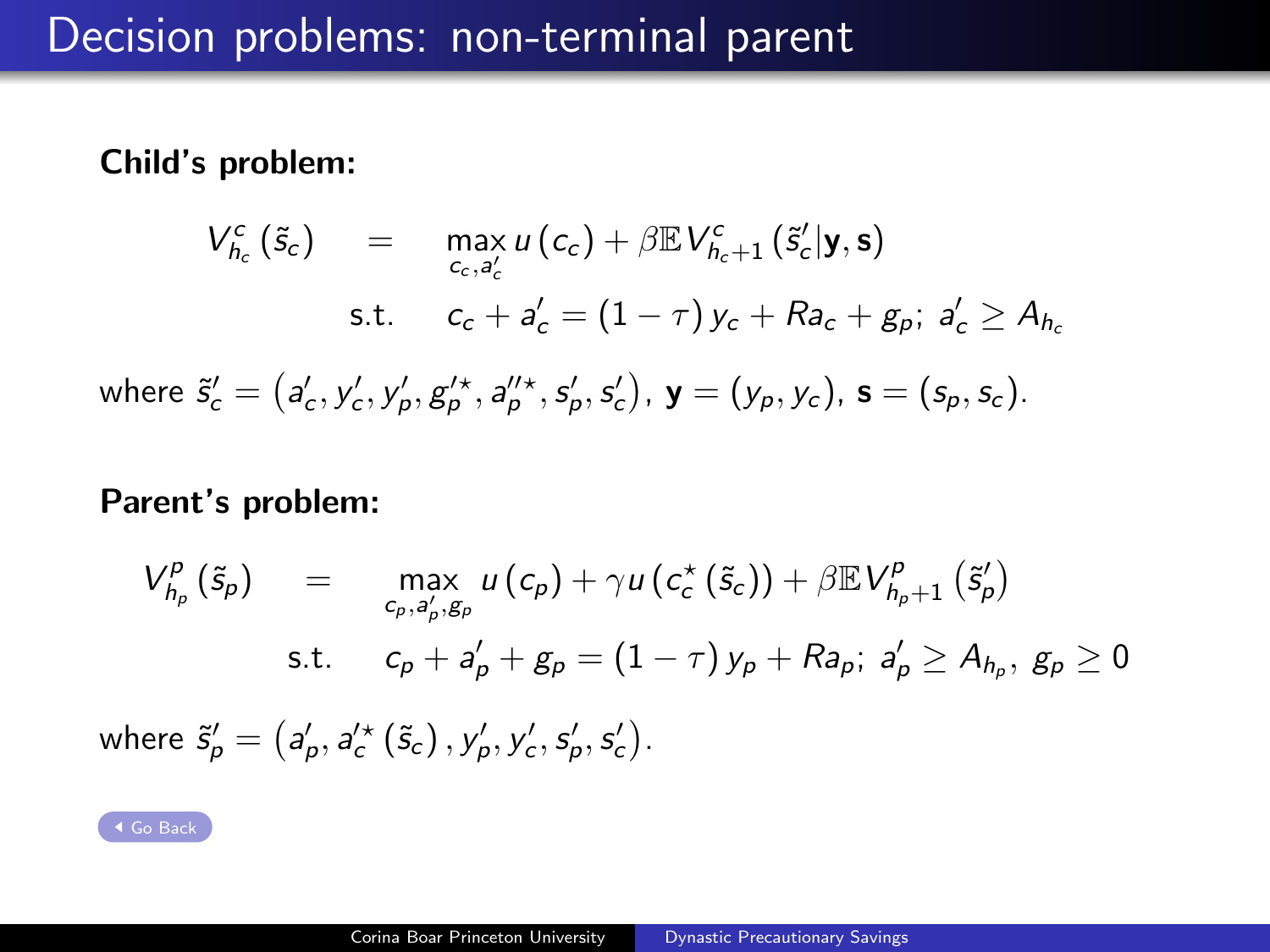# Decision problems: terminal parent



Child's problem:

$$
V_{50}^c(\tilde{s}_c) = \max_{c_c, a'_c} u(c_c) + \beta \mathbb{E} V_{51}^p(\tilde{s}'_p | \mathbf{y}, \mathbf{s})
$$

where  $\tilde{s}'_p = \left(a'_c + a'_p, 0, y'_p, y'_c, s'_p, s'_c\right)$ .

Parent's problem:

$$
V_{79}^p(\tilde{s}_p) = \max_{c_p, a'_p, g_p} u(c_p) + \gamma u(c_c^*(\tilde{s}_c)) + \beta \gamma \mathbb{E} V_{51}^p(\tilde{s}'_p | \mathbf{y}, \mathbf{s})
$$

where  $\tilde{s}^{\prime}_{\rho}=\left(a^{\prime\star}_{c}\left(\tilde{s}_{c}\right)+a^{\prime}_{\rho},0,y^{\prime}_{\rho},y^{\prime}_{c},s^{\prime}_{\rho},s^{\prime}_{c}\right)$  .

[Go Back](#page-26-0)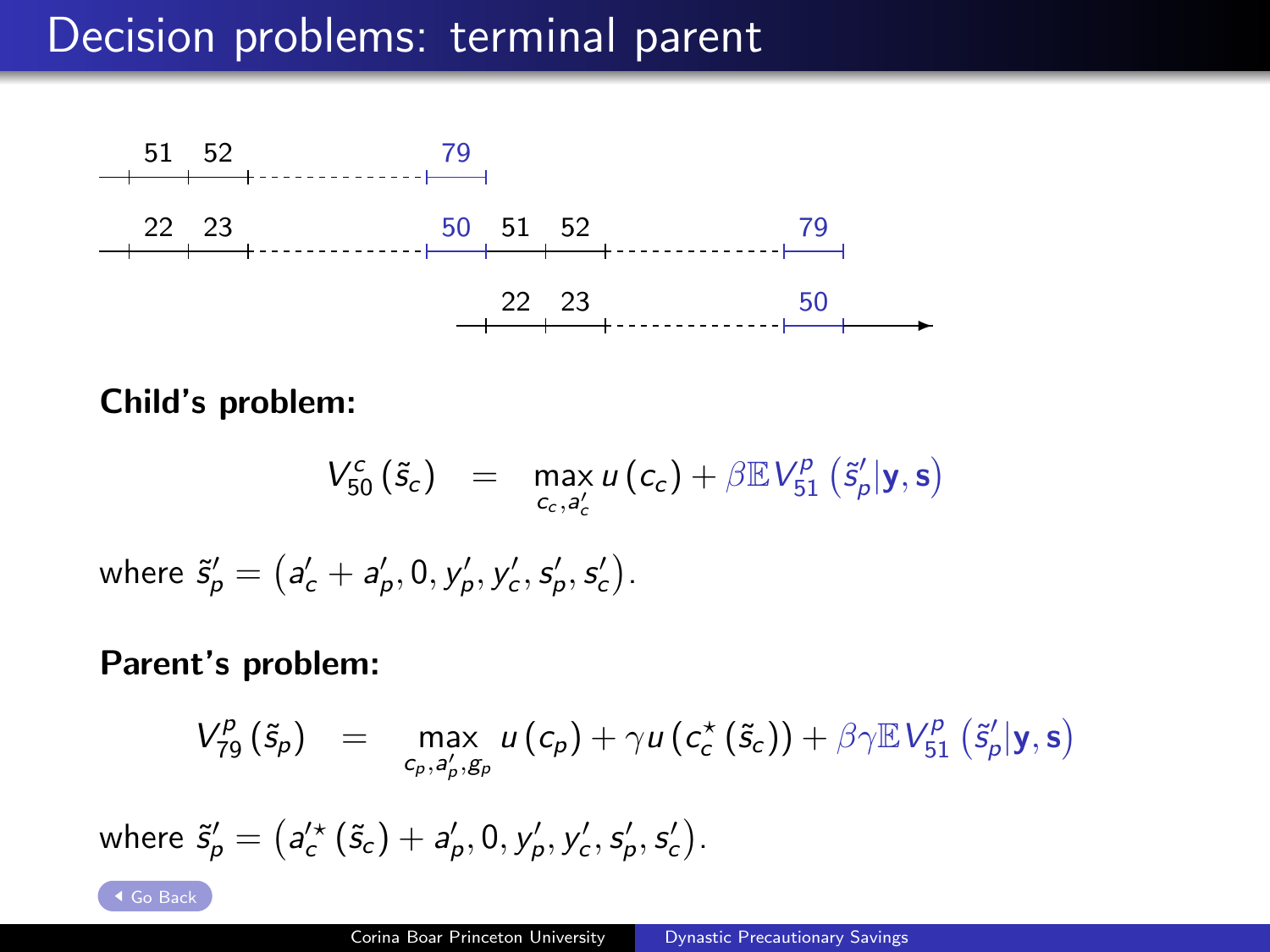# Decision problems

### <span id="page-52-0"></span>Non-terminal parent:

$$
V_{h_p}^p(\tilde{s}_p) = \max_{c_p, c_c, a'} u(c_p) + \gamma u(c_c) + \beta \mathbb{E} V_{h_p+1}^p(\tilde{s}'|\mathbf{y}, \mathbf{s})
$$
  
s.t.  $c_p + c_c + a' = (1 - \tau)(y_p + y_c) + Ra$   

$$
a' \geq \underline{A}_{h_p} \geq 0
$$

where  $\tilde{s}' = (a', y'_p, y'_c, s'_p, s'_c)$ .

### Terminal parent:

$$
V_{79}^p(\tilde{s}_p) = \max_{c_p, c_c, a'} u(c_p) + \gamma u(c_c) + \beta \gamma \mathbb{E} V_{51}^p(\tilde{s}'_p | \mathbf{y}, \mathbf{s})
$$
  
s.t.  $c_p + c_c + a' = \Phi(\hat{y}_p) + (1 - \tau) y_c + R a$   

$$
a' \geq \underline{A}_{h_p} \geq 0
$$

where  $\tilde{s}' = (a', y'_p, y'_c, s'_p, s'_c)$ .

[Go Back](#page-27-0)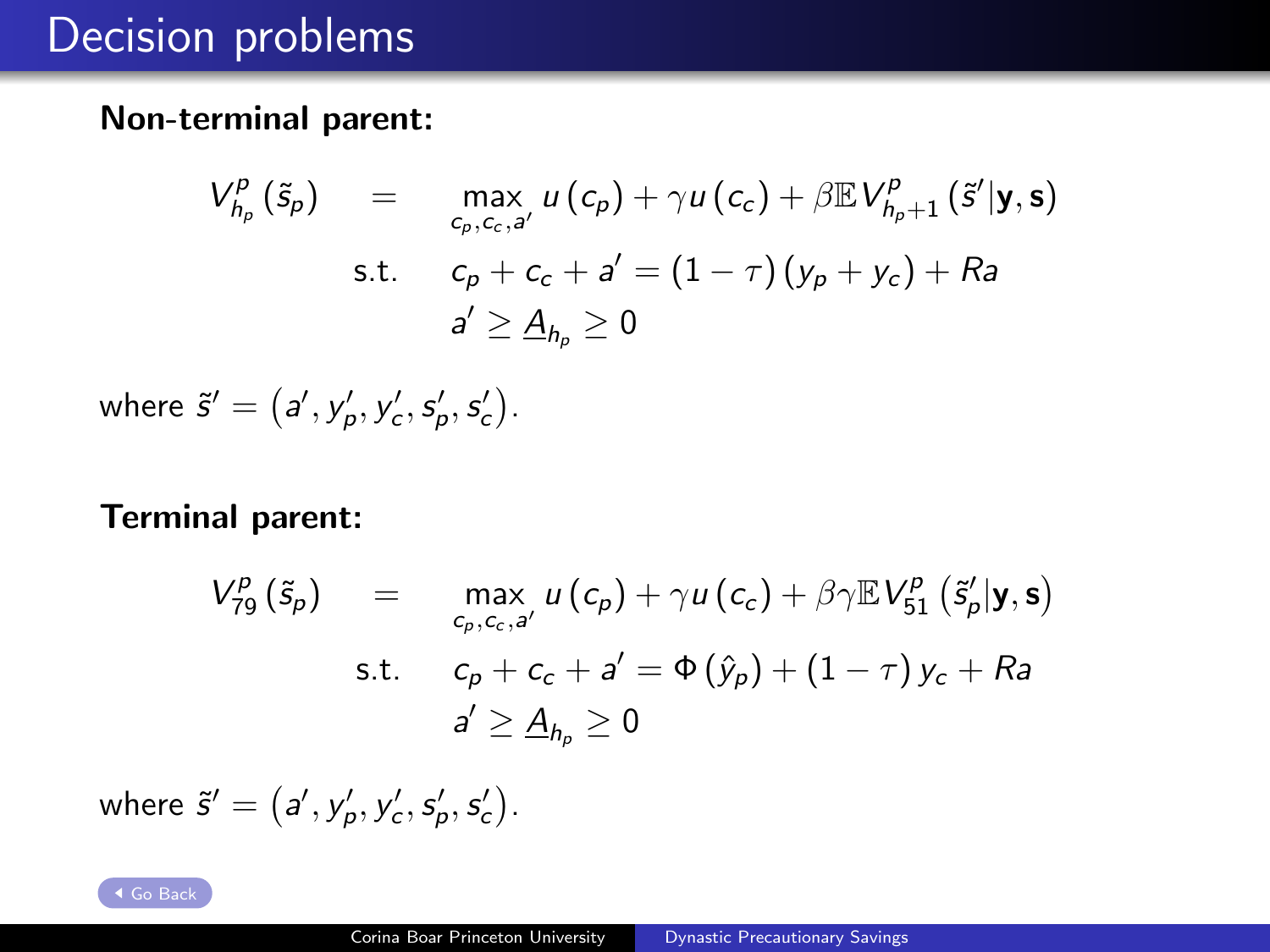<span id="page-53-0"></span>Runs balanced budget

$$
G+SS+RB=B'+\tau\bar{Y}
$$

• Set G so that  $R - 1 = 4\%$  in steady state